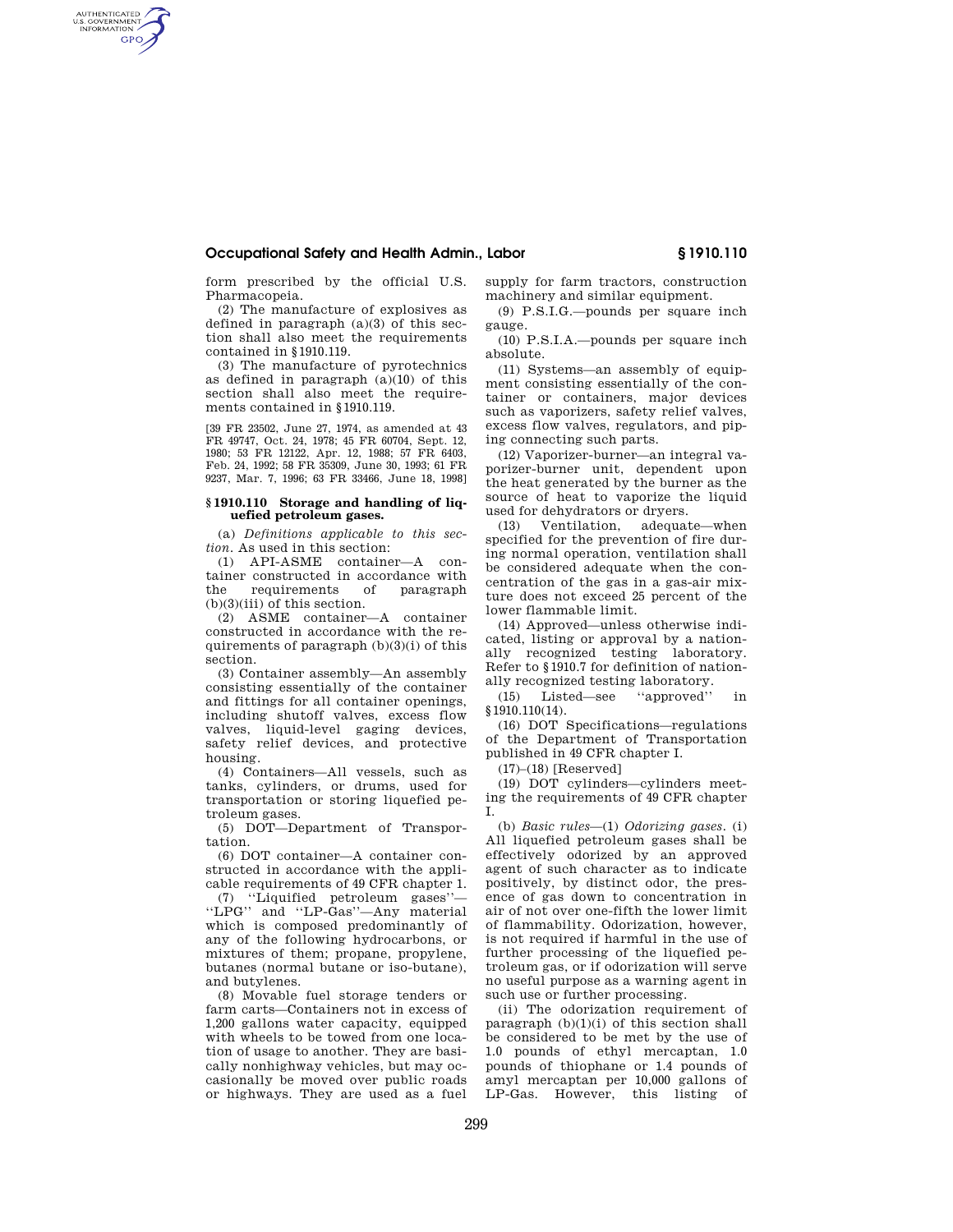odorants and quantities shall not exclude the use of other odorants that meet the odorization requirements of paragraph  $(b)(1)(i)$  of this section.

(2) *Approval of equipment and systems.*  (i) Each system utilizing DOT containers in accordance with 49 CFR part 178 shall have its container valves, connectors, manifold valve assemblies, and regulators approved.

(ii) Each system for domestic or commercial use utilizing containers of 2,000 gallons or less water capacity, other than those constructed in accordance with 49 CFR part 178, shall consist of a container assembly and one or more regulators, and may include other parts. The system as a unit or the container assembly as a unit, and the regulator or regulators, shall be individually listed.

(iii) In systems utilizing containers of over 2,000 gallons water capacity, each regulator, container valve, excess flow valve, gaging device, and relief valve installed on or at the container, shall have its correctness as to design, construction, and performance determined by listing by a nationally recognized testing laboratory. Refer to §1910.7 for definition of nationally recognized testing laboratory.

(3) *Requirements for construction and original test of containers.* (i) Containers used with systems embodied in paragraphs (d), (e), (g), and (h) of this section, except as provided in paragraphs  $(e)(3)(iii)$  and  $(g)(2)(i)$  of this section, shall be designed, constructed, and tested in accordance with the Rules for Construction of Unfired Pressure Vessels, section VIII, Division 1, American<br>Society of Mechanical Engineers of Mechanical Engineers (ASME) Boiler and Pressure Vessel Code, 1968 edition, which is incorporated by reference as specified in §1910.6.

(ii) Containers constructed according to the 1949 and earlier editions of the ASME Code do not have to comply with paragraphs U–2 through U–10 and U–19 thereof. Containers constructed according to paragraph U–70 in the 1949 and earlier editions are not authorized.

(iii) Containers designed, constructed, and tested prior to July 1, 1961, according to the Code for Unfired Pressure Vessels for Petroleum Liquids and Gases, 1951 edition with 1954 Ad-

**§ 1910.110 29 CFR Ch. XVII (7–1–18 Edition)** 

denda, of the American Petroleum Institute and the American Society of Mechanical Engineers, which is incorporated by reference as specified in §1910.6, shall be considered in conformance. Containers constructed according to API-ASME Code do not have to comply with section I or with appendix to section I. Paragraphs W–601 to W–606 inclusive in the 1943 and earlier editions do not apply.

(iv) The provisions of paragraph  $(b)(3)(i)$  of this section shall not be construed as prohibiting the continued use or reinstallation of containers constructed and maintained in accordance with the standard for the Storage and Handling of Liquefied Petroleum Gases NFPA No. 58 in effect at the time of fabrication.

(v) Containers used with systems embodied in paragraph  $(b)$ ,  $(d)(3)(iii)$ , and (f) of this section, shall be constructed, tested, and stamped in accordance with DOT specifications effective at the date of their manufacture.

(4) *Welding of containers.* (i) Welding to the shell, head, or any other part of the container subject to internal pressure, shall be done in compliance with the code under which the tank was fabricated. Other welding is permitted only on saddle plates, lugs, or brackets attached to the container by the tank manufacturer.

(ii) Where repair or modification involving welding of DOT containers is required, the container shall be returned to a qualified manufacturer making containers of the same type and the repair or modification made in compliance with DOT regulations.

(5) *Markings on containers.* (i) Each container covered in paragraph  $(b)(3)(i)$ of this section, except as provided in paragraph (b)(3)(iv) of this section shall be marked as specified in the following:

(*a*) With a marking identifying compliance with, and other markings required by, the rules of the reference under which the container is constructed; or with the stamp and other markings required by the National Board of Boiler and Pressure Vessel Inspectors.

(*b*) With notation as to whether the container is designed for underground or aboveground installation or both. If intended for both and different style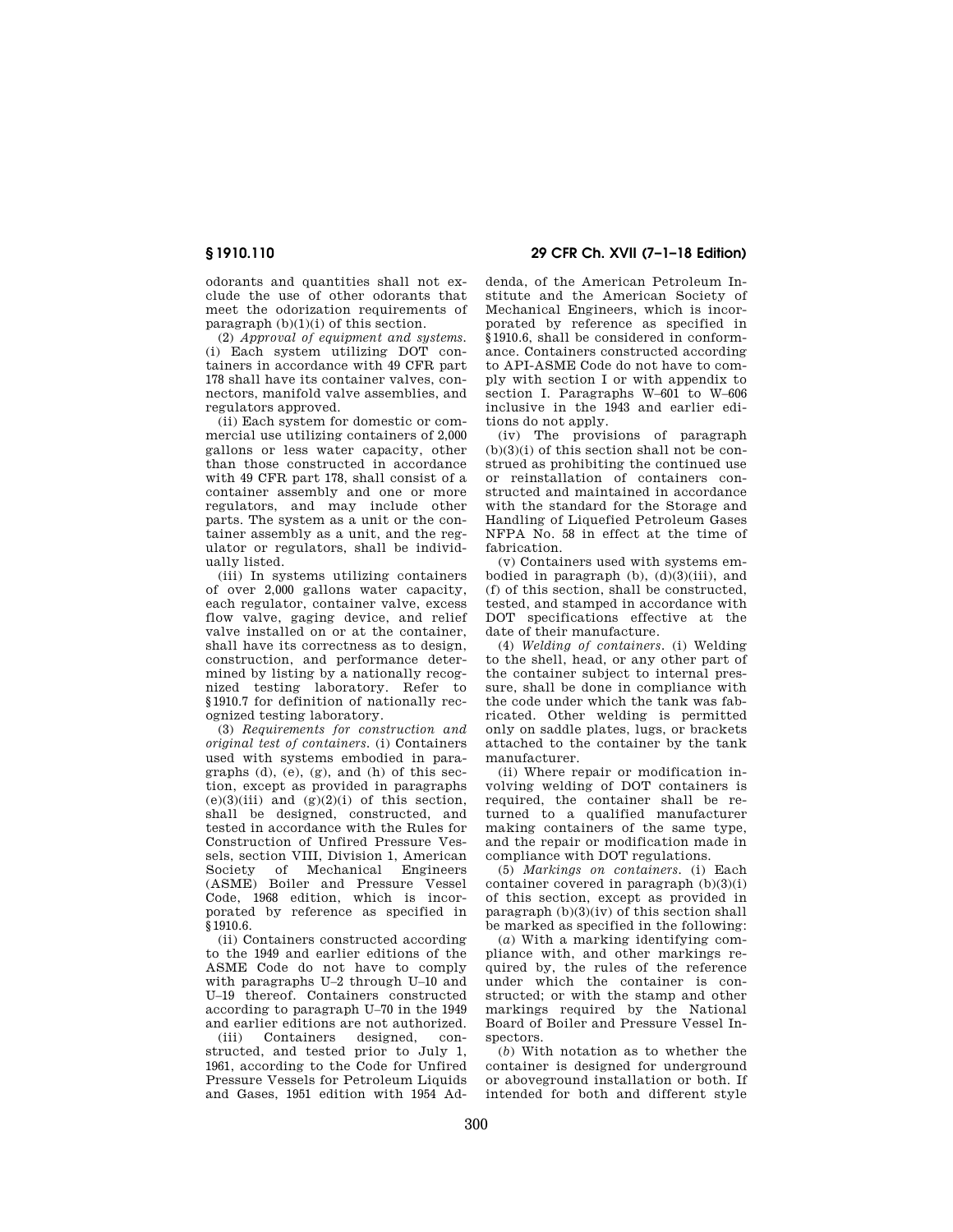hoods are provided, the marking shall indicate the proper hood for each type of installation.

(*c*) With the name and address of the supplier of the container, or with the trade name of the container.

(*d*) With the water capacity of the container in pounds or gallons, U.S. Standard.

(*e*) With the pressure in p.s.i.g., for which the container is designed.

(*f*) With the wording ''This container shall not contain a product having a vapor pressure in excess of <u>easiliese.</u><br>at 100 °F.,'' see subparagraph (14)(viii) of this paragraph.

(*g*) With the tare weight in pounds or other identified unit of weight for containers with a water capacity of 300 pounds or less.

(*h*) With marking indicating the maximum level to which the container may be filled with liquid at temperatures between 20 °F. and 130 °F., except on containers provided with fixed maximum level indicators or which are filled by weighing. Markings shall be increments of not more than 20 °F. This marking may be located on the liquid level gaging device.

(*i*) With the outside surface area in square feet.

(ii) Markings specified shall be on a metal nameplate attached to the container and located in such a manner as to remain visible after the container is installed.

(iii) When LP-Gas and one or more other gases are stored or used in the same area, the containers shall be marked to identify their content. Marking shall conform to the marking requirements set forth in §1910.253(b)(1)(ii).

(6) *Location of containers and regulating equipment.* (i) Containers, and first stage regulating equipment if used, shall be located outside of buildings, except under one or more of the following:

(*a*) In buildings used exclusively for container charging, vaporization pressure reduction, gas mixing, gas manufacturing, or distribution.

(*b*) When portable use is necessary and in accordance with paragraph (c)(5) of this section.

(*c*) LP-Gas fueled stationary or portable engines in accordance with paragraph (e) (11) or (12) of this section.

(*d*) LP-Gas fueled industrial trucks used in accordance with paragraph (e)(13) of this section.

(*e*) LP-Gas fueled vehicles garaged in accordance with paragraph (e)(14) of this section.

(*f*) Containers awaiting use or resale when stored in accordance with paragraph (f) of this section.

(ii) Each individual container shall be located with respect to the nearest important building or group of buildings in accordance with Table H–23.

TABLE H–23

|                                                                                                                                                                     | Minimum distances                                                                                                      |                                                                                                                          |                                                 |  |
|---------------------------------------------------------------------------------------------------------------------------------------------------------------------|------------------------------------------------------------------------------------------------------------------------|--------------------------------------------------------------------------------------------------------------------------|-------------------------------------------------|--|
| Water capacity per                                                                                                                                                  | Containers                                                                                                             |                                                                                                                          | <b>Between</b><br>above-                        |  |
| container                                                                                                                                                           | Under-<br>ground                                                                                                       | Above-<br>ground                                                                                                         | ground<br>containers                            |  |
| Less than 125 gals. $1 \ldots$<br>125 to 250 gals<br>251 to 500 gals<br>501 to 2,000 gals<br>2,001 to 30,000 gals<br>30,001 to 70,000 gals<br>70,001 to 90,000 gals | $10$ feet $\dots$<br>$10 \text{ feet}$<br>$10$ feet $\dots$<br>$25$ feet <sup>2</sup><br>50 feet<br>50 feet<br>50 feet | None<br>$10$ feet $\dots$<br>$10$ feet $\dots$<br>25 feet <sup>2</sup><br>50 feet<br>$75$ feet. $3$ .<br>100 feet. $3$ . | None.<br>None.<br>3 feet.<br>3 feet.<br>5 feet. |  |

1 If the aggregate water capacity of a multi-container instal-lation at a consumer site is 501 gallons or greater, the min-imum distance shall comply with the appropriate portion of this table, applying the aggregate capacity rather than the ca-<br>pacity per container. If more than one installation is made,<br>each installation shall be separated from another installation<br>by at least 25 feet. Do not apply

tions.<br>
<sup>2</sup>The above distance requirements may be reduced to not<br>
less than 10 feet for a single container of 1,200 gallons water<br>capacity or less, providing such a container is at least 25 feet<br>from any other LP-Gas conta water capacity.<br> $3\frac{1}{4}$  of sum of diameters of adjacent containers.

(iii) Containers installed for use shall not be stacked one above the other.

(iv) [Reserved]

(v) In the case of buildings devoted exclusively to gas manufacturing and distributing operations, the distances required by Table H–23 may be reduced provided that in no case shall containers of water capacity exceeding 500 gallons be located closer than 10 feet to such gas manufacturing and distributing buildings.

(vi) Readily ignitible material such as weeds and long dry grass shall be removed within 10 feet of any container.

(vii) The minimum separation between liquefied petroleum gas containers and flammable liquid tanks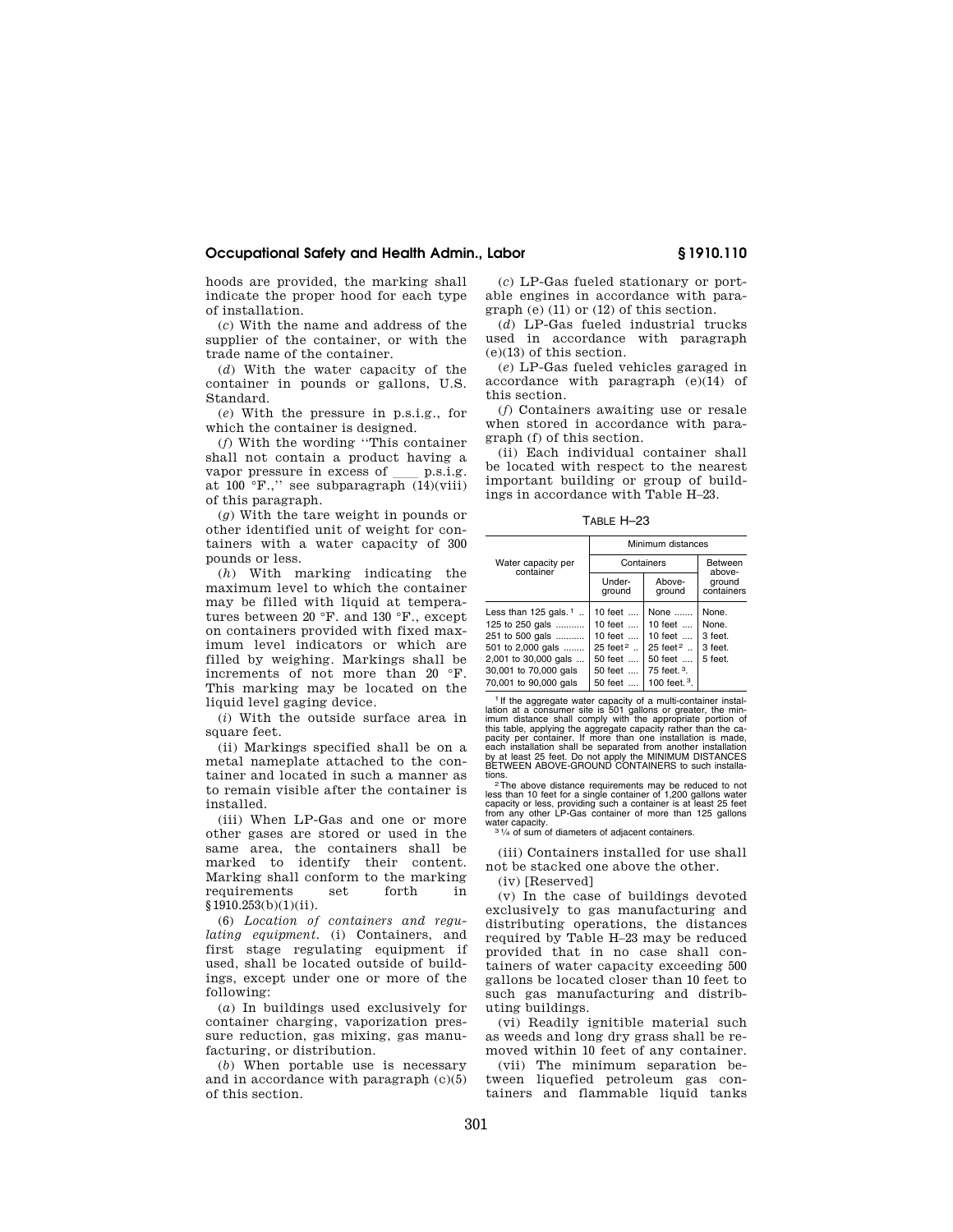shall be 20 feet, and the minimum separation between a container and the centerline of the dike shall be 10 feet. The foregoing provision shall not apply when LP-Gas containers of 125 gallons or less capacity are installed adjacent to Class III flammable liquid tanks of 275 gallons or less capacity.

(viii) Suitable means shall be taken to prevent the accumulation of flammable liquids under adjacent liquified petroleum gas containers, such as by diking, diversion curbs, or grading.

(ix) When dikes are used with flammable liquid tanks, no liquefied petroleum gas containers shall be located within the diked area.

(7) *Container valves and container accessories.* (i) Valves, fittings, and accessories connected directly to the con-<br>tainer including primary shutoff including primary valves, shall have a rated working pressure of at least 250 p.s.i.g. and shall be of material and design suitable for LP-Gas service. Cast iron shall not be used for container valves, fittings, and accessories. This does not prohibit the use of container valves made of malleable or nodular iron.

(ii) Connections to containers, except safety relief connections, liquid level gaging devices, and plugged openings, shall have shutoff valves located as close to the container as practicable.

(iii) Excess flow valves, where required shall close automatically at the rated flows of vapor or liquid as specified by the manufacturer. The connections or line including valves, fittings, etc., being protected by an excess flow valve shall have a greater capacity than the rated flow of the excess flow valve.

(iv) Liquid level gaging devices which are so constructed that outward flow of container contents shall not exceed that passed by a No. 54 drill size opening, need not be equipped with excess flow valves.

(v) Openings from container or through fittings attached directly on container to which pressure gage connection is made, need not be equipped with shutoff or excess flow valves if such openings are restricted to not larger than No. 54 drill size opening.

(vi) Except as provided in paragraph  $(c)(5)(i)(b)$  of this section, excess flow and back pressure check valves where

**§ 1910.110 29 CFR Ch. XVII (7–1–18 Edition)** 

required by this section shall be located inside of the container or at a point outside where the line enters the container; in the latter case, installation shall be made in such manner that any undue strain beyond the excess flow or back pressure check valve will not cause breakage between the container and such valve.

(vii) Excess flow valves shall be designed with a bypass, not to exceed a No. 60 drill size opening to allow equalization of pressures.

(viii) Containers of more than 30 gallons water capacity and less than 2,000 gallons water capacity, filled on a volumetric basis, and manufactured after December 1, 1963, shall be equipped for filling into the vapor space.

(8) *Piping—including pipe, tubing, and fittings.* (i) Pipe, except as provided in paragraphs  $(e)(6)(i)$  and  $(g)(10)(iii)$ , of this section shall be wrought iron or steel (black or galvanized), brass, copper, or aluminum alloy. Aluminum alloy pipe shall be at least Schedule 40 in accordance with the specifications for Aluminum Alloy Pipe, American National Standards Institute (ANSI) H38.7–1969 (ASTM, B241–69), which is incorporated by reference as specified in §1910.6, except that the use of alloy 5456 is prohibited and shall be suitably marked at each end of each length indicating compliance with American National Standard Institute Specifications. Aluminum Alloy pipe shall be protected against external corrosion when it is in contact with dissimilar metals other than galvanized steel, or its location is subject to repeated wetting by such liquids as water (except rain water), detergents, sewage, or leaking from other piping, or it passes through flooring, plaster, masonry, or insulation. Galvanized sheet steel or pipe, galvanized inside and out, may be considered suitable protection. The maximum nominal pipe size for aluminum pipe shall be three-fourths inch and shall not be used for pressures exceeding 20 p.s.i.g. Aluminum alloy pipe shall not be installed within 6 inches of the ground.

(*a*) Vapor piping with operating pressures not exceeding 125 p.s.i.g. shall be suitable for a working pressure of at least 125 p.s.i.g. Pipe shall be at least Schedule 40 (ASTM A–53–69, Grade B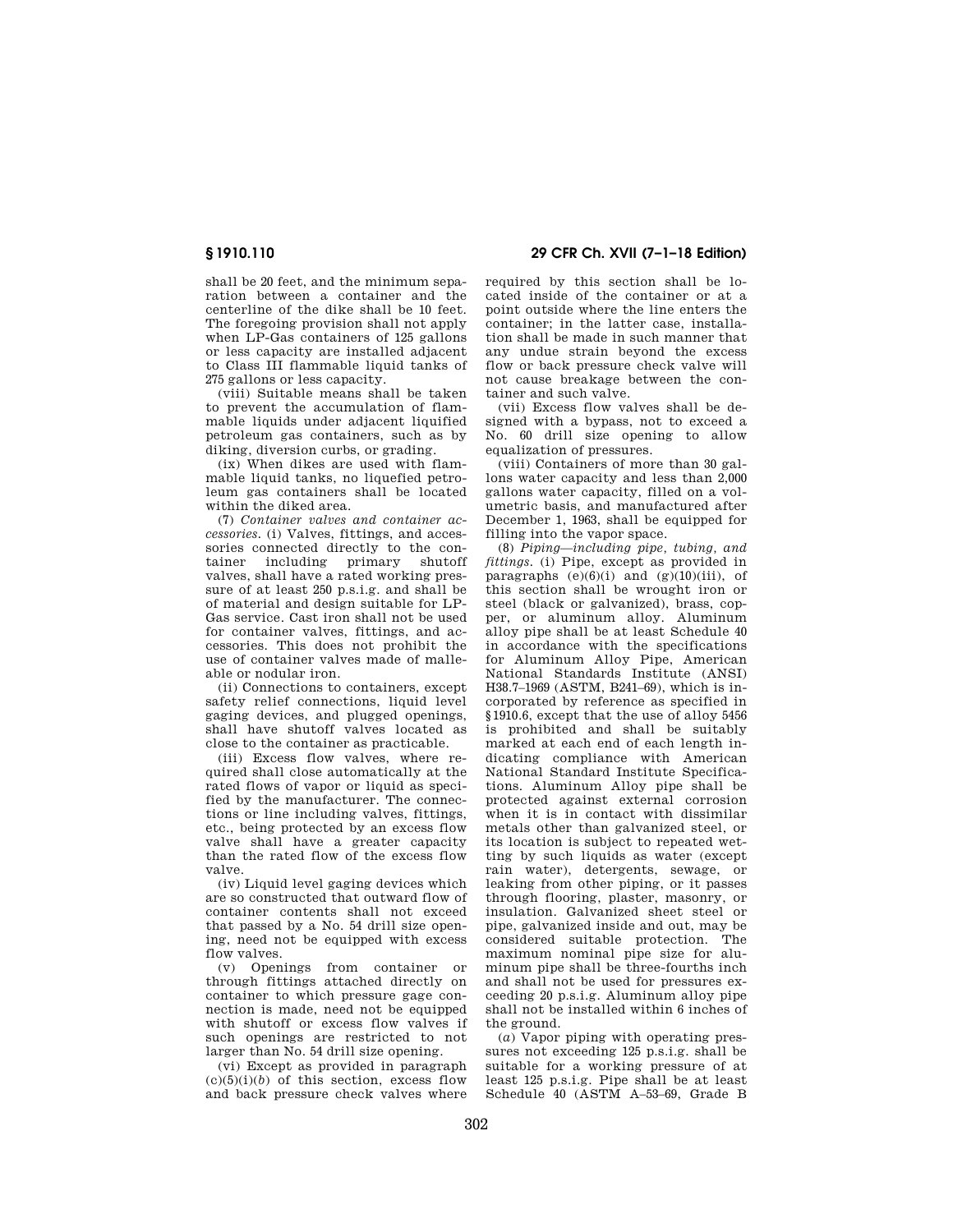Electric Resistance Welded and Electric Flash Welded Pipe, which is incorporated by reference as specified in §1910.6, or equal).

(*b*) Vapor piping with operating pressures over 125 p.s.i.g. and all liquid piping shall be suitable for a working pressure of at least 250 p.s.i.g. Pipe shall be at least Schedule 80 if joints are threaded or threaded and back welded. At least Schedule 40 (ASTM A– 53–69 Grade B Electric Resistance Welded and Electric Flash Welded Pipe or equal) shall be used if joints are welded, or welded and flanged.

(ii) Tubing shall be seamless and of copper, brass, steel, or aluminum alloy. Copper tubing shall be of type K or L or equivalent as covered in the Specification for Seamless Copper Water Tube, ANSI H23.1–1970 (ASTM B88–69), which is incorporated by reference as specified in §1910.6. Aluminum alloy tubing shall be of Type A or B or equivalent as covered in Specification ASTM B210–68 (which is incorporated by reference as specified in §1910.6) and shall be suitably marked every 18 inches indicating compliance with ASTM Specifications. The minimum nominal wall thickness of copper tubing and aluminum alloy tubing shall be as specified in Table H–24 and Table H–25.

Aluminum alloy tubing shall be protected against external corrosion when it is in contact with dissimilar metals other than galvanized steel, or its location is subject to repeated wetting by liquids such as water (except rainwater), detergents, sewage, or leakage from other piping, or it passes through flooring, plaster, masonry, or insulation. Galvanized sheet steel or pipe, galvanized inside and out, may be considered suitable protection. The maximum outside diameter for aluminum alloy tubing shall be three-fourths inch and shall not be used for pressures exceeding 20 p.s.i.g. Aluminum alloy tubing shall not be installed within 6 inches of the ground.

TABLE H–24—WALL THICKNESS OF COPPER TUBING 1

| Standard size<br>(inches) | Nominal out-<br>side diameter<br>(inches) | Nominal wall thickness<br>(inches) |        |
|---------------------------|-------------------------------------------|------------------------------------|--------|
|                           |                                           | Type K                             | Type L |
| $\frac{1}{4}$             | 0.375                                     | 0.035                              | 0.030  |

TABLE H–24—WALL THICKNESS OF COPPER TUBING 1—Continued

| Standard size<br>(inches) | Nominal out-<br>side diameter<br>(inches) | Nominal wall thickness<br>(inches) |        |
|---------------------------|-------------------------------------------|------------------------------------|--------|
|                           |                                           | Type K                             | Type L |
| $^{3/8}$                  | 0.500                                     | 0.049                              | 0.035  |
| $\frac{1}{2}$             | 0.625                                     | 0.049                              | 0.040  |
| 5/8                       | 0.750                                     | 0.049                              | 0.042  |
| 3/4                       | 0.875                                     | 0.065                              | 0.045  |
|                           | 1.125                                     | 0.065                              | 0.050  |
| $1\frac{1}{4}$            | 1.375                                     | 0.065                              | 0.055  |
| $1\frac{1}{2}$            | 1.625                                     | 0.072                              | 0.060  |
| 2                         | 2.125                                     | 0.083                              | 0.070  |

1Based on data in Specification for Seamless Copper Water Tube, ANSI H23.1–1970 (ASTM B–88–69).

NOTE: The standard size by which tube is designated is 1⁄8 inch smaller than its nominal outside diameter.

TABLE H–25—WALL THICKNESS OF ALUMINUM ALLOY TUBING 1

| Outside diameter                      | Nominal wall thickness (inches) |                         |
|---------------------------------------|---------------------------------|-------------------------|
| (inches)                              | Type A                          | Type B                  |
| $\frac{3}{8}$<br>$\frac{1}{2}$<br>5/8 | 0.035<br>0.035<br>0.042         | 0.049<br>0.049<br>0.049 |
| 3/4                                   | 0.049                           | 0.058                   |

1Based on data in Standard Specification for Aluminum-Alloy Drawn Seamless Coiled Tubes for Special Purpose Applications, ASTM B210–68.

(iii) In systems where the gas in liquid form without pressure reduction enters the building, only heavy walled seamless brass or copper tubing with an internal diameter not greater than three thirty-seconds inch, and a wall thickness of not less than three sixtyfourths inch shall be used. This requirement shall not apply to research and experimental laboratories, buildings, or separate fire divisions of buildings used exclusively for housing internal combustion engines, and to commercial gas plants or bulk stations where containers are charged, nor to industrial vaporizer buildings, nor to buildings, structures, or equipment under construction or undergoing major renovation.

(iv) Pipe joints may be screwed, flanged, welded, soldered, or brazed with a material having a melting point exceeding 1,000 °F. Joints on seamless copper, brass, steel, or aluminum alloy gas tubing shall be made by means of approved gas tubing fittings, or soldered or brazed with a material having a melting point exceeding 1,000 °F.

(v) For operating pressures of 125 p.s.i.g. or less, fittings shall be designed for a pressure of at least 125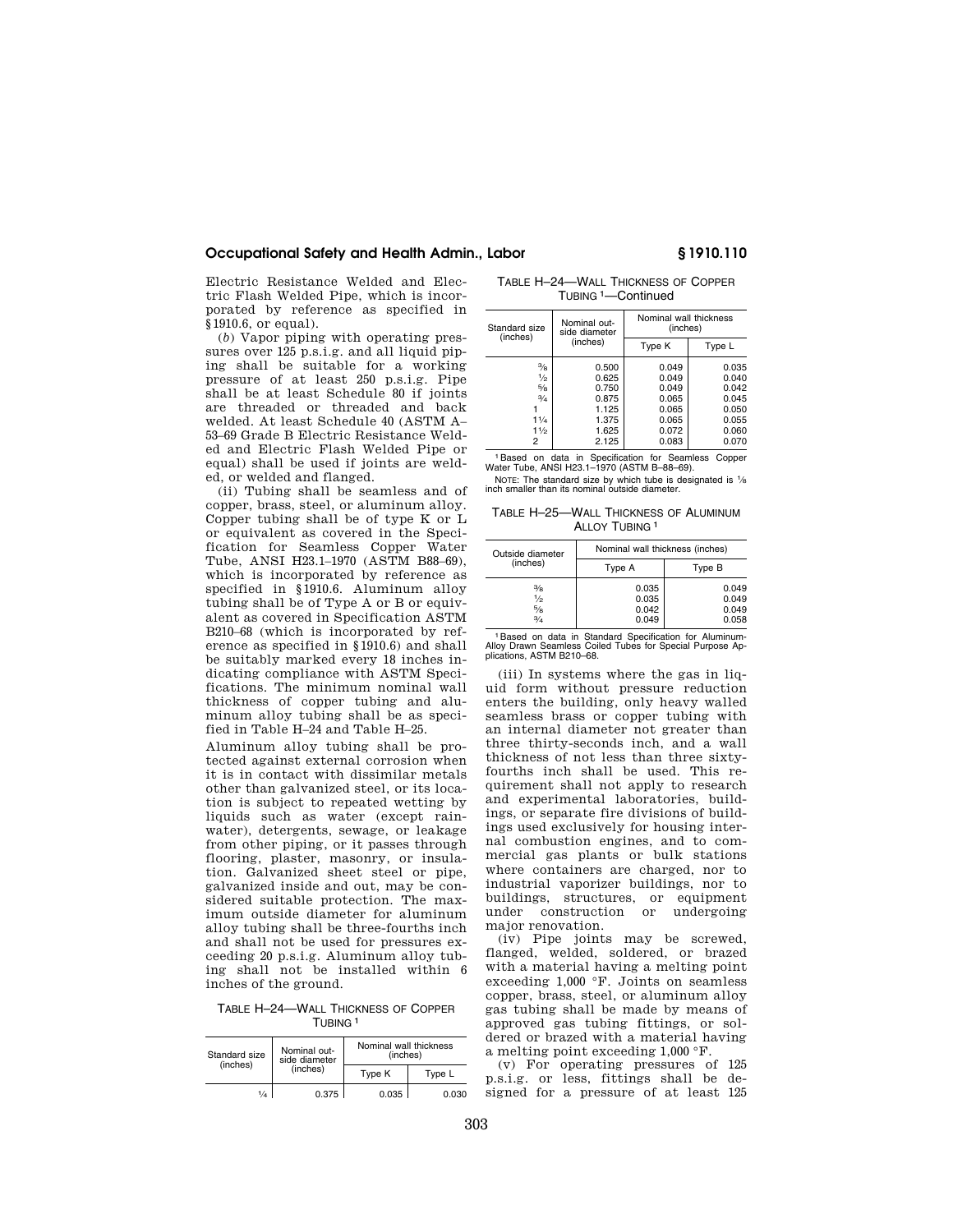p.s.i.g. For operating pressures above 125 p.s.i.g., fittings shall be designed for a minimum of 250 p.s.i.g.

(vi) The use of threaded cast iron pipe fittings such as ells, tees, crosses, couplings, and unions is prohibited. Aluminum alloy fittings shall be used with aluminum alloy pipe and tubing. Insulated fittings shall be used where aluminum alloy pipe or tubing connects with a dissimilar metal.

(vii) Strainers, regulators, meters, compressors, pumps, etc., are not to be considered as pipe fittings. This does not prohibit the use of malleable, nodular, or higher strength gray iron for such equipment.

(viii) All materials such as valve seats, packing, gaskets, diaphragms, etc., shall be of such quality as to be resistant to the action of liquefied petroleum gas under the service conditions to which they are subjected.

(ix) All piping, tubing, or hose shall be tested after assembly and proved free from leaks at not less than normal operating pressures. After installation, piping and tubing of all domestic and commercial systems shall be tested and proved free of leaks using a manometer or equivalent device that will indicate a drop in pressure. Test shall not be made with a flame.

(x) Provision shall be made to compensate for expansion, contraction, jarring, and vibration, and for settling. This may be accomplished by flexible connections.

(xi) Piping outside buildings may be buried, above ground, or both, but shall be well supported and protected against physical damage. Where soil conditions warrant, all piping shall be protected against corrosion. Where condensation may occur, the piping shall be pitched back to the container, or suitable means shall be provided for revaporization of the condensate.

(9) *Hose specifications.* (i) Hose shall be fabricated of materials that are resistant to the action of LP-Gas in the liquid and vapor phases. If wire braid is used for reinforcing the hose, it shall be of corrosion-resistant material such as stainless steel.

(ii) Hose subject to container pressure shall be marked ''LP-Gas'' or ''LPG'' at not greater than 10-foot intervals.

**§ 1910.110 29 CFR Ch. XVII (7–1–18 Edition)** 

(iii) Hose subject to container pressure shall be designed for a bursting pressure of not less than 1,250 p.s.i.g.

(iv) Hose subject to container pressure shall have its correctness as to design construction and performance de-<br>termined by being listed (see termined  $$1910.110(a)(15)$ .

(v) Hose connections subject to container pressure shall be capable of withstanding, without leakage, a test pressure of not less than 500 p.s.i.g.

(vi) Hose and hose connections on the low-pressure side of the regulator or reducing valve shall be designed for a bursting pressure of not less than 125 p.s.i.g. or five times the set pressure of the relief devices protecting that portion of the system, whichever is higher.

(vii) Hose may be used on the lowpressure side of regulators to connect to other than domestic and commercial gas appliances under the following conditions:

(*a*) The appliances connected with hose shall be portable and need a flexible connection.

(*b*) For use inside buildings the hose shall be of minimum practical length, but shall not exceed 6 feet except as provided in paragraph  $(c)(5)(i)(g)$  of this section and shall not extend from one room to another, nor pass through any walls, partitions, ceilings, or floors. Such hose shall not be concealed from view or used in a concealed location. For use outside of buildings, the hose may exceed this length but shall be kept as short as practical.

(*c*) The hose shall be approved and shall not be used where it is likely to be subjected to temperatures above 125 °F. The hose shall be securely connected to the appliance and the use of rubber slip ends shall not be permitted.

(*d*) The shutoff valve for an appliance connected by hose shall be in the metal pipe or tubing and not at the appliance end of the hose. When shutoff valves are installed close to each other, precautions shall be taken to prevent operation of the wrong valve.

(*e*) Hose used for connecting to wall outlets shall be protected from physical damage.

(10) *Safety devices.* (i) Every container except those constructed in accordance with DOT specifications and every vaporizer (except motor fuel vaporizers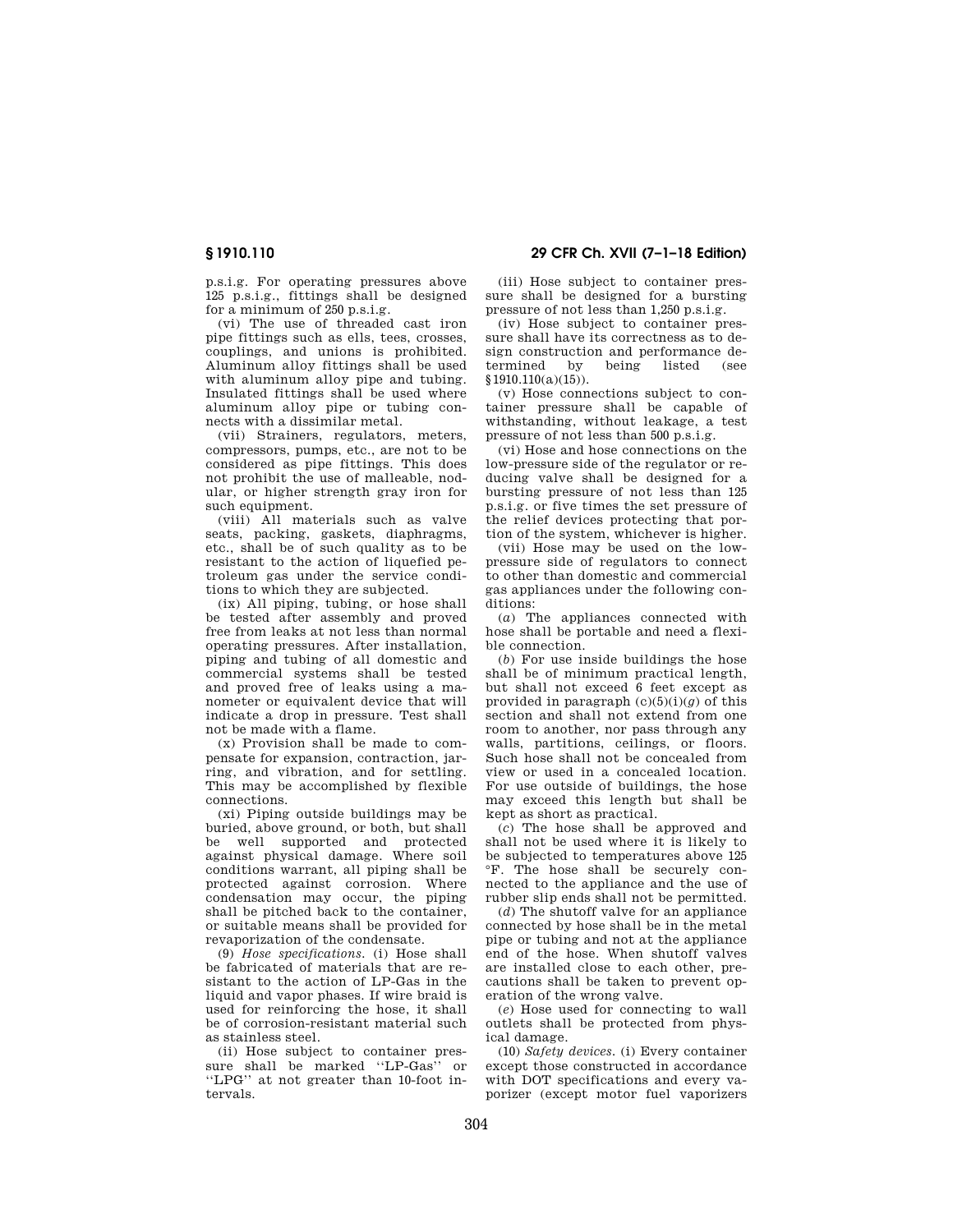# §1910.110

and except vaporizers described in paragraph  $(b)(11)(ii)(c)$  of this section and paragraph  $(d)(4)(v)(a)$  of this section) whether heated by artificial means or not, shall be provided with one or more safety relief valves of spring-loaded or equivalent type. These valves shall be arranged to afford free vent to the outer air with discharge not less than 5 feet horizontally away from any opening into the building which is below such discharge. The rate of discharge shall be in accordance with the requirements of paragraph  $(b)(10)(ii)$  or  $(b)(10)(iii)$  of this section in the case of vaporizers.

(ii) Minimum required rate of discharge in cubic feet per minute of air at 120 percent of the maximum permitted start to discharge pressure for safety relief valves to be used on containers other than those constructed in accordance with DOT specification shall be as follows:

| Surface area (sq. ft.) | Flow rate<br>CFM air |
|------------------------|----------------------|
|                        | 626                  |
|                        | 751                  |
|                        | 872                  |
| 35                     | 990                  |
|                        | 1,100                |
| 45                     | 1,220                |
| 50                     | 1.330                |
|                        | 1,430                |
|                        | 1,540                |
| 65                     | 1,640                |
|                        | 1,750                |
|                        | 1,850                |
| 80                     | 1,950                |
|                        | 2,050                |
|                        | 2,150                |
|                        | 2,240                |
|                        | 2,340                |
|                        | 2,440                |
| 110                    | 2,530                |
|                        | 2,630                |
|                        | 2,720                |
|                        | 2.810                |
|                        | 2,900                |
| 135                    | 2.990                |
| 140                    | 3,080                |
|                        | 3,170                |
|                        | 3.260                |
| 155                    | 3,350                |
|                        | 3,440                |
| 165                    | 3,530                |
| 170                    | 3,620                |
|                        | 3,700                |
| 180                    | 3,790                |
| 185                    | 3,880                |
| 190                    | 3,960                |
| 195                    | 4,050                |
| 200                    | 4.130                |
|                        | 4,300                |
| 220                    | 4,470                |
| 230                    | 4,630                |
| 240                    | 4,800                |
| 250                    | 4.960                |

| Surface area (sq. ft.) | Flow rate<br>CFM air |
|------------------------|----------------------|
|                        | 5,130                |
|                        | 5.290                |
|                        | 5.450                |
|                        | 5,610                |
|                        | 5,760                |
|                        | 5,920                |
|                        | 6,080                |
|                        | 6,230                |
|                        | 6.390                |
|                        | 6,540                |
|                        | 6,690                |
|                        | 6,840                |
|                        | 7,000                |
|                        | 7,150                |
|                        | 7,300                |
|                        | 8,040                |
|                        | 8.760                |
|                        | 9,470                |
|                        | 10,170               |
|                        | 10,860               |
|                        | 11,550               |
|                        | 12,220               |
|                        | 12,880               |
|                        | 13,540               |
|                        | 14,190               |
|                        | 14,830               |
|                        | 15,470               |
|                        | 16,100               |
|                        | 16,720               |
|                        | 17,350               |
|                        | 17,960               |
|                        | 18,570               |
|                        | 19,180               |
|                        | 19,780               |
|                        | 20,380               |
|                        | 20,980               |
|                        | 21,570               |
|                        | 22.160               |
|                        | 22,740               |
|                        | 23,320               |
|                        | 23,900               |
|                        | 24,470               |
|                        | 25,050               |
|                        | 25,620               |
|                        | 26,180               |
|                        | 26,750               |
|                        | 27,310               |

Surface area  $=$  total outside surface area of container in square feet.

When the surface area is not stamped on the nameplate or when the marking is not legible, the area can be calculated by using one of the following formulas:

(1) Cylindrical container with hemispherical heads:

Area = Overall length  $\times$  outside diameter  $\times$ 3.1416

(2) Cylindrical container with other than hemispherical heads:

Area =  $(Overall length + 0.3 outside diam$ ter)  $\times$  outside diameter  $\times$  3.1416.

NOTE: This formula is not exact, but will give results within the limits of practical accuracy for the sole purpose of sizing relief valves.

(3) Spherical container: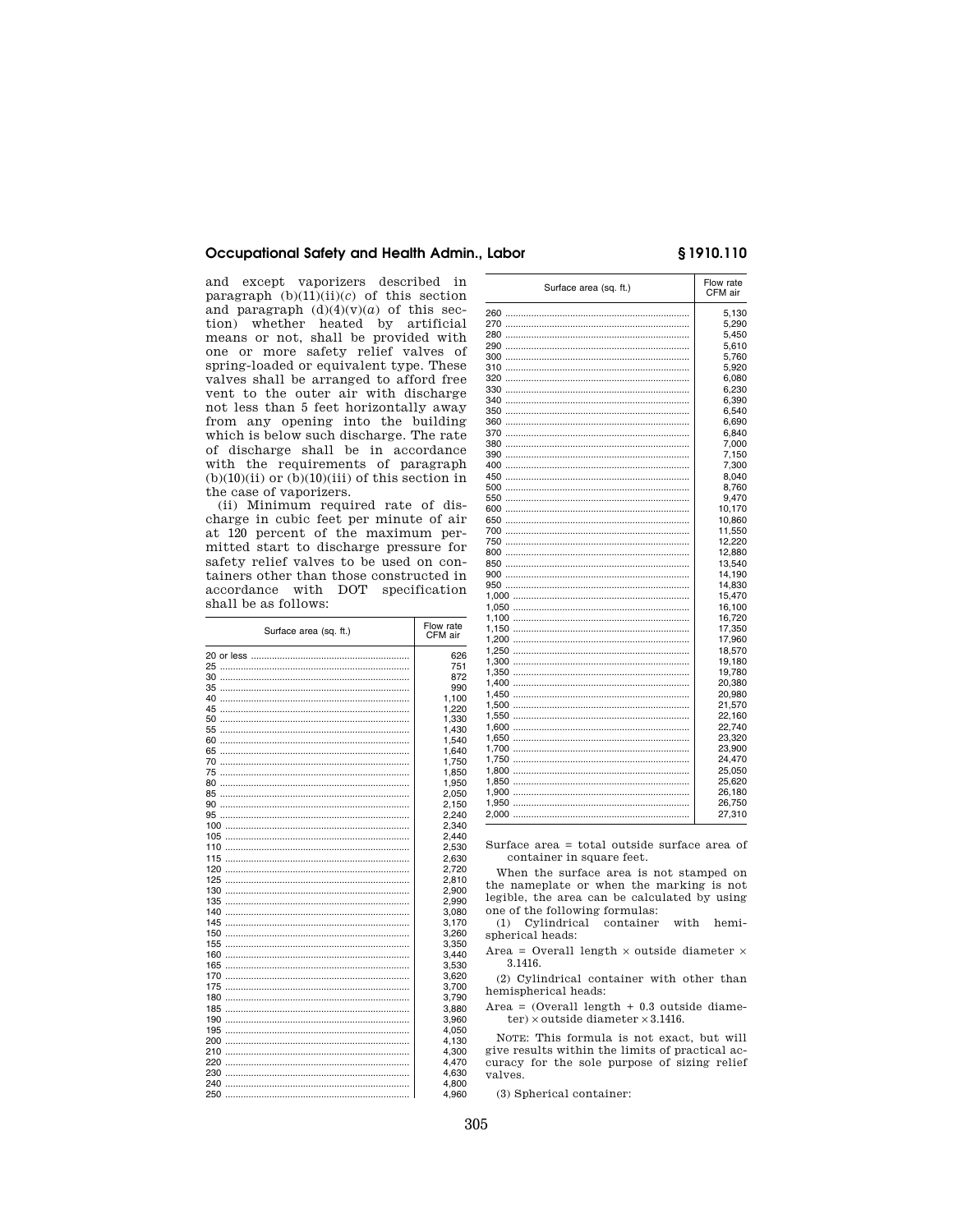Area = Outside diameter squared  $\times$  3.1416.

Flow Rate-CFM Air = Required flow capacity in cubic feet per minute of air at standard conditions, 60 F. and atmospheric pressure (14.7 p.s.i.a.).

The rate of discharge may be interpolated for intermediate values of surface area. For containers with total outside surface area greater than 2,000 square feet, the required flow rate can be calculated using the formula, Flow Rate-CFM Air = 53.632 A0.82.

A = total outside surface area of the container in square feet.

Valves not marked ''Air'' have flow rate marking in cubic feet per minute of liquefied petroleum gas. These can be converted to ratings in cubic feet per minute of air by multiplying the liquefied petroleum gas ratings by factors listed below. Air flow ratings can be converted to ratings in cubic feet per minute of liquefied petroleum gas by dividing the air ratings by the factors listed below.

# AIR CONVERSION FACTORS

Container type ...... 100 125 150 175 200 Air conversion fac-

tor ...................... 1.162 1.142 1.113 1.078 1.010

(iii) Minimum Required Rate of Discharge for Safety Relief Valves for Liquefied Petroleum Gas Vaporizers (Steam Heated, Water Heated, and Direct Fired).

The minimum required rate of discharge for safety relief valves shall be determined as follows:

(*a*) Obtain the total surface area by adding the surface area of vaporizer shell in square feet directly in contact with LP-Gas and the heat exchanged surface area in square feet directly in contact with LP-Gas.

(*b*) Obtain the minimum required rate of discharge in cubic feet of air per minute, at 60 °F. and 14.7 p.s.i.a. from paragraph  $(b)(10)(ii)$  of this section, for this total surface area.

(iv) Container and vaporizer safety relief valves shall be set to start-to-discharge, with relation to the design pressure of the container, in accordance with Table H–26.

(v) Safety relief devices used with systems employing containers other than those constructed according to DOT specifications shall be so constructed as to discharge at not less than the rates shown in paragraph  $(b)(10)(ii)$  of this section, before the pressure is in excess of 120 percent of the maximum (not including the 10 percent referred to in paragraph  $(b)(10)(iv)$ 

# **§ 1910.110 29 CFR Ch. XVII (7–1–18 Edition)**

of this section) permitted start to discharge pressure setting of the device.

TABLE H–26

| Containers                                                                            | Minimum<br>(percent) | Maximum<br>(percent) |
|---------------------------------------------------------------------------------------|----------------------|----------------------|
| ASME Code; Par. U-68, U-69-<br>1949 and earlier editions<br>ASME Code: Par. U-200. U- | 110                  | 125                  |
| 201-1949 edition<br>ASME Code-1950, 1952, 1956,<br>1959, 1962, 1965 and 1968 (Di-     | 88                   | 1100                 |
| vision I) editions                                                                    | 88                   | 1100                 |
| API-ASME Code-all editions<br>DOT-As prescribed in 49 CFR<br>Chapter I.               | 88                   | 1100                 |

1 Manufacturers of safety relief valves are allowed a plus tolerance not exceeding 10 percent of the set pressure marked on the valve.

(vi) In certain locations sufficiently sustained high temperatures prevail which require the use of a lower vapor pressure product to be stored or the use of a higher designed pressure vessel in order to prevent the safety valves opening as the result of these temperatures. As an alternative the tanks may be protected by cooling devices such as by spraying, by shading, or other effective means.

(vii) Safety relief valves shall be arranged so that the possibility of tampering will be minimized. If pressure setting or adjustment is external, the relief valves shall be provided with approved means for sealing adjustment.

(viii) Shutoff valves shall not be installed between the safety relief devices and the container, or the equipment or piping to which the safety relief device is connected except that a shutoff valve may be used where the arrangement of this valve is such that full required capacity flow through the safety relief device is always afforded.

(ix) Safety relief valves shall have direct communication with the vapor space of the container at all times.

(x) Each container safety relief valve used with systems covered by paragraphs (d), (e), (g), and (h) of this section, except as provided in paragraph  $(e)(3)(iii)$  of this section shall be plainly and permanently marked with the following: ''Container Type'' of the pressure vessel on which the valve is designed to be installed; the pressure in p.s.i.g. at which the valve is set to discharge; the actual rate of discharge of the valve in cubic feet per minute of air at 60 °F. and 14.7 p.s.i.a.; and the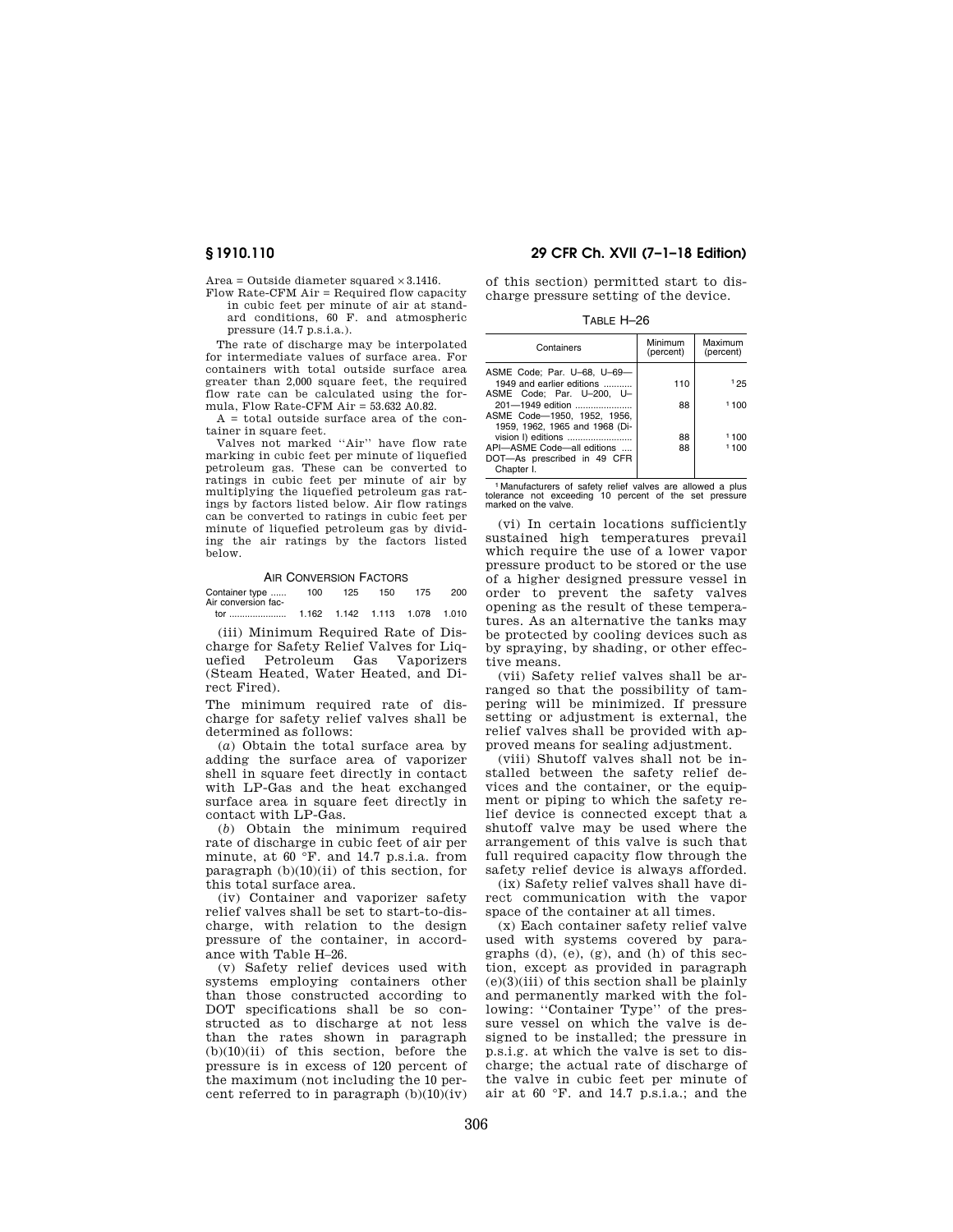manufacturer's name and catalog number, for example: T200–250–4050 AIR—indicating that the valve is suitable for use on a Type 200 container, that it is set to start to discharge at 250 p.s.i.g.; and that its rate of discharge is 4,050 cubic feet per minute of air as determined in subdivision (ii) of this subparagraph.

(xi) Safety relief valve assemblies, including their connections, shall be of sufficient size so as to provide the rate of flow required for the container on which they are installed.

(xii) A hydrostatic relief valve shall be installed between each pair of shutoff valves on liquefied petroleum gas liquid piping so as to relieve into a safe atmosphere. The start-to-discharge pressure setting of such relief valves shall not be in excess of 500 p.s.i.g. The minimum setting on relief valves installed in piping connected to other than DOT containers shall not be lower than 140 percent of the container relief valve setting and in piping connected to DOT containers not lower than 400 p.s.i.g. The start-to-discharge pressure setting of such a relief valve, if installed on the discharge side of a pump, shall be greater than the maximum pressure permitted by the recirculation device in the system.

(xiii) The discharge from any safety relief device shall not terminate in or beneath any building, except relief devices covered by paragraphs (b)(6)(i) (*a*) through (*e*) of this section, or paragraphs (c) (4)(i) or (5) of this section.

(xiv) Container safety relief devices and regulator relief vents shall be located not less than five (5) feet in any direction from air openings into sealed combustion system appliances or mechanical ventilation air intakes.

(11) *Vaporizer and housing.* (i) Indirect fired vaporizers utilizing steam, water, or other heating medium shall be constructed and installed as follows:

(*a*) Vaporizers shall be constructed in accordance with the requirements of paragraph  $(b)(3)$  (i)–(iii) of this section and shall be permanently marked as follows:

(*1*) With the code marking signifying the specifications to which the vaporizer is constructed.

(*2*) With the allowable working pressure and temperature for which the vaporizer is designed.

(*3*) With the sum of the outside surface area and the inside heat exchange surface area expressed in square feet.

(*4*) With the name or symbol of the manufacturer.

(*b*) Vaporizers having an inside diameter of 6 inches or less exempted by the ASME Unfired Pressure Vessel Code, Section VIII of the ASME Boiler and Pressure Vessel Code—1968 shall have a design pressure not less than 250 p.s.i.g. and need not be permanently marked.

(*c*) Heating or cooling coils shall not be installed inside a storage container.

(*d*) Vaporizers may be installed in buildings, rooms, sheds, or lean-tos used exclusively for gas manufacturing or distribution, or in other structures of light, noncombustible construction or equivalent, well ventilated near the floor line and roof.

When vaporizing and/or mixing equipment is located in a structure or building not used exclusively for gas manufacturing or distribution, either attached to or within such a building, such structure or room shall be separated from the remainder of the building by a wall designed to withstand a static pressure of at least 100 pounds per square foot. This wall shall have no openings or pipe or conduit passing through it. Such structure or room shall be provided with adequate ventilation and shall have a roof or at least one exterior wall of lightweight construction.

(*e*) Vaporizers shall have, at or near the discharge, a safety relief valve providing an effective rate of discharge in accordance with paragraph (b)(10)(iii) of this section, except as provided in paragraph  $(d)(4)(v)(a)$ , of this section.

(*f*) The heating medium lines into and leaving the vaporizer shall be provided with suitable means for preventing the flow of gas into the heat systems in the event of tube rupture in the vaporizer. Vaporizers shall be provided with suitable automatic means to prevent liquid passing through the vaporizers to the gas discharge piping.

(*g*) The device that supplies the necessary heat for producing steam, hot water, or other heating medium may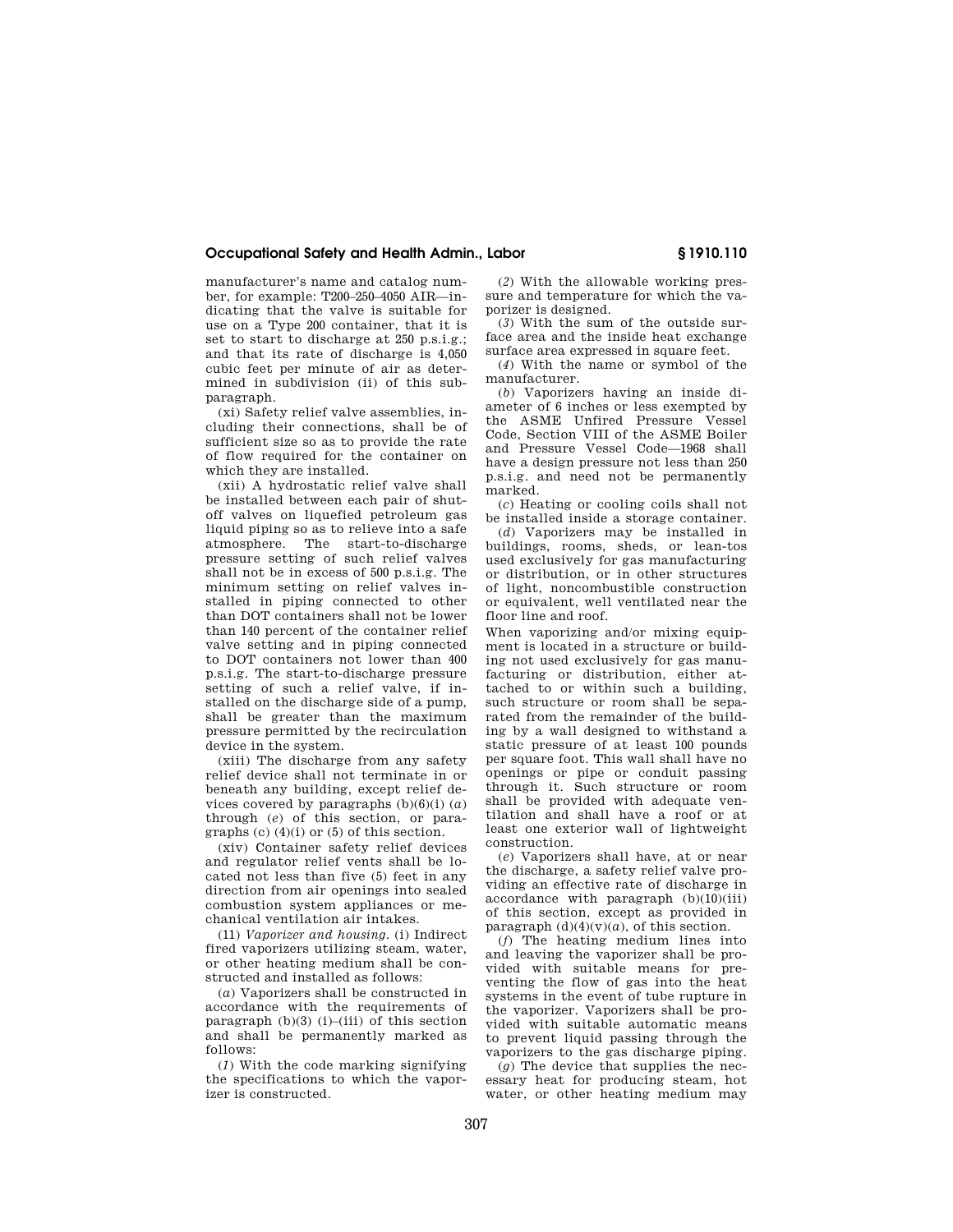be installed in a building, compartment, room, or lean-to which shall be ventilated near the floorline and roof to the outside. The device location shall be separated from all compartments or rooms containing liquefied petroleum gas vaporizers, pumps, and central gas mixing devices by a wall designed to withstand a static pressure of at least 100 pounds per square foot. This wall shall have no openings or pipes or conduit passing through it. This requirement does not apply to the domestic water heaters which may supply heat for a vaporizer in a domestic system.

(*h*) Gas-fired heating systems supplying heat exclusively for vaporization purposes shall be equipped with automatic safety devices to shut off the flow of gas to main burners, if the pilot light should fail.

(*i*) Vaporizers may be an integral part of a fuel storage container directly connected to the liquid section or gas section or both.

(*j*) Vaporizers shall not be equipped with fusible plugs.

(*k*) Vaporizer houses shall not have unprotected drains to sewers or sump pits.

(ii) Atmospheric vaporizers employing heat from the ground or surrounding air shall be installed as follows:

(*a*) Buried underground, or

(*b*) Located inside the building close to a point at which pipe enters the building provided the capacity of the unit does not exceed 1 quart.

(*c*) Vaporizers of less than 1 quart capacity heated by the ground or surrounding air, need not be equipped with safety relief valves provided that adequate tests demonstrate that the assembly is safe without safety relief valves.

(iii) Direct gas-fired vaporizers shall be constructed, marked, and installed as follows:

 $(a)(1)$  In accordance with the requirements of the American Society of Mechanical Engineers Boiler and Pressure Vessel Code—1968 that are applicable to the maximum working conditions for which the vaporizer is designed.

(*2*) With the name of the manufacturer; rated BTU input to the burner; the area of the heat exchange surface

**§ 1910.110 29 CFR Ch. XVII (7–1–18 Edition)** 

in square feet; the outside surface of the vaporizer in square feet; and the maximum vaporizing capacity in gallons per hour.

 $(b)(1)$  Vaporizers may be connected to the liquid section or the gas section of the storage container, or both; but in any case there shall be at the container a manually operated valve in each connection to permit completely shutting off when desired, of all flow of gas or liquid from container to vaporizer.

(*2*) Vaporizers with capacity not exceeding 35 gallons per hour shall be located at least 5 feet from container shutoff valves. Vaporizers having capacity of more than 35 gallons but not exceeding 100 gallons per hour shall be located at least 10 feet from the container shutoff valves. Vaporizers having a capacity greater than 100 gallons per hour shall be located at least 15 feet from container shutoff valves.

(*c*) Vaporizers may be installed in buildings, rooms, housings, sheds, or lean-tos used exclusively for vaporizing or mixing of liquefied petroleum gas. Vaporizing housing structures shall be of noncombustible construction, well ventilated near the floorline and the highest point of the roof. When vaporizer and/or mixing equipment is located in a structure or room attached to or within a building, such structure or room shall be separated from the remainder of the building by a wall designed to withstand a static pressure of at least 100 pounds per square foot. This wall shall have no openings or pipes or conduit passing through it. Such structure or room shall be provided with adequate ventilation, and shall have a roof or at least one exterior wall of lightweight construction.

(*d*) Vaporizers shall have at or near the discharge, a safety relief valve providing an effective rate of discharge in accordance with paragraph (b)(10)(iii) of this section. The relief valve shall be so located as not to be subjected to temperatures in excess of 140 °F.

(*e*) Vaporizers shall be provided with suitable automatic means to prevent liquid passing from the vaporizer to the gas discharge piping of the vaporizer.

(*f*) Vaporizers shall be provided with means for manually turning off the gas to the main burner and pilot.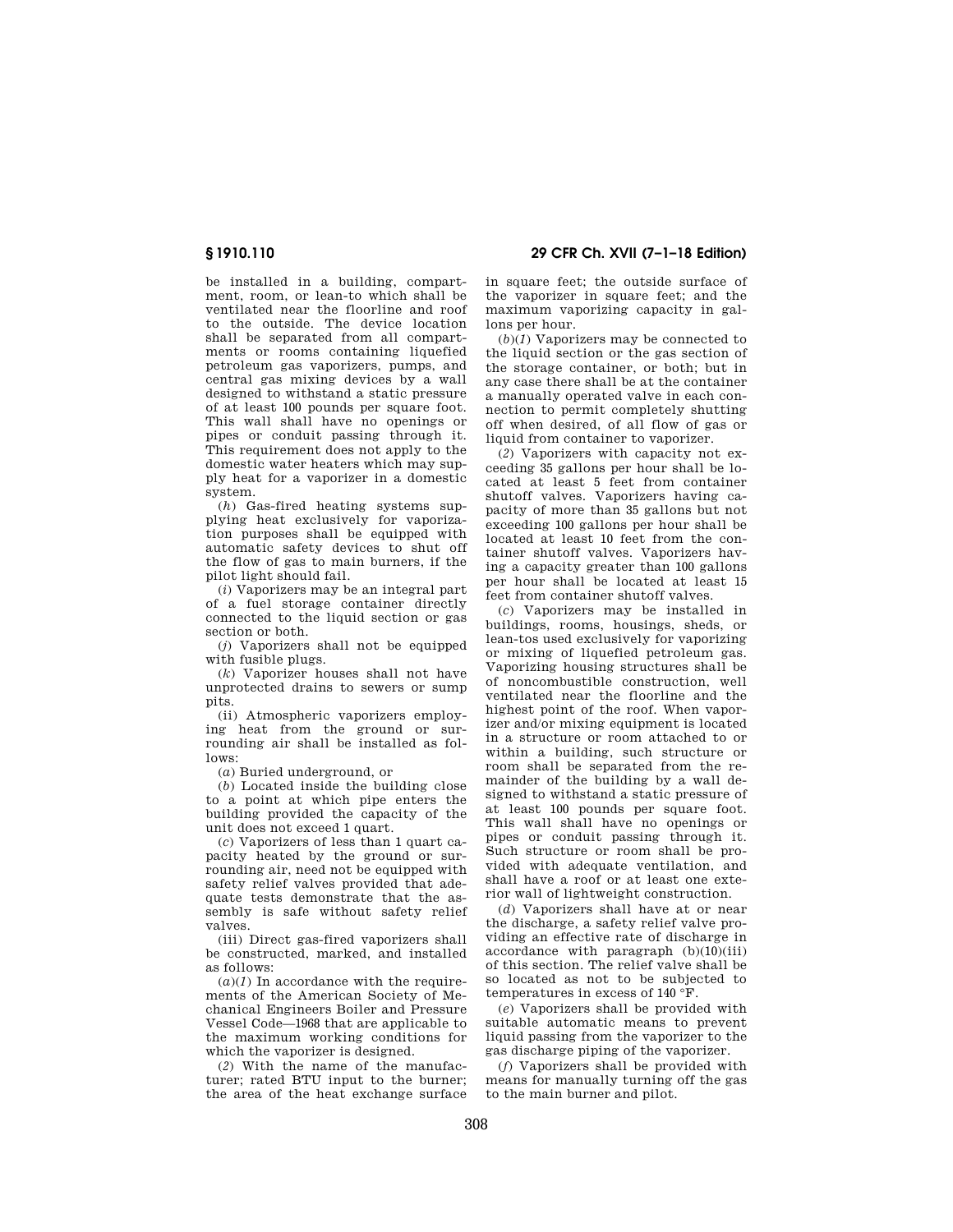(*g*) Vaporizers shall be equipped with automatic safety devices to shut off the flow of gas to main burners if the pilot light should fail. When the flow through the pilot exceeds 2,000 B.t.u. per hour, the pilot also shall be equipped with an automatic safety device to shut off the flow of gas to the pilot should the pilot flame be extinguished.

(*h*) Pressure regulating and pressure reducing equipment if located within 10 feet of a direct fire vaporizer shall be separated from the open flame by a substantially airtight noncombustible partition or partitions.

(*i*) Except as provided in (*c*) of this subdivision, the following minimum distances shall be maintained between direct fired vaporizers and the nearest important building or group of buildings:

Ten feet for vaporizers having a capacity of 15 gallons per hour or less vaporizing capacity.

Twenty-five feet for vaporizers having a vaporizing capacity of 16 to 100 gallons per hour.

Fifty feet for vaporizers having a vaporizing capacity exceeding 100 gallons per hour.

(*j*) Direct fired vaporizers shall not raise the product pressure above the design pressure of the vaporizer equipment nor shall they raise the product pressure within the storage container above the pressure shown in the second column of Table H–31.

(*k*) Vaporizers shall not be provided with fusible plugs.

(*l*) Vaporizers shall not have unprotected drains to sewers or sump pits.

(iv) Direct gas-fired tank heaters shall be constructed and installed as follows:

(*a*) Direct gas-fired tank heaters, and tanks to which they are applied, shall only be installed above ground.

(*b*) Tank heaters shall be permanently marked with the name of the manufacturer, the rated B.t.u. input to the burner, and the maximum vaporizing capacity in gallons per hour.

(*c*) Tank heaters may be an integral part of a fuel storage container directly connected to the container liquid section, or vapor section, or both.

(*d*) Tank heaters shall be provided with a means for manually turning off the gas to the main burner and pilot.

(*e*) Tank heaters shall be equipped with an automatic safety device to shut off the flow of gas to main burners, if the pilot light should fail. When flow through pilot exceeds 2,000 B.t.u. per hour, the pilot also shall be equipped with an automatic safety device to shut off the flow of gas to the pilot should the pilot flame be extinguished.

(*f*) Pressure regulating and pressure reducing equipment if located within 10 feet of a direct fired tank heater shall be separated from the open flame by a substantially airtight noncombustible partition.

(*g*) The following minimum distances shall be maintained between a storage tank heated by a direct fired tank heater and the nearest important building or group of buildings:

Ten feet for storage containers of less than 500 gallons water capacity.

Twenty-five feet for storage containers of 500 to 1,200 gallons water capacity.

Fifty feet for storage containers of over 1,200 gallons water capacity.

(*h*) No direct fired tank heater shall raise the product pressure within the storage container over 75 percent of the pressure set out in the second column of Table H–31.

(v) The vaporizer section of vaporizer-burners used for dehydrators or dryers shall be located outside of buildings; they shall be constructed and installed as follows:

(*a*) Vaporizer-burners shall have a minimum design pressure of 250 p.s.i.g. with a factor of safety of five.

(*b*) Manually operated positive shutoff valves shall be located at the containers to shut off all flow to the vaporizer-burners.

(*c*) Minimum distances between storage containers and vaporizer-burners shall be as follows:

| Water capacity per container (gallons) | Minimum<br>distances<br>(feet) |
|----------------------------------------|--------------------------------|
|                                        | 10                             |
|                                        | 25                             |
|                                        | 50                             |

(*d*) The vaporizer section of vaporizer-burners shall be protected by a hydrostatic relief valve. The relief valve shall be located so as not to be subjected to temperatures in excess of 140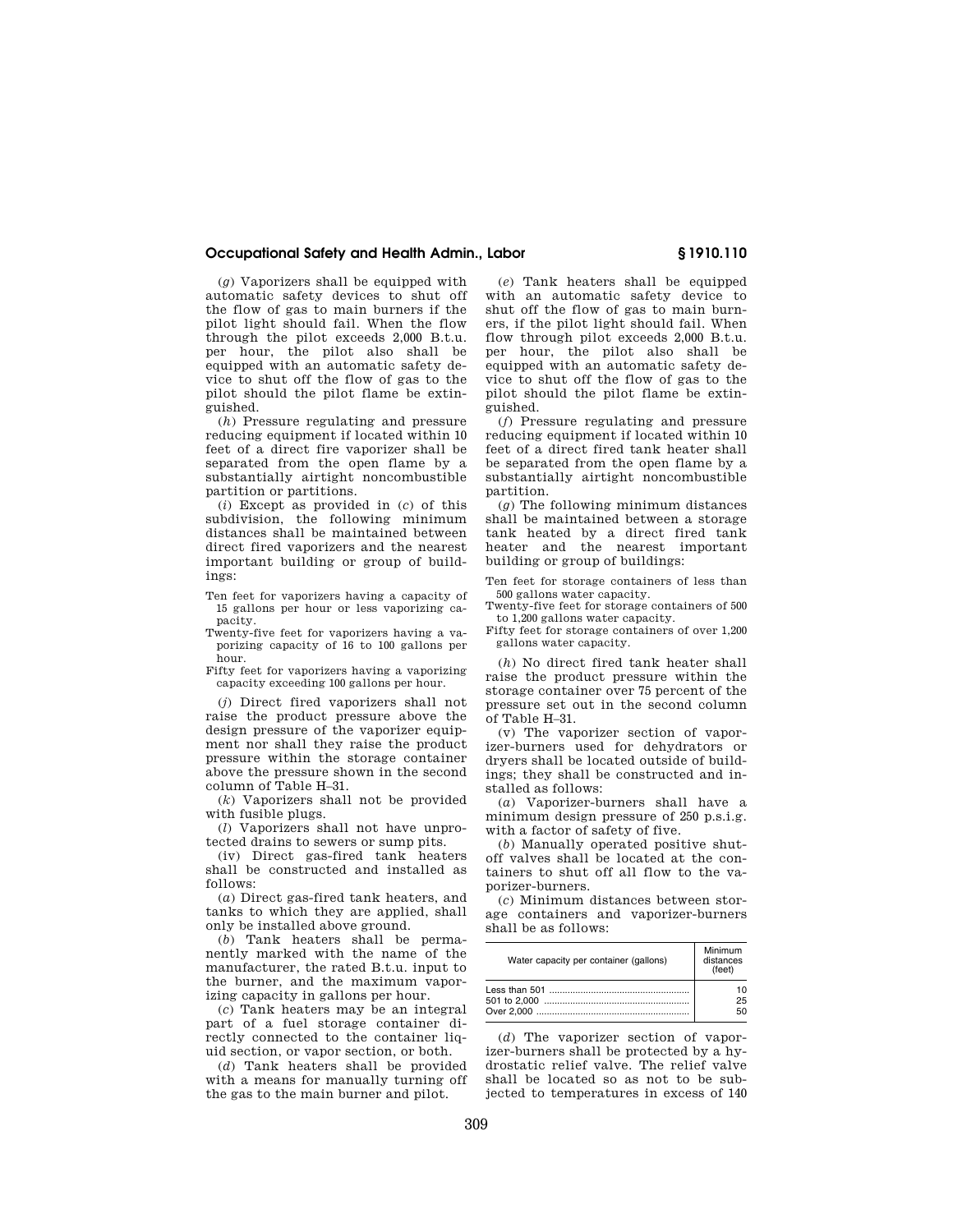°F. The start-to-discharge pressure setting shall be such as to protect the components involved, but not less than 250 p.s.i.g. The discharge shall be directed upward and away from component parts of the equipment and away from operating personnel.

(*e*) Vaporizer-burners shall be provided with means for manually turning off the gas to the main burner and pilot.

(*f*) Vaporizer-burners shall be equipped with automatic safety devices to shut off the flow of gas to the main burner and pilot in the event the pilot is extinguished.

(*g*) Pressure regulating and control equipment shall be located or protected so that the temperatures surrounding this equipment shall not exceed 140 °F. except that equipment components may be used at higher temperatures if designed to withstand such temperatures.

(*h*) Pressure regulating and control equipment when located downstream of the vaporizer shall be designed to withstand the maximum discharge temperature of the vapor.

(*i*) The vaporizer section of vaporizerburners shall not be provided with fusible plugs.

(*j*) Vaporizer coils or jackets shall be made of ferrous metal or high temperature alloys.

(*k*) Equipment utilizing vaporizerburners shall be equipped with automatic shutoff devices upstream and downstream of the vaporizer section connected so as to operate in the event of excessive temperature, flame failure, and, if applicable, insufficient airflow.

(12) *Filling densities.* (i) The ''filling density'' is defined as the percent ratio of the weight of the gas in a container to the weight of water the container will hold at 60 °F. All containers shall be filled according to the filling densities shown in Table H–27.

# **§ 1910.110 29 CFR Ch. XVII (7–1–18 Edition)**

TABLE H–27—MAXIMUM PERMITTED FILLING **DENSITY** 

|                                                        | Above ground containers                                                               |                                                                                       |                                                    |
|--------------------------------------------------------|---------------------------------------------------------------------------------------|---------------------------------------------------------------------------------------|----------------------------------------------------|
| Specific gravity<br>at 60 °F. (15.6)<br>$^{\circ}$ C.) | 0 to 1,200<br>U.S. gals.<br>(1,000 imp.<br>qal., 4,550<br>liters) total<br>water cap. | Over 1,200<br>U.S. gals.<br>(1,000 imp.<br>gal., 4,550<br>liters) total<br>water cap. | Under<br>ground con-<br>tainers, all<br>capacities |
|                                                        | Percent                                                                               | Percent                                                                               | Percent                                            |
| 0.496-0.503                                            | 41                                                                                    | 44                                                                                    | 45                                                 |
| .504-.510                                              | 42                                                                                    | 45                                                                                    | 46                                                 |
| $.511 - .519$                                          | 43                                                                                    | 46                                                                                    | 47                                                 |
| .520-.527                                              | 44                                                                                    | 47                                                                                    | 48                                                 |
| .528-.536                                              | 45                                                                                    | 48                                                                                    | 49                                                 |
| .537-.544                                              | 46                                                                                    | 49                                                                                    | 50                                                 |
| $.545 - .552$                                          | 47                                                                                    | 50                                                                                    | 51                                                 |
| .553-.560                                              | 48                                                                                    | 51                                                                                    | 52                                                 |
| .561 –.568                                             | 49                                                                                    | 52                                                                                    | 53                                                 |
| .569 - .576                                            | 50                                                                                    | 53                                                                                    | 54                                                 |
| .577–.584                                              | 51                                                                                    | 54                                                                                    | 55                                                 |
| .585 -.592                                             | 52                                                                                    | 55                                                                                    | 56                                                 |
| .593–.600                                              | 53                                                                                    | 56                                                                                    | 57                                                 |
|                                                        |                                                                                       |                                                                                       |                                                    |

(ii) Except as provided in paragraph  $(b)(12)(iii)$  of this section, any container including mobile cargo tanks and portable tank containers regardless of size or construction, shipped under DOT jurisdiction or constructed in accordance with 49 CFR chapter I Specifications shall be charged according to 49 CFR chapter I requirements.

(iii) Portable containers not subject to DOT jurisdiction (such as, but not limited to, motor fuel containers on industrial and lift trucks, and farm tractors covered in paragraph (e) of this section, or containers recharged at the installation) may be filled either by weight, or by volume using a fixed length dip tube gaging device.

(13) *LP-Gas in buildings.* (i) Vapor shall be piped into buildings at pressures in excess of 20 p.s.i.g. only if the buildings or separate areas thereof, (*a*) are constructed in accordance with this section; (*b*) are used excusively to house equipment for vaporization, pressure reduction, gas mixing, gas manufacturing, or distribution, or to house internal combustion engines, industrial processes, research and experimental laboratories, or equipment and processes using such gas and having similar hazard; (*c*) buildings, structures, or equipment under construction or undergoing major renovation.

(ii) Liquid may be permitted in buildings as follows:

(*a*) Buildings, or separate areas of buildings, used exclusively to house equipment for vaporization, pressure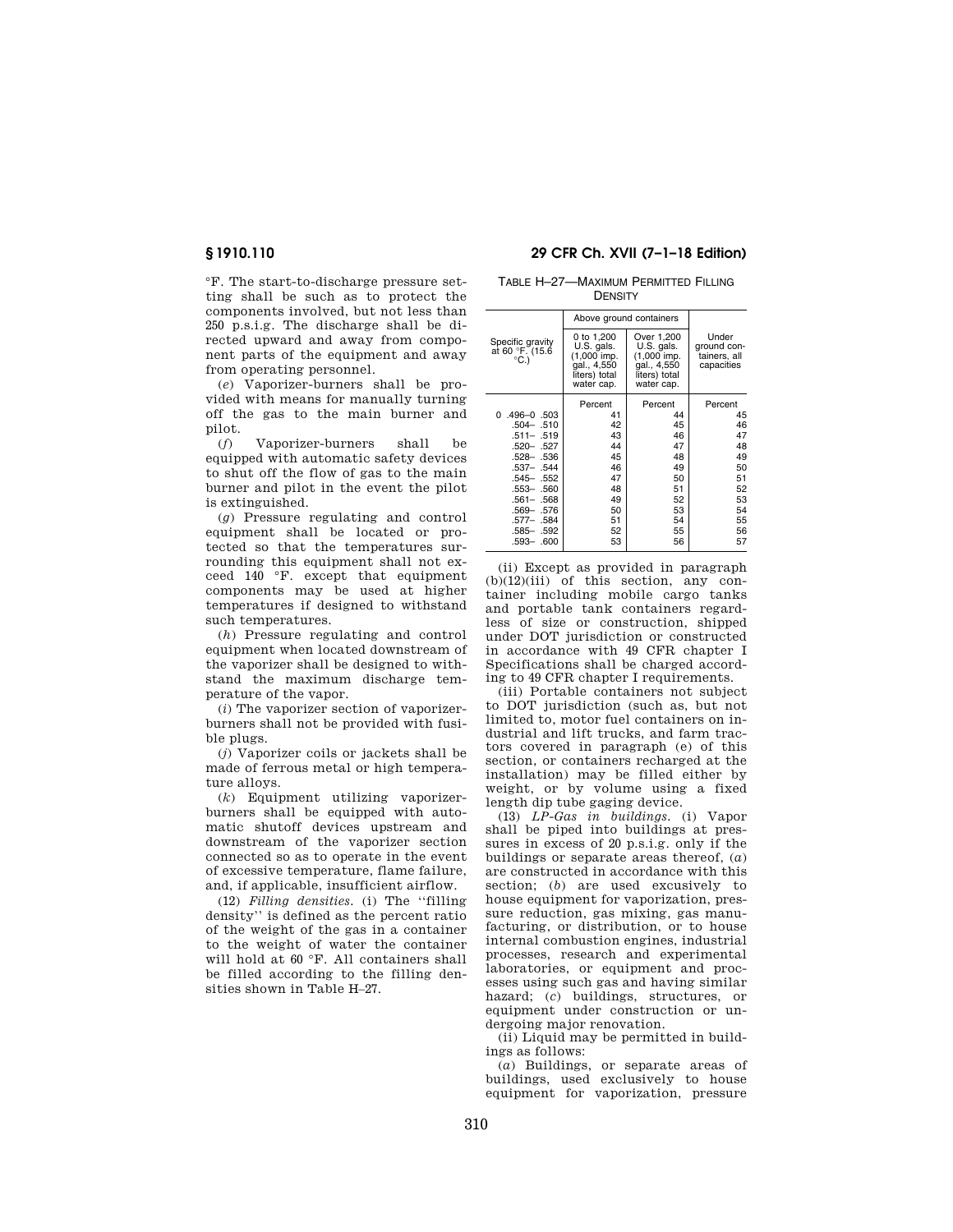reduction, gas mixing, gas manufacturing, or distribution, or to house internal combustion engines, industrial processes, research and experimental laboratories, or equipment and processes using such gas and having similar hazard; and when such buildings, or separate areas thereof are constructed in accordance with this section.

(*b*) Buildings, structures, or equipment under construction or undergoing major renovation provided the temporary piping meets the following conditions:

(*1*) Liquid piping inside the building shall conform to the requirements of paragraph (b)(8) of this section, and shall not exceed three-fourths iron pipe size. Copper tubing with an outside diameter of three-fourths inch or less may be used provided it conforms to Type K of Specifications for Seamless Water Tube, ANSI H23.1–1970 (ASTM B88–69) (see Table H–24). All such piping shall be protected against construction hazards. Liquid piping inside buildings shall be kept to a minimum. Such piping shall be securely fastened to walls or other surfaces so as to provide adequate protection from breakage and so located as to subject the liquid line to lowest ambient temperatures.

(*2*) A shutoff valve shall be installed in each intermediate branch line where it takes off the main line and shall be readily accessible. A shutoff valve shall also be placed at the appliance end of the intermediate branch line. Such shutoff valve shall be upstream of any flexible connector used with the appliance.

(*3*) Suitable excess flow valves shall be installed in the container outlet line supplying liquid LP-Gas to the building. A suitable excess flow valve shall be installed immediately downstream of each shutoff valve. Suitable excess flow valves shall be installed where piping size is reduced and shall be sized for the reduced size piping.

(*4*) Hydrostatic relief valves shall be installed in accordance with paragraph (b)(10)(xii) of this section.

(*5*) The use of hose to carry liquid between the container and the building or at any point in the liquid line, except at the appliance connector, shall be prohibited.

(*6*) Where flexible connectors are necessary for appliance installation, such connectors shall be as short as practicable and shall comply with paragraph (b)(8)(ii) or (9) of this section.

(*7*) Release of fuel when any section of piping or appliances is disconnected shall be minimized by either of the following methods:

(*i*) Using an approved automatic quick-closing coupling (a type closing in both directions when coupled in the fuel line) or

(*ii*) Closing the valve nearest to the appliance and allowing the appliance to operate until the fuel in the line is consumed.

(*iii*) Portable containers shall not be taken into buildings except as provided in paragraph  $(b)(6)(i)$  of this section.

(14) *Transfer of liquids.* The employer shall assure that (i) at least one attendant shall remain close to the transfer connection from the time the connections are first made until they are finally disconnected, during the transfer of the product.

(ii) Containers shall be filled or used only upon authorization of the owner.

(iii) Containers manufactured in accordance with specifications of 49 CFR part 178 and authorized by 49 CFR chapter 1 as a ''single trip'' or ''nonrefillable container'' shall not be refilled or reused in LP-Gas service.

(iv) Gas or liquid shall not be vented to the atmosphere to assist in transferring contents of one container to another, except as provided in paragraph  $(e)(5)(iv)$  of this section and except that this shall not preclude the use of listed pump utilizing LP-Gas in the vapor phase as a source of energy and venting such gas to the atmosphere at a rate not to exceed that from a No. 31 drill size opening and provided that such venting and liquid transfer shall be located not less than 50 feet from the nearest important building.

(v) Filling of fuel containers for industrial trucks or motor vehicles from industrial bulk storage containers shall be performed not less than 10 feet from the nearest important masonrywalled building or not less than 25 feet from the nearest important building or other construction and, in any event, not less than 25 feet from any building opening.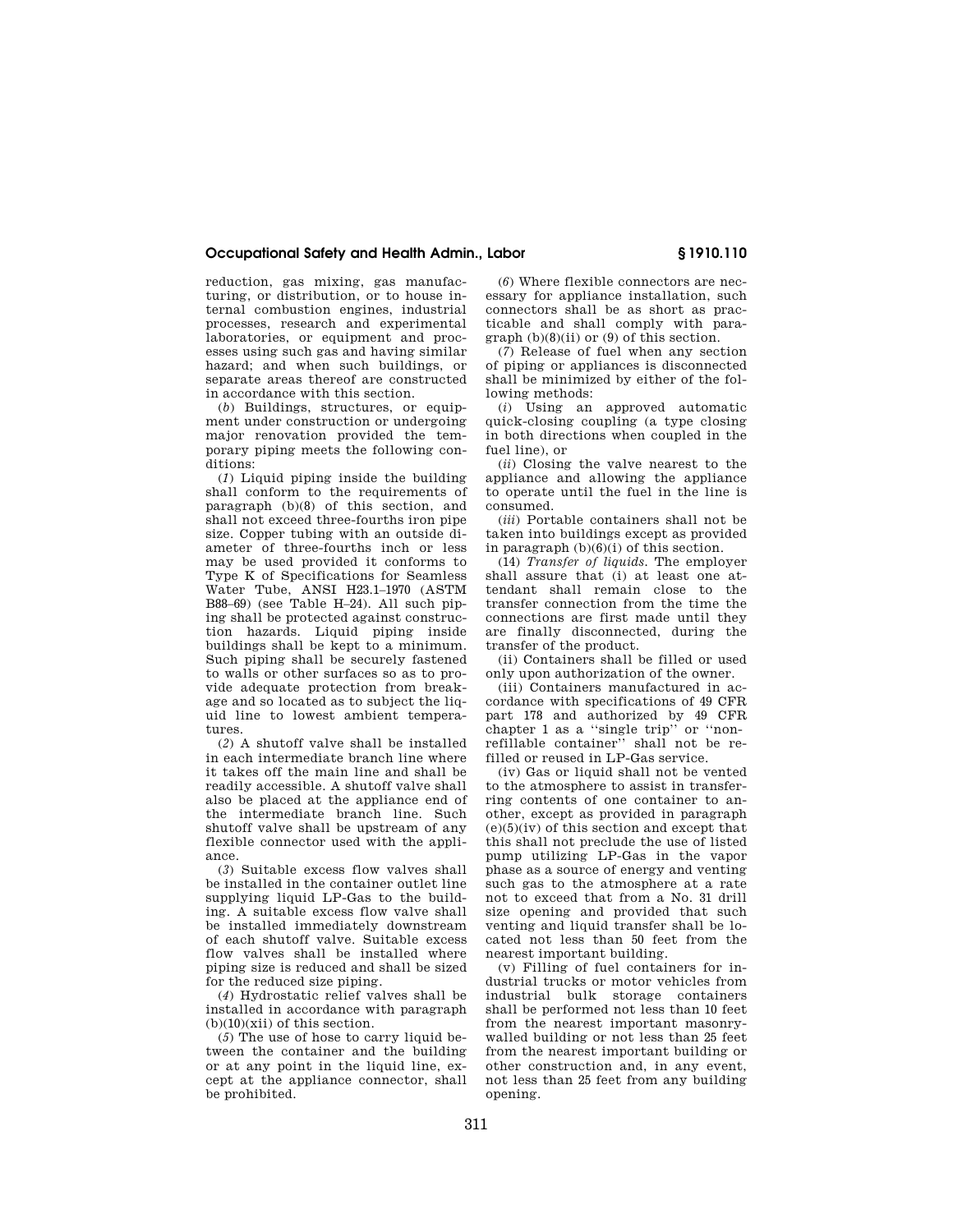(vi) Filling of portable containers, containers mounted on skids, fuel containers on farm tractors, or similar applications, from storage containers used in domestic or commercial service, shall be performed not less than 50 feet from the nearest important building.

(vii) The filling connection and the vent from the liquid level gages in containers, filled at point of installation, shall not be less than 10 feet in any direction from air openings into sealed combustion system appliances or mechanical ventilation air intakes.

(viii) Fuel supply containers shall be gaged and charged only in the open air or in buildings especially provided for that purpose.

(ix) The maximum vapor pressure of the product at 100  $\mathrm{F}$ . which may be transferred into a container shall be in accordance with paragraphs (d)(2) and (e)(3) of this section. (For DOT containers use DOT requirements.)

(x) Marketers and users shall exercise precaution to assure that only those gases for which the system is designed, examined, and listed, are employed in its operation, particularly with regard to pressures.

(xi) Pumps or compressors shall be designed for use with LP-Gas. When compressors are used they shall normally take suction from the vapor space of the container being filled and discharge to the vapor space of the container being emptied.

(xii) Pumping systems, when equipped with a positive displacement pump, shall include a recirculating device which shall limit the differential pressure on the pump under normal operating conditions to the maximum differential pressure rating of the pump. The discharge of the pumping system shall be protected so that pressure does not exceed 350 p.s.i.g. If a recirculation system discharges into the supply tank and contains a manual shutoff valve, an adequate secondary safety recirculation system shall be incorporated which shall have no means of rendering it inoperative. Manual shutoff valves in recirculation systems shall be kept open except during an emergency or when repairs are being made to the system.

**§ 1910.110 29 CFR Ch. XVII (7–1–18 Edition)** 

(xiii) When necessary, unloading piping or hoses shall be provided with suitable bleeder valves for relieving pressure before disconnection.

(xiv) Agricultural air moving equipment, including crop dryers, shall be shut down when supply containers are being filled unless the air intakes and sources of ignition on the equipment are located 50 feet or more from the container.

(xv) Agricultural equipment employing open flames or equipment with integral containers, such as flame cultivators, weed burners, and, in addition, tractors, shall be shut down during refueling.

(15) *Tank car or transport truck loading or unloading points and operations.* (i) The track of tank car siding shall be relatively level.

(ii) A ''Tank Car Connected'' sign, as covered by DOT rules, shall be installed at the active end or ends of the siding while the tank car is connected.

(iii) While cars are on sidetrack for loading or unloading, the wheels at both ends shall be blocked on the rails.

(iv) The employer shall insure that an employee is in attendance at all times while the tank car, cars, or trucks are being loaded or unloaded.

(v) A backflow check valve, excessflow valve, or a shutoff valve with means of remote closing, to protect against uncontrolled discharge of LP-Gas from storage tank piping shall be installed close to the point where the liquid piping and hose or swing joint pipe is connected.

(vi) Where practical, the distance of the unloading or loading point shall conform to the distances in subparagraph (6)(ii) of this paragraph.

(16) *Instructions.* Personnel performing installation, removal, operation, and maintenance work shall be properly trained in such function.

(17) *Electrical equipment and other sources of ignition.* (i) Electrical equipment and wiring shall be of a type specified by and shall be installed in accordance with subpart S of this part, for ordinary locations except that fixed electrical equipment in classified areas shall comply with subparagraph (18) of this paragraph.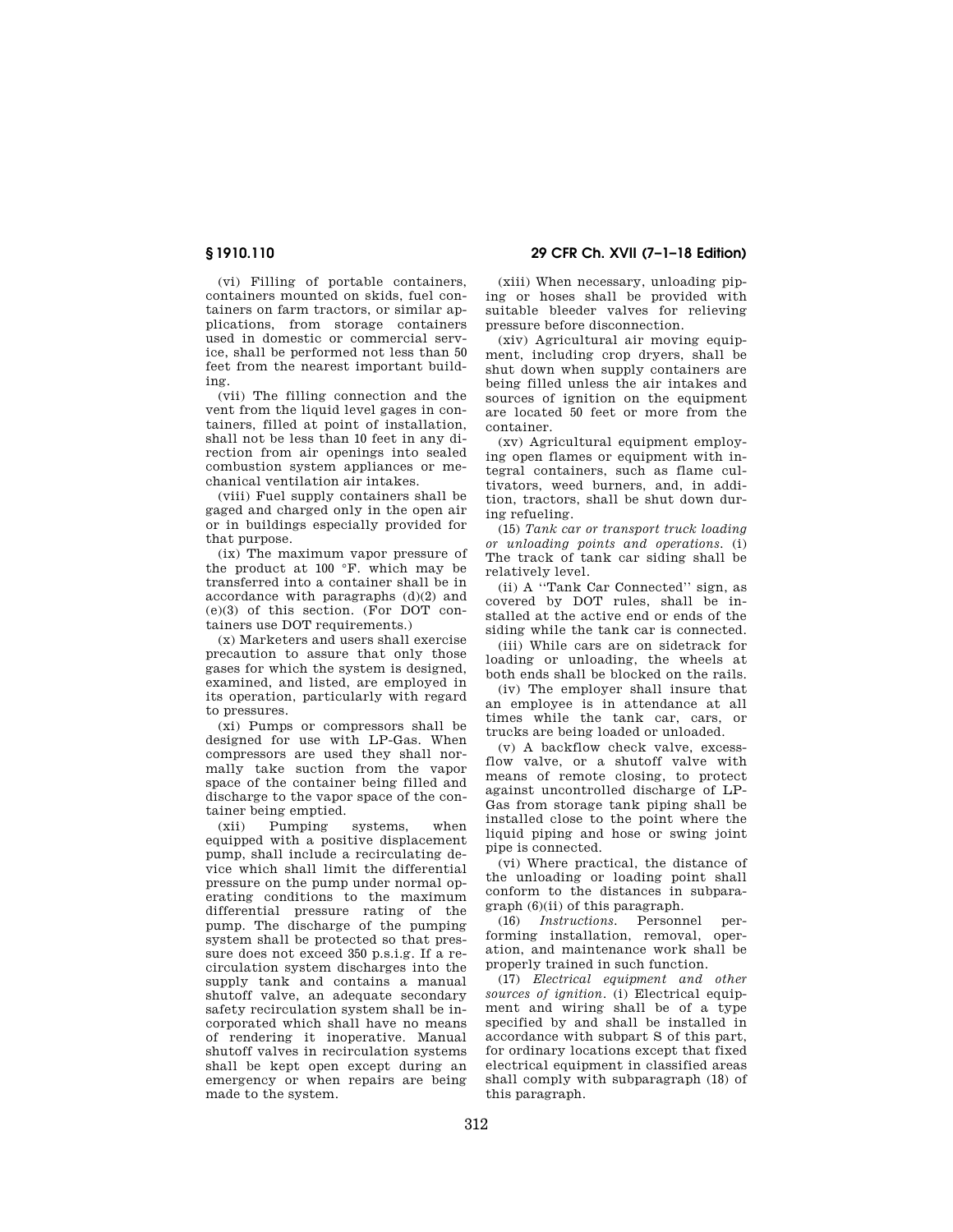(ii) Open flames or other sources of ignition shall not be permitted in vaporizer rooms (except those housing direct-fired vaporizers), pumphouses, container charging rooms or other similar locations. Direct-fired vaporizers shall not be permitted in pumphouses or container charging rooms.

(iii) Liquefied petroleum gas storage containers do not require lightning protection.

(iv) Since liquefied petroleum gas is contained in a closed system of piping and equipment, the system need not be

electrically conductive or electrically bonded for protection against static electricity.

(v) Open flames (except as provided for in paragraph (b)(11) of this section), cutting or welding, portable electric tools, and extension lights capable of igniting LP-Gas, shall not be permitted within classified areas specified in Table H–28 unless the LP-Gas facilities have been freed of all liquid and vapor, or special precautions observed under carefully controlled conditions.

TABLE H–28

| Part | Location                                                                                                                                      | Extent of classified area <sup>1</sup>                                                                                                                                                                                                    | Equipment shall be<br>suitable for Class 1.<br>Group D <sup>2</sup> |
|------|-----------------------------------------------------------------------------------------------------------------------------------------------|-------------------------------------------------------------------------------------------------------------------------------------------------------------------------------------------------------------------------------------------|---------------------------------------------------------------------|
|      | A  Storage containers other than<br>DOT cylinders.                                                                                            | Within 15 feet in all directions from connections, except con-<br>nections otherwise covered in Table H-28.                                                                                                                               | Division 2.                                                         |
|      | B  Tank vehicle and tank car<br>loading and unloading <sup>3</sup> .                                                                          | Within 5 feet in all directions from connections regularly made<br>or disconnected for product transfer.                                                                                                                                  | Division 1.                                                         |
|      |                                                                                                                                               | Beyond 5 feet but within 15 feet in all directions from a point<br>where connections are regularly made or disconnected and<br>within the cylindrical volume between the horizontal equator<br>of the sphere and grade. (See Figure H-1). | Division 2.                                                         |
|      | C  Gage vent openings other than<br>those on DOT cylinders.                                                                                   | Within 5 feet in all directions from point of discharge<br>Beyond 5 feet but within 15 feet in all directions from point of<br>discharge.                                                                                                 | Division 1.                                                         |
|      |                                                                                                                                               |                                                                                                                                                                                                                                           | Division 2.                                                         |
|      | D  Relief valve discharge other<br>than those on DOT cylinders.                                                                               |                                                                                                                                                                                                                                           | Division 1.                                                         |
|      |                                                                                                                                               | Within 5 feet in all directions from point of discharge<br>Beyond 5 feet but within 15 feet in all directions from point of<br>discharge except within the direct path of discharge.                                                      | Division 1.<br>Division 2.                                          |
|      | E  Pumps, compressors, gas-air<br>mixers and vaporizers other<br>than direct fired.                                                           |                                                                                                                                                                                                                                           |                                                                     |
|      | Indoors without ventilation                                                                                                                   | Entire room and any adjacent room not separated by a gas-<br>tight partition.                                                                                                                                                             | Division 1.                                                         |
|      |                                                                                                                                               | Within 15 feet of the exterior side of any exterior wall or roof<br>that is not vaportight or within 15 feet of any exterior open-<br>ing.                                                                                                | Division 2.                                                         |
|      | Indoors with adequate ventila-<br>tion $4$ .                                                                                                  | Entire room and any adjacent room not separated by a gas-<br>tight partition.                                                                                                                                                             | Division 2.                                                         |
|      | Outdoors in open air at or<br>abovegrade.                                                                                                     | Within 15 feet in all directions from this equipment and within<br>the cylindrical volume between the horizontal equator of the<br>sphere and grade. See Figure H-1.                                                                      | Division 2.                                                         |
|      | F  Service<br>Station<br>Dispensing<br>Units.                                                                                                 | Entire space within dispenser enclosure, and 18 inches hori-<br>zontally from enclosure exterior up to an elevation 4 ft.<br>above dispenser base. Entire pit or open space beneath<br>dispenser.                                         | Division 1.                                                         |
|      |                                                                                                                                               | Up to 18 inches abovegrade within 20 ft. horizontally from any<br>edge of enclosure.<br>NOTE: For pits within this area, see part F of this table                                                                                         | Division 2.                                                         |
|      | G  Pits or trenches containing or<br>$LP-Gas$<br>located<br>beneath<br>valves, pumps, compressors,<br>regulators, and similar equip-<br>ment. |                                                                                                                                                                                                                                           |                                                                     |
|      | Without mechanical ventilation                                                                                                                | Entire room and any adjacent room not separated by a gas-                                                                                                                                                                                 | Division 1.<br>Division 1.                                          |
|      |                                                                                                                                               | tight partition.<br>Within 15 feet in all directions from pit or trench when located                                                                                                                                                      | Division 2.                                                         |
|      | With<br>adequate<br>mechanical                                                                                                                | outdoors.                                                                                                                                                                                                                                 | Division 2.                                                         |
|      | ventilation.                                                                                                                                  | Entire room and any adjacent room not separated by a gas-<br>tight partition.                                                                                                                                                             | Division 2.                                                         |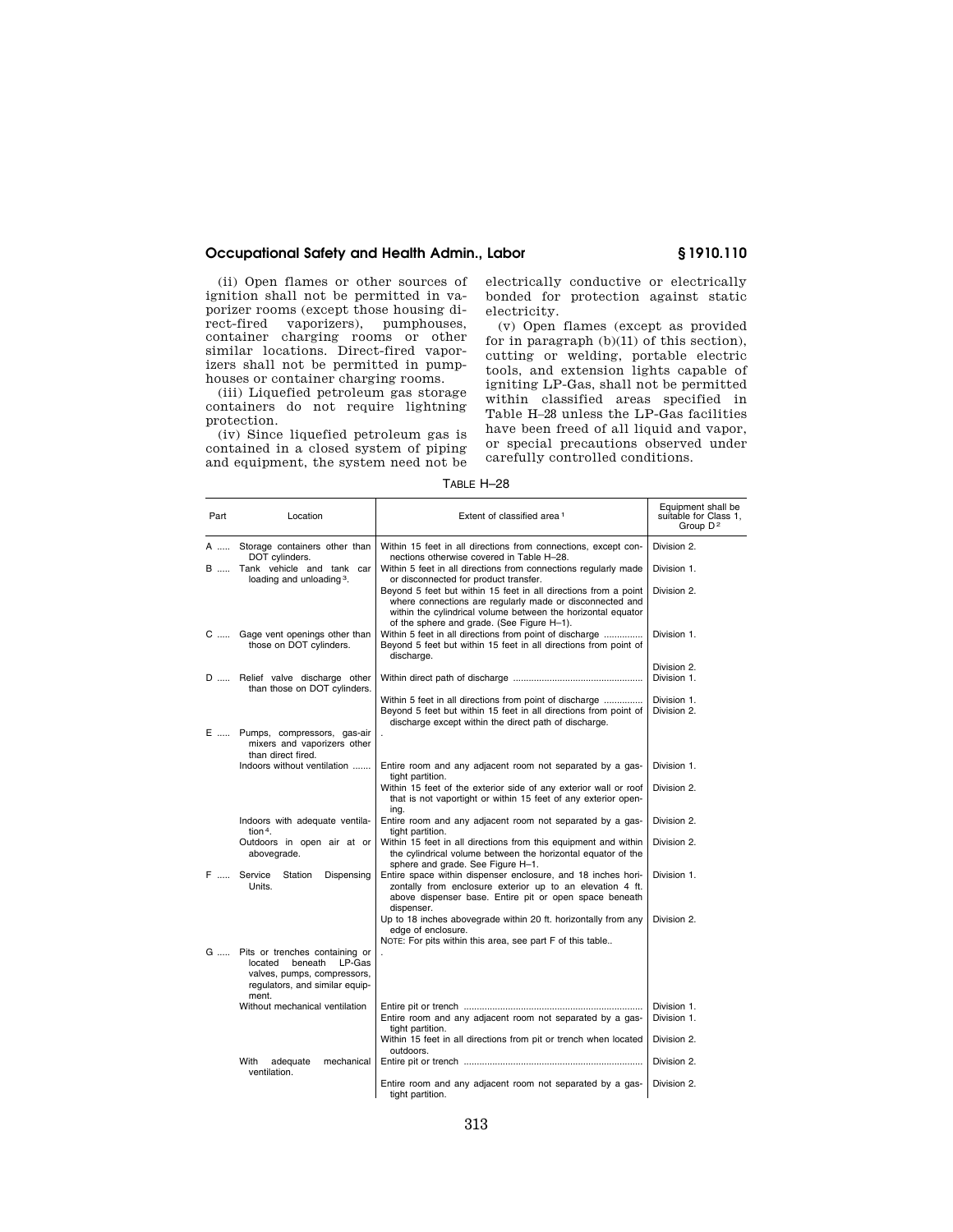# **§ 1910.110 29 CFR Ch. XVII (7–1–18 Edition)**

| Part | Location                                                                                                        | Extent of classified area <sup>1</sup>                                                                                                                                                                                                    | Equipment shall be<br>suitable for Class 1,<br>Group D <sup>2</sup> |
|------|-----------------------------------------------------------------------------------------------------------------|-------------------------------------------------------------------------------------------------------------------------------------------------------------------------------------------------------------------------------------------|---------------------------------------------------------------------|
|      |                                                                                                                 | Within 15 feet in all directions from pit or trench when located<br>outdoors.                                                                                                                                                             | Division 2.                                                         |
| H    | Special buildings or rooms for<br>storage of portable con-<br>tainers.                                          |                                                                                                                                                                                                                                           | Division 2.                                                         |
| ل    | Pipelines and connections con-<br>taining operational bleeds,<br>drips, vents or drains.<br>Container filling:. | Beyond 5 ft. from point of discharge, same as part E of this<br>table.                                                                                                                                                                    | Division 1.                                                         |
|      | Indoors without ventilation                                                                                     |                                                                                                                                                                                                                                           | Division 1.                                                         |
|      | Indoors with adequate ventila-<br>tion 4.                                                                       | Within 5 feet in all directions from connections regularly made<br>or disconnected for product transfer.                                                                                                                                  | Division 1.                                                         |
|      |                                                                                                                 |                                                                                                                                                                                                                                           | Division 2.                                                         |
|      | Outdoors in open air                                                                                            | Within 5 feet in all directions from connections regularly made<br>or disconnected for product transfer.                                                                                                                                  | Division 1.                                                         |
|      |                                                                                                                 | Beyond 5 feet but within 15 feet in all directions from a point<br>where connections are regularly made or disconnected and<br>within the cylindrical volume between the horizontal equator<br>of the sphere and grade. (See Figure H-1). | Division 2.                                                         |

TABLE H–28—Continued

<sup>1</sup>The classified area shall not extend beyond an unpierced wall, roof, or solid vaportight partition.

<sup>2</sup> See subpart S of this part.<br>When classifying extent of hazardous area, consideration shall be given to possible variations in the spotting of tank cars and<br>tank vehicles at the unloading points and the effect these var



### FIGURE H–1

(18) *Fixed electrical equipment in classified areas.* Fixed electrical equipment and wiring installed within classified areas specified in Table H–28 shall comply with Table H–28 and shall be installed in accordance with subpart S of this part. This provision does not apply to fixed electrical equipment at residential or commercial installations of LP-Gas systems or to systems covered by paragraph (e) or (g) of this section.

(19) *Liquid-level gaging device.* (i) Each container manufactured after December 31, 1965, and filled on a volumetric basis shall be equipped with a fixed liquid-level gage to indicate the maximum permitted filling level as pro-

vided in paragraph  $(b)(19)(v)$  of this section. Each container manufactured after December 31, 1969, shall have permanently attached to the container adjacent to the fixed level gage a marking showing the percentage full that will be shown by that gage. When a variable liquid-level gage is also provided, the fixed liquid-level gage will also serve as a means for checking the variable gage. These gages shall be used in charging containers as required in paragraph (b)(12) of this section.

(ii) All variable gaging devices shall be arranged so that the maximum liquid level for butane, for a 50–50 mixture of butane and propane, and for propane, to which the container may be charged is readily determinable. The markings indicating the various liquid levels from empty to full shall be on the system nameplate or gaging device or part may be on the system nameplate and part on the gaging device. Dials of magnetic or rotary gages shall show whether they are for cylindrical or spherical containers and whether for aboveground or underground service. The dials of gages intended for use only on aboveground containers of over 1,200 gallons water capacity shall be so marked.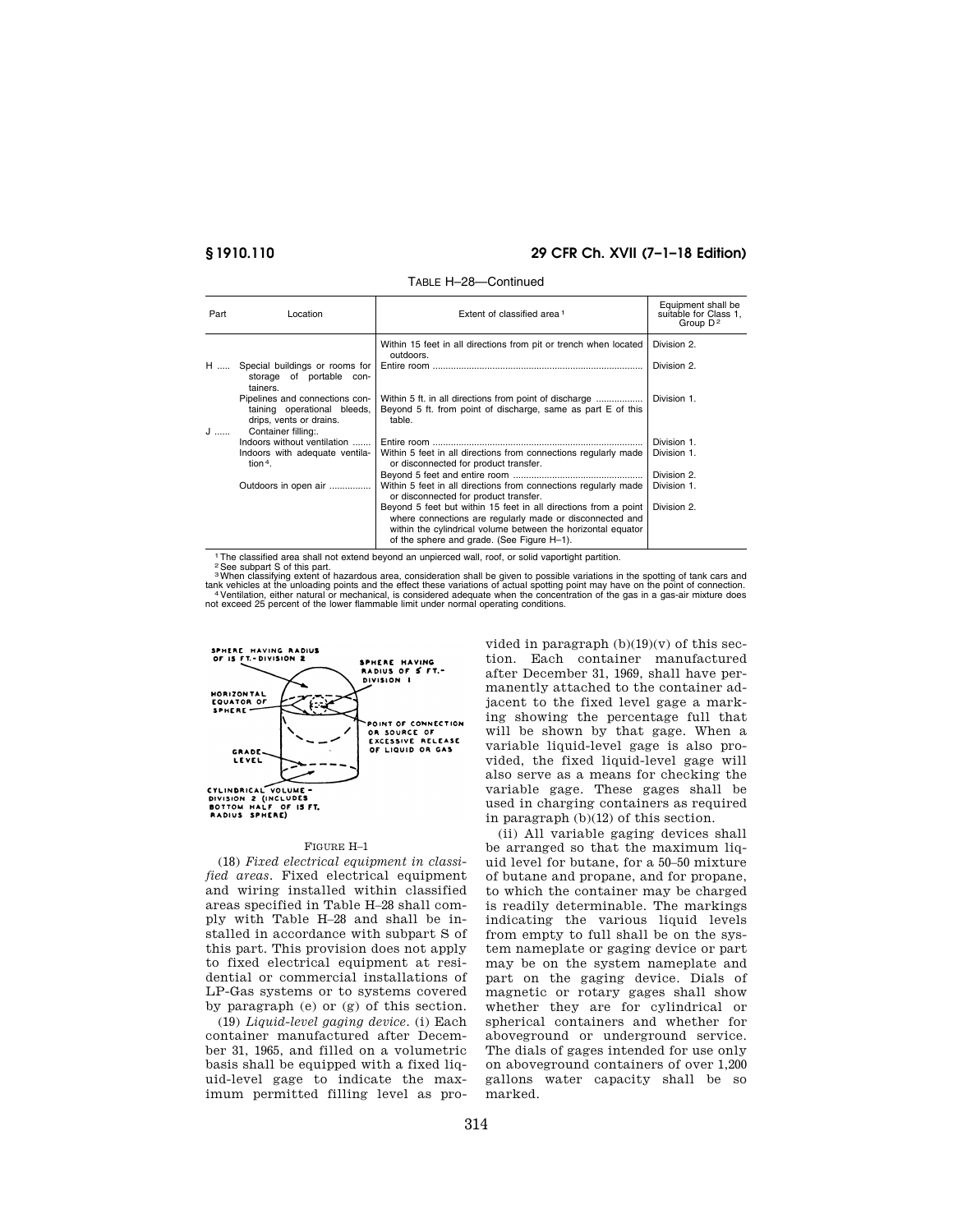(iii) Gaging devices that require bleeding of the product to the atmosphere, such as the rotary tube, fixed tube, and slip tube, shall be designed so that the bleed valve maximum opening is not larger than a No. 54 drill size, unless provided with excess flow valve.

(iv) Gaging devices shall have a design working pressure of at least 250 p.s.i.g.

(v) Length of tube or position of fixed liquid-level gage shall be designed to indicate the maximum level to which the container may be filled for the product contained. This level shall be based on the volume of the product at 40 °F. at its maximum permitted filling density for aboveground containers and at 50 °F. for underground containers. The employer shall calculate the filling point for which the fixed liquid level gage shall be designed according to the method in this subdivision.

(*a*) It is impossible to set out in a table the length of a fixed dip tube for various capacity tanks because of the varying tank diameters and lengths and because the tank may be installed either in a vertical or horizontal position. Knowing the maximum permitted filling volume in gallons, however, the length of the fixed tube can be determined by the use of a strapping table obtained from the container manufacturer. The length of the fixed tube should be such that when its lower end touches the surface of the liquid in the container, the contents of the container will be the maximum permitted volume as determined by the following formula:

[(Water capacity (gals.) of container\*  $\times$ filling density\*\*) ÷ (Specific gravity of LP-Gas\* × volume correction fac $tor \times 100$ ] = Maximum volume of LP-Gas

\*Measured at 60 °F.

\*\*From subparagraph (12) of this paragraph ''Filling Densities.''

For aboveground containers the liquid temperature is assumed to be 40 °F. and for underground containers the liquid temperature is assumed to be 50 °F. To correct the liquid volumes at these temperatures to 60 °F. the following factors shall be used.

(*b*) Formula for determining maximum volume of liquefied petroleum gas for which a fixed length of dip tube shall be set:

| Specific gravity | Aboveground | Underground |
|------------------|-------------|-------------|
| 0.500            | 1.033       | 1.017       |
| .510             | 1.031       | 1.016       |
| .520             | 1.029       | 1.015       |
| .530             | 1.028       | 1.014       |
| .540             | 1.026       | 1.013       |
| .550             | 1.025       | 1.013       |
| .560             | 1.024       | 1.012       |
| .570             | 1.023       | 1.011       |
| .580             | 1.021       | 1.011       |
| .590             | 1.020       | 1.010       |

(*c*) The maximum volume of LP-Gas which can be placed in a container when determining the length of the dip tube expressed as a percentage of total water content of the container is calculated by the following formula.

(*d*) The maximum weight of LP-Gas which may be placed in a container *for determining the length of a fixed dip tube*  is determined by multiplying the maximum volume of liquefied petroleum gas obtained by the formula in paragraph  $(b)(19)(b)$  of this section by the pounds of liquefied petroleum gas in a gallon at 40 °F. for abovegound and at 50 °F. for underground containers. For example, typical pounds per gallon are specified below:

*Example:* Assume a 100-gallon total water capacity tank for aboveground storage of propane having a specific gravity of 0.510 of 60 °F.

- $[(100 (gals.) \times 42 (filling density from subpara$ graph (12) of this paragraph))  $\div$  (0.510  $\times$ 1.031 (correction factor from Table H–29)  $\times$ 100)] = (4200 ÷ 52.6)
- $(4200 \div 52.6) = 79.8$  gallons propane, the maximum amount permitted to be placed in a 100-gallon total water capacity aboveground container equipped with a fixed dip tube.
- [(Maximum volume of LP-Gas (from formula in subdivision  $(b)$  of this subdivision)  $\times$ 100) ÷ Total water content of container in gallons] = Maximum percent of LP-Gas

|          | Above-<br>ground,<br>pounds per<br>qallon | Under-<br>ground,<br>pounds per<br>qallon |
|----------|-------------------------------------------|-------------------------------------------|
|          | 4.37                                      | 4.31                                      |
| N Butane | 4.97                                      | 4.92                                      |

(vi) Fixed liquid-level gages used on containers other than DOT containers shall be stamped on the exterior of the gage with the letters ''DT'' followed by the vertical distance (expressed in inches and carried out to one decimal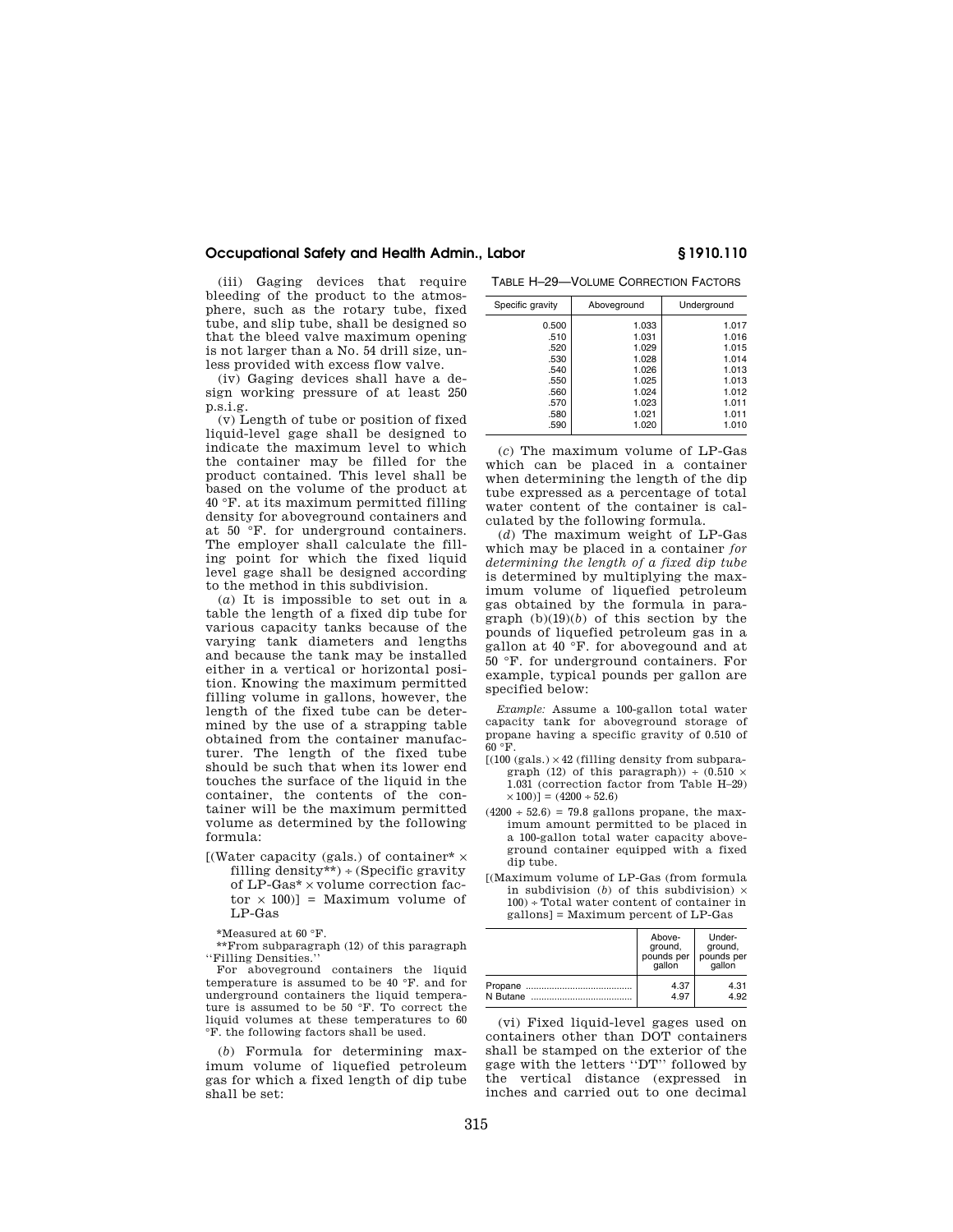place) from the top of container to the end of the dip tube or to the centerline of the gage when it is located at the maximum permitted filling level. For portable containers that may be filled in the horizontal and/or vertical position the letters ''DT'' shall be followed by ''V'' with the vertical distance from the top of the container to the end of the dip tube for vertical filling and with "H" followed by the proper distance for horizontal filling. For DOT containers the stamping shall be placed both on the exterior of the gage and on the container. On above-ground or cargo containers where the gages are positioned at specific levels, the marking may be specified in percent of total tank contents and the marking shall be stamped on the container.

(vii) Gage glasses of the columnar type shall be restricted to charging plants where the fuel is withdrawn in the liquid phase only. They shall be equipped with valves having metallic handwheels, with excess flow valves, and with extra-heavy glass adequately protected with a metal housing applied by the gage manufacturer. They shall be shielded against the direct rays of the sun. Gage glasses of the columnar type are prohibited on tank trucks, and on motor fuel tanks, and on containers used in domestic, commercial, and industrial installations.

(viii) Gaging devices of the float, or equivalent type which do not require flow for their operation and having connections extending to a point outside the container do not have to be equipped with excess flow valves provided the piping and fittings are adequately designed to withstand the container pressure and are properly protected against physical damage and breakage.

(20) *Requirements for appliances.* (i) Except as provided in paragraph  $(b)(20)(ii)$  of this section, new commercial and industrial gas consuming appliances shall be approved.

(ii) Any appliance that was originally manufactured for operation with a gaseous fuel other than LP-Gas and is in good condition may be used with LP-Gas only after it is properly converted, adapted, and tested for performance with LP-Gas before the appliance is placed in use.

**§ 1910.110 29 CFR Ch. XVII (7–1–18 Edition)** 

(iii) Unattended heaters used inside buildings for the purpose of animal or poultry production or care shall be equipped with an approved automatic device designed to shut off the flow of gas to the main burners, and pilot if used, in the event of flame extinguishment.

(iv) All commercial, industrial, and agricultural appliances or equipment shall be installed in accordance with the requirements of this section and in accordance with the following NFPA consensus standards, which are incorporated by reference as specified in §1910.6:

(*a*) Domestic and commercial appliances—NFPA 54–1969, Standard for the Installation of Gas Appliances and Gas Pining

(*b*) Industrial appliances—NFPA 54A– 1969, Standard for the Installation of Gas Piping and Gas Equipment on Industrial Premises and Certain Other Premises.

(*c*) Standard for the Installation and Use of Stationary Combustion Engines and Gas Turbines—NFPA 37–1970.

(*d*) Standard for the Installation of Equipment for the Removal of Smoke and Grease-Laden Vapors from Commercial Cooking Equipment, NFPA 96– 1970.

(c) *Cylinder systems*—(1) *Application.*  This paragraph applies specifically to systems utilizing containers constructed in accordance with DOT Specifications. All requirements of paragraph (b) of this section apply to this paragraph unless otherwise noted in paragraph (b) of this section.

(2) *Marking of containers.* Containers shall be marked in accordance with DOT regulations. Additional markings not in conflict with DOT regulations may be used.

(3) *Description of a system.* A system shall include the container base or bracket, containers, container valves, connectors, manifold valve assembly, regulators, and relief valves.

(4) *Containers and regulating equipment installed outside of buildings or structures.* (i) Containers shall not be buried below ground. However, this shall not prohibit the installation in a compartment or recess below grade level such as a niche in a slope or terrace wall which is used for no other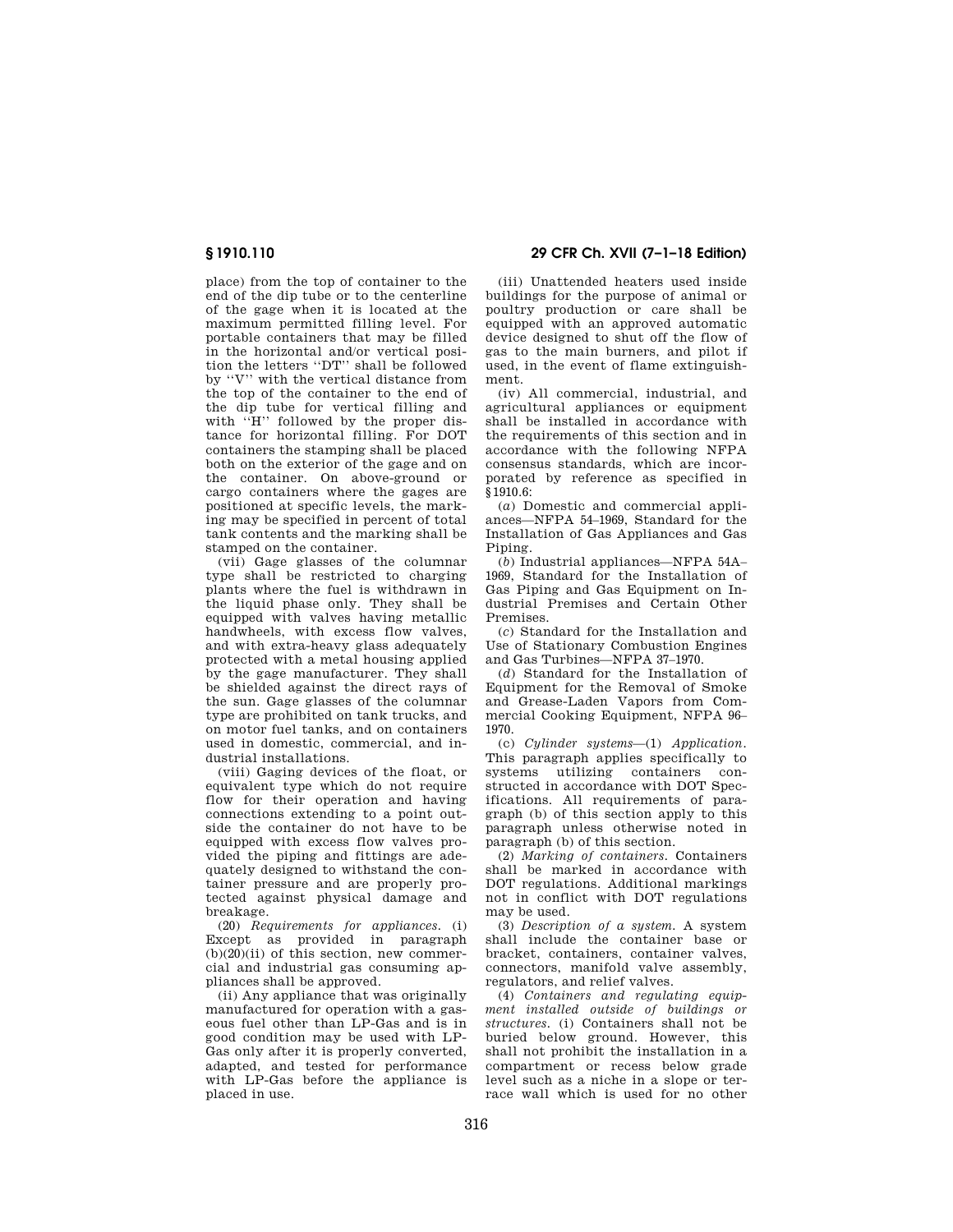purpose, providing that the container and regulating equipment are not in contact with the ground and the compartment or recess is drained and ventilated horizontally to the outside air from its lowest level, with the outlet at least 3 feet away from any building opening which is below the level of such outlet.

Except as provided in paragraph  $(b)(10)(xiii)$  of this section, the discharge from safety relief devices shall be located not less than 3 feet horizontally away from any building opening which is below the level of such discharge and shall not terminate beneath any building unless such space is well ventilated to the outside and is not enclosed on more than two sides.

(ii) Containers shall be set upon firm foundation or otherwise firmly secured; the possible effect on the outlet piping of settling shall be guarded against by a flexible connection or special fitting.

(5) *Containers and equipment used inside of buildings or structures.* (i) When operational requirements make portable use of containers necessary and their location outside of buildings or structure is impracticable, containers and equipment are permitted to be used inside of buildings or structures in accordance with (*a*) through (*l*) of this subdivision, and, in addition, such other provisions of this subparagraph as are applicable to the particular use or occupancy.

(*a*) Containers in use shall mean connected for use.

(*b*) Systems utilizing containers having a water capacity greater than 21⁄2 pounds (nominal 1 pound LP-Gas capacity) shall be equipped with excess flow valves. Such excess flow valves shall be either integral with the container valves or in the connections to the container valve outlets. In either case, an excess flow valve shall be installed in such a manner that any undue strain beyond the excess flow valve will not cause breakage between the container and the excess flow valve. The installation of excess flow valves shall take into account the type of valve protection provided.

(*c*) Regulators, if used, shall be either directly connected to the container valves or to manifolds connected to the container values. The regulator shall

be suitable for use with LP-Gas. Manifolds and fittings connecting containers to pressure regulator inlets shall be designed for at least 250 p.s.i.g. service pressure.

(*d*) Valves on containers having a water capacity greater than 50 pounds (nominal 20 pounds LP-Gas capacity) shall be protected while in use.

(*e*) Containers shall be marked in accordance with paragraph (b)(5)(iii) of this section and paragraph (c)(2) of this section.

(*f*) Pipe or tubing shall conform to paragraph (b)(8) of this section except that aluminum pipe or tubing shall not be used.

 $(g)(1)$  Hose shall be designed for a working pressure of at least 250 p.s.i.g. Hose and hose connections shall have their correctness as to design, construction and performance determined by listing by a nationally recognized testing laboratory. The hose length may exceed the length specified in paragraph (b)(9)(vii)(*b*) of this section, but shall be as short as practicable. Refer to §1910.7 for definition of nationally recognized testing laboratory.

(*2*) Hose shall be long enough to permit compliance with spacing provisions of this subparagraph without kinking or straining or causing hose to be so close to a burner as to be damaged by heat.

(*h*) Portable heaters, including salamanders, shall be equipped with an approved automatic device to shut off the flow of gas to the main burner, and pilot if used, in the event of flame extinguishment. Such heaters having inputs above 50,000 B.t.u. manufactured on or after May 17, 1967, and such heaters having inputs above 100,000 B.t.u. manufactured before May 17, 1967, shall be equipped with either.

(*1*) A pilot which must be lighted and proved before the main burner can be turned on; or

(*2*) An electric ignition system.

The provisions of this paragraph (*h*) do not apply to tar kettle burners, torches, melting pots, nor do they apply to portable heaters under 7,500 B.t.u.h. input when used with containers having a maximum water capacity of 21⁄2 pounds. Container valves, connectors,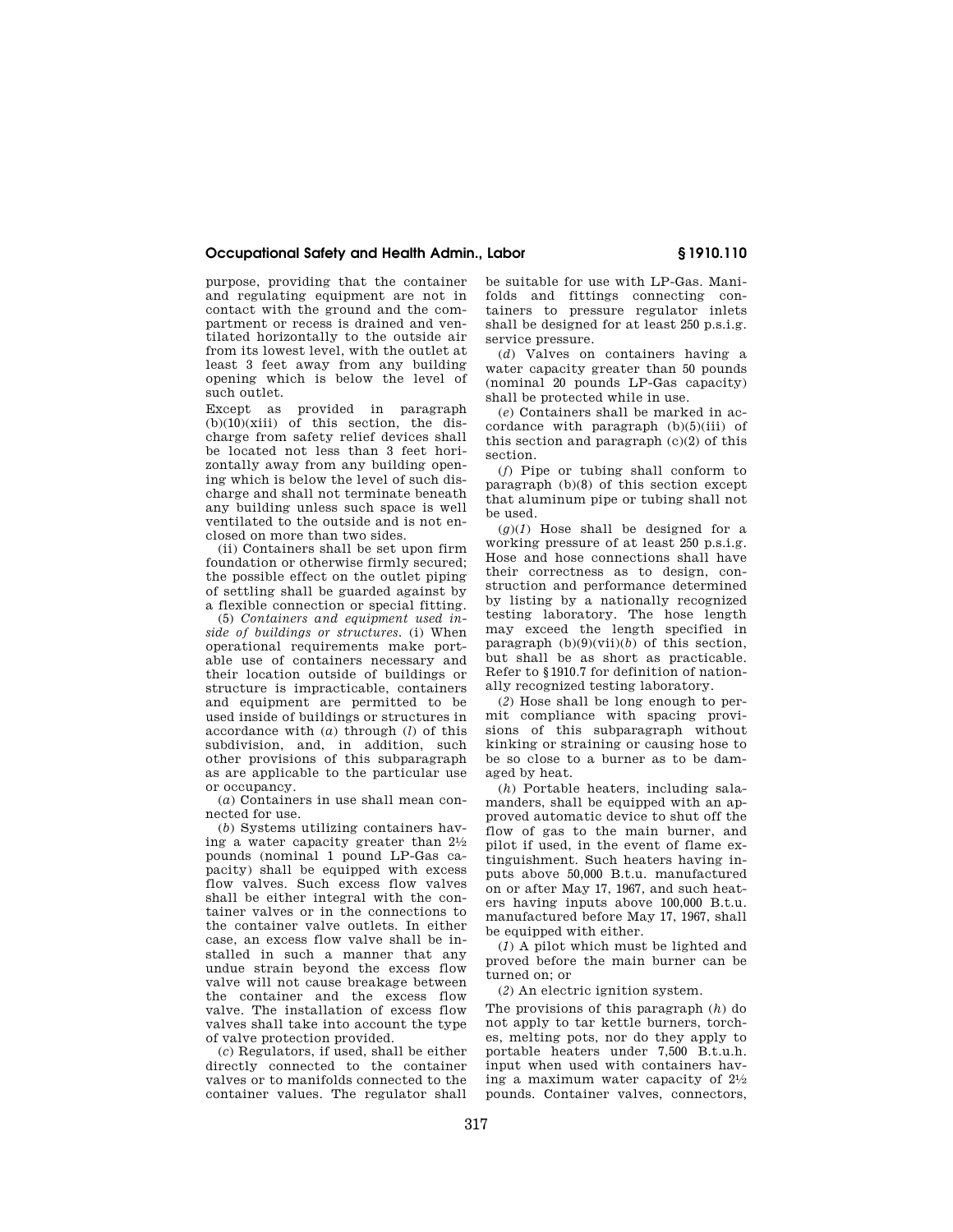regulators, manifolds, piping, and tubing shall not be used as structural supports for heaters.

(*i*) Containers, regulating equipment, manifolds, pipe, tubing, and hose shall be located so as to minimize exposure to abnormally high temperatures (such as may result from exposure to convection or radiation from heating equipment or installation in confined spaces), physical damage, or tampering by unauthorized persons.

(*j*) Heat producing equipment shall be located and used so as to minimize the possibility of ignition of combustibles.

(*k*) Containers having a water capacity greater than 21⁄2 pounds (nominal 1 pound LP-Gas capacity) connected for use, shall stand on a firm and substantially level surface and, when necessary, shall be secured in an upright position.

(*l*) Containers, including the valve protective devices, shall be installed so as to minimize the probability of impingement of discharge of safety relief devices upon containers.

(ii) Containers having a maximum water capacity of 21⁄2 pounds (nominal 1 pound LP-Gas capacity) are permitted to be used inside of buildings as part of approved self-contained hand torch assemblies or similar appliances.

(iii) Containers having a maximum water capacity of 12 pounds (nominal 5 pounds LP-Gas capacity) are permitted to be used temporarily inside of buildings for public exhibition or demonstration purposes, including use for classroom demonstrations.

(iv) [Reserved]

(v) Containers are permitted to be used in buildings or structures under construction or undergoing major renovation when such buildings or structures are not occupied by the public, as follows:

(*a*) The maximum water capacity of individual containers shall be 245 pounds (nominal 100 pounds LP-Gas capacity).

(*b*) For temporary heating such as curing concrete, drying plaster and similar applications, heaters (other than integral heater-container units) shall be located at least 6 feet from any LP-Gas container. This shall not prohibit the use of heaters specifically designed for attachment to the container

**§ 1910.110 29 CFR Ch. XVII (7–1–18 Edition)** 

or to a supporting standard, provided they are designed and installed so as to prevent direct or radiant heat application from the heater onto the container. Blower and radiant type heaters shall not be directed toward any LP-Gas container within 20 feet.

(*c*) If two or more heater-container units, of either the integral or nonintegral type, are located in an unpartitioned area on the same floor, the container or containers of each unit shall be separated from the container or containers of any other unit by at least 20 feet.

(*d*) When heaters are connected to containers for use in an unpartitioned area on the same floor, the total water capacity of containers manifolded together for connection to a heater or heaters shall not be greater than 735 pounds (nominal 300 pounds LP-Gas capacity). Such manifolds shall be separated by at least 20 feet.

(*e*) On floors on which heaters are not connected for use, containers are permitted to be manifolded together for connection to a heater or heaters on another floor, *Provided:* 

(*1*) The total water capacity of containers connected to any one manifold is not greater than 2,450 pounds (nominal 1,000 pounds LP-Gas capacity) and;

(*2*) Where more than one manifold having a total water capacity greater than 735 pounds (nominal 300 pounds LP-Gas capacity) are located in the same unpartitioned area, they shall be separated by at least 50 feet.

(*f*) Storage of containers awaiting use shall be in accordance with paragraph (f) of this section.

(vi) Containers are permitted to be used in industrial occupancies for processing, research, or experimental purposes as follows:

(*a*) The maximum water capacity of individual containers shall be 245 pounds (nominal 100 pounds LP-Gas capacity).

(*b*) Containers connected to a manifold shall have a total water capacity not greater than 735 pounds (nominal 300 pounds LP-Gas capacity) and not more than one such manifold may be located in the same room unless separated at least 20 feet from a similar unit.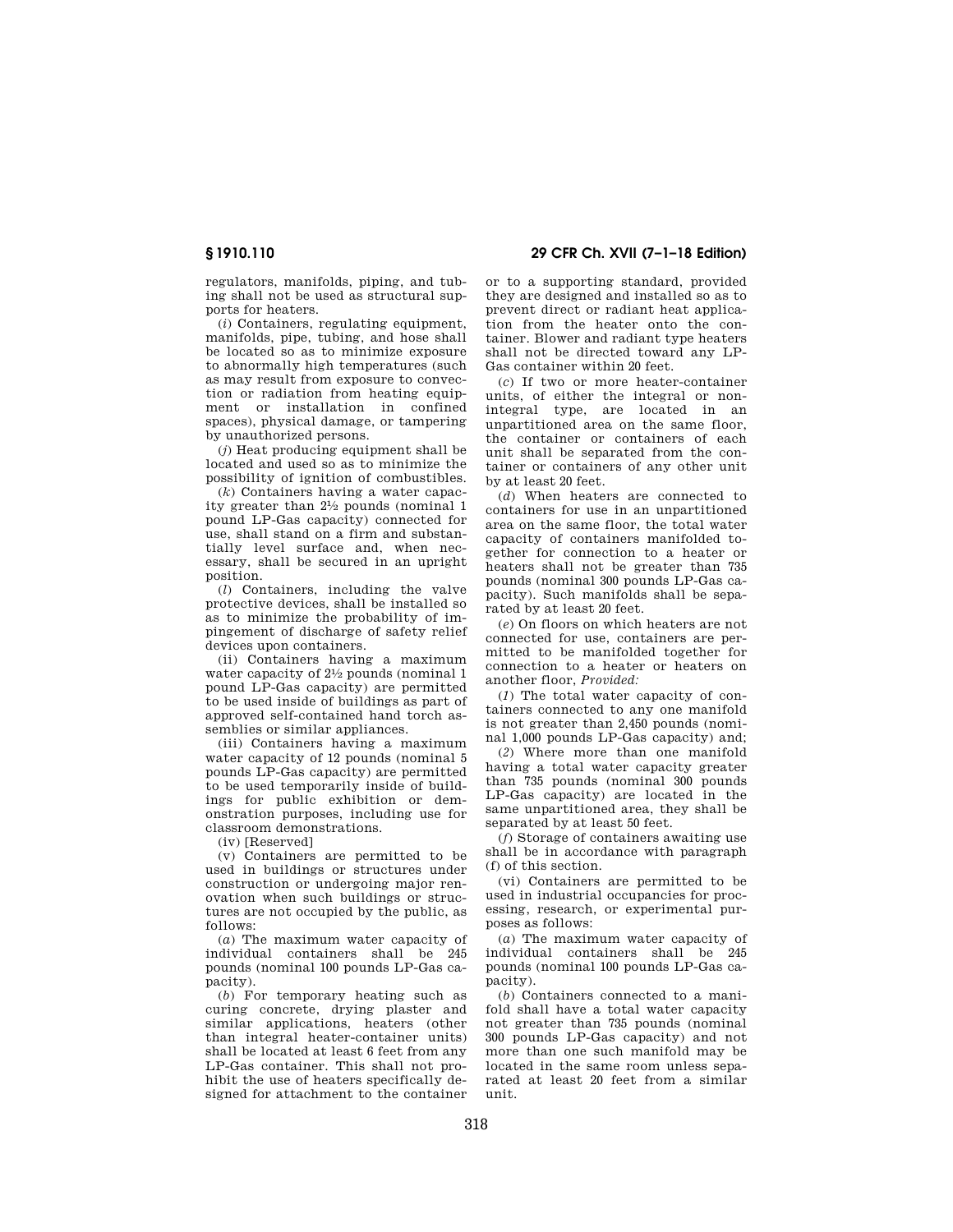(*c*) The amount of LP-Gas in containers for research and experimental use shall be limited to the smallest practical quantity.

 $(vii)(a)$  Containers are permitted to be used in industrial occupancies with essentially noncombustible contents where portable equipment for space heating is essential and where a permanent heating installation is not practical, as follows:

(*b*) Containers and heaters shall comply with and be used in accordance with paragraph  $(c)(5)(v)$  of this section.

(viii) Containers are permitted to be used in buildings for temporary emergency heating purposes, if necessary to prevent damage to the buildings or contents, when the permanent heating system is temporarily out of service, as follows:

(*a*) Containers and heaters shall comply with and be used in accordance with paragraph  $(c)(5)(v)$  of this section.

(*b*) The temporary heating equipment shall not be left unattended.

(ix) Containers are permitted to be used temporarily in buildings for training purposes related in installation and use of LP-Gas systems, as follows:

(*a*) The maximum water capacity of individual containers shall be 245 pounds (nominal 100 pounds LP-Gas capacity), but the maximum quantity of LP-Gas that may be placed in each container shall be 20 pounds.

(*b*) If more than one such container is located in the same room, the containers shall be separated by at least 20 feet.

(6) *Container valves and accessories.* (i) Valves in the assembly of multiple container systems shall be arranged so that replacement of containers can be made without shutting off the flow of gas in the system.

NOTE: This provision is not to be construed as requiring an automatic changeover device.

(ii) Regulators and low-pressure relief devices shall be rigidly attached to the cylinder valves, cylinders, supporting standards, the building walls or otherwise rigidly secured and shall be so installed or protected that the elements (sleet, snow, or ice) will not affect their operation.

(iii) Valves and connections to the containers shall be protected while in

transit, in storage, and while being moved into final utilization, as follows:

(*a*) By setting into the recess of the container to prevent the possibility of their being struck if the container is dropped upon a flat surface, or

(*b*) By ventilated cap or collar, fastened to the container capable of withstanding a blow from any direction equivalent to that of a 30-pound weight dropped 4 feet. Construction must be such that a blow will not be transmitted to the valve or other connection.

(iv) When containers are not connected to the system, the outlet valves shall be kept tightly closed or plugged, even though containers are considered empty.

(v) Containers having a water capacity in excess of 50 pounds (approximately 21 pounds LP-Gas capacity), recharged at the installation, shall be provided with excess flow or backflow check valves to prevent the discharge of container contents in case of failure of the filling or equalizing connection.

(7) *Safety devices.* (i) Containers shall be provided with safety devices as required by DOT regulations.

(ii) A final stage regulator of an LP-Gas system (excluding any appliance regulator) shall be equipped on the lowpressure side with a relief valve which is set to start to discharge within the limits specified in Table H–30.

TABLE H–30

| Regulator delivery pressure     | Relief valve start-to-dis-<br>charge pressure setting<br>(percent of regulator<br>delivery pressure) |         |
|---------------------------------|------------------------------------------------------------------------------------------------------|---------|
|                                 | Minimum                                                                                              | Maximum |
| Above 1 p.s.i.g. but not over 3 | 200                                                                                                  | 300     |
|                                 | 140                                                                                                  | 200     |
|                                 | 125                                                                                                  | 200     |

(iii) When a regulator or pressure relief valve is used inside a building for other than purposes specified in paragraphs  $(b)(6)(i)$   $(a)-(g)$  of this section, the relief valve and the space above the regulator and relief valve diaphragms shall be vented to the outside air with the discharge outlet located not less than 3 feet horizontally away from any building opening which is below such discharge. These provisions do not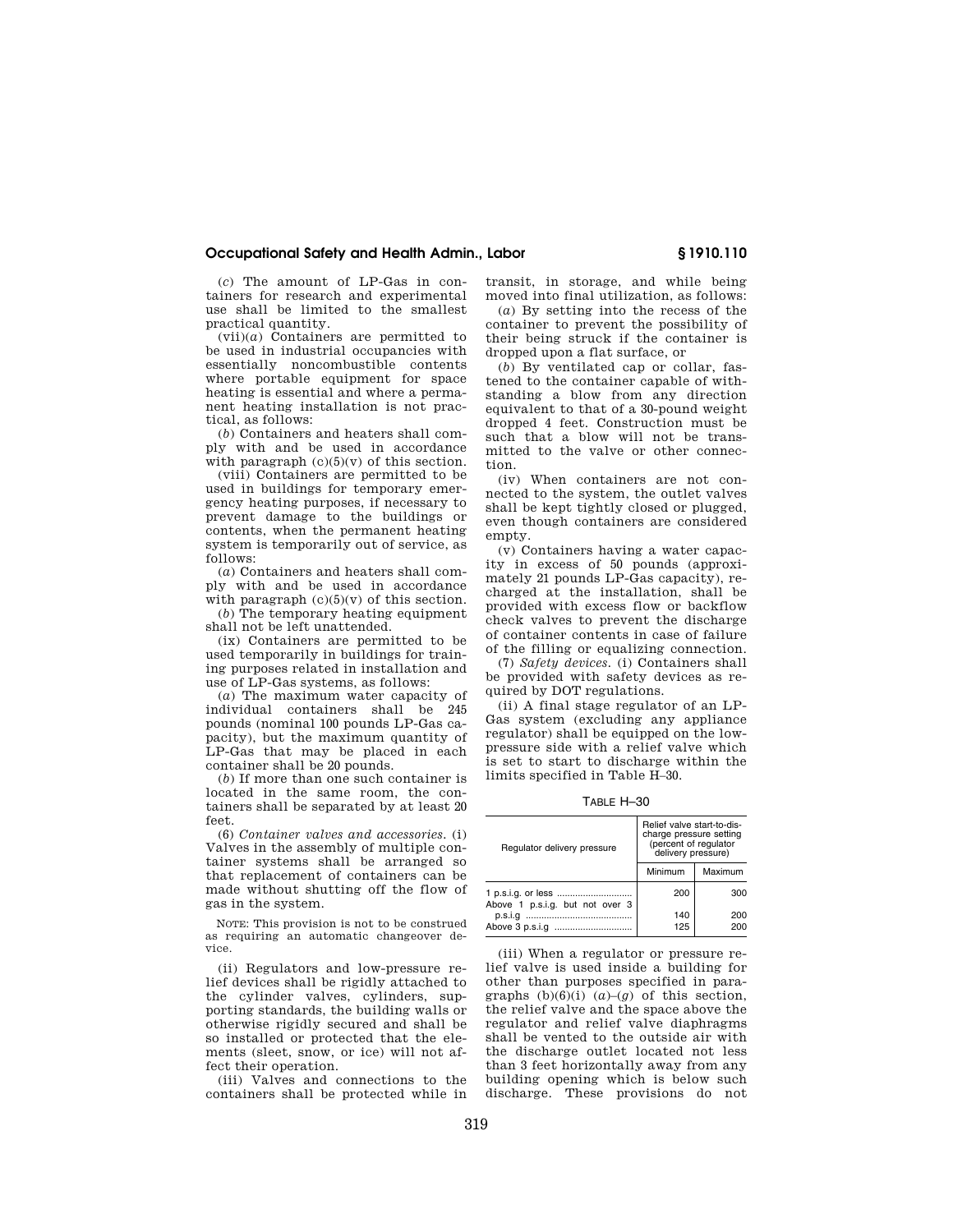apply to individual appliance regulators when protection is otherwise provided nor to paragraph (c)(5) of this section and paragraph (b)(10)(xiii) of this section. In buildings devoted exclusively to gas distribution purposes, the space above the diaphragm need not be vented to the outside.

(8) *Reinstallation of containers.* Containers shall not be reinstalled unless they are requalified in accordance with DOT regulations.

(9) *Permissible product.* A product shall not be placed in a container marked with a service pressure less than four-fifths of the maximum vapor pressure of product at 130 °F.

(d) *Systems utilizing containers other than DOT containers*—(1) *Application.*  This paragraph applies specifically to systems utilizing storage containers other than those constructed in accordance with DOT specifications. Paragraph (b) of this section applies to this paragraph unless otherwise noted in paragraph (b) of this section.

(2) *Design pressure and classification of storage containers.* Storage containers shall be designed and classified in accordance with Table H–31.

|                        |                                                                                                           | Minimum design pressure of con-<br>tainer, lb. per sq. in. gage               |                                                                                                                                                                                                        |  |
|------------------------|-----------------------------------------------------------------------------------------------------------|-------------------------------------------------------------------------------|--------------------------------------------------------------------------------------------------------------------------------------------------------------------------------------------------------|--|
| Con-<br>tainer<br>type | For gases<br>with vapor<br>press. Not<br>to exceed<br>lb. per sq.<br>in. gage at<br>100 °F.<br>(37.8 °C.) | 1949 and<br>earlier edi-<br>tions of<br>ASME<br>Code (Par.<br>U-68, U-<br>69) | 1949 edition of ASME<br>Code (Par. U-200,<br>U-201): 1950. 1952.<br>1956, 1959, 1962.<br>1965, and 1968 (Divi-<br>sion 1) editions of<br>ASME Code: All edi-<br>tions of API-ASME<br>Code <sup>3</sup> |  |
| 180                    | 180                                                                                                       | 180                                                                           | 1100                                                                                                                                                                                                   |  |
| 100                    | 100                                                                                                       | 100                                                                           | 125                                                                                                                                                                                                    |  |
| 125                    | 125                                                                                                       | 125                                                                           | 156                                                                                                                                                                                                    |  |
| 150                    | 150                                                                                                       | 150                                                                           | 187                                                                                                                                                                                                    |  |
| 175                    | 175                                                                                                       | 175                                                                           | 219                                                                                                                                                                                                    |  |
| 2200                   | 215                                                                                                       | 200                                                                           | 250                                                                                                                                                                                                    |  |

TABLE H–31

1 New storage containers of the 80 type have not been au-

thorized since Dec. 31, 1947.<br>- <sup>2</sup> Container type may be increased by increments of 25.<br>The minimum design pressure of containers shall be 100% of the container type designation when constructed under 1949<br>or earlier editions of the ASME Code (Par. U–68 and U–69).<br>The minimum design pressure of containers shall be 125% of<br>the container type designation when construct

Code.<br>⊸ Construction of containers under the API-ASME Code is<br>not authorized after July 1, 1961.

(3) *Container valves and accessories, filler pipes, and discharge pipes.* (i) The filling pipe inlet terminal shall not be

**§ 1910.110 29 CFR Ch. XVII (7–1–18 Edition)** 

located inside a building. For containers with a water capacity of 125 gallons or more, such terminals shall be located not less than 10 feet from any building (see paragraph (b)(6)(ii) of this section), and preferably not less than 5 feet from any driveway, and shall be located in a protective housing built for the purpose.

(ii) The filling connection shall be fitted with one of the following:

(*a*) Combination back-pressure check valve and excess flow valve.

(*b*) One double or two single backpressure check valves.

(*c*) A positive shutoff valve, in conjunction with either:

(*1*) An internal back-pressure valve, or

(*2*) An internal excess flow valve.

(iii) All openings in a container shall be equipped with approved automatic excess flow valves except in the following: Filling connections as provided in paragraph  $(d)(3)(ii)$  of this section: safety relief connections, liquid-level gaging devices as provided in paragraphs  $(b)(7)(iv)$ ,  $(19)(iii)$ , and  $(19)(viii)$ of this section; pressure gage connections as provided in paragraph  $(b)(7)(v)$ of this section, as provided in paragraphs (d) (iv), (vi), and (vii) of this section.

(iv) An excess flow valve is not required in the withdrawal service line providing the following are complied  $\bar{w}$ ith:

(*a*) Such systems' total water capacity does not exceed 2,000 U.S. gallons.

(*b*) The discharge from the service outlet is controlled by a suitable manually operated shutoff valve which is:

(*1*) Threaded directly into the service outlet of the container; or

(*2*) Is an integral part of a substantial fitting threaded into or on the service outlet of the container; or

(*3*) Threaded directly into a substantial fitting threaded into or on the service outlet of the container.

(*c*) The shutoff valve is equipped with an attached handwheel or the equivalent.

(*d*) The controlling orifice between the contents of the container and the outlet of the shutoff valve does not exceed five-sixteenths inch in diameter for vapor withdrawal systems and one-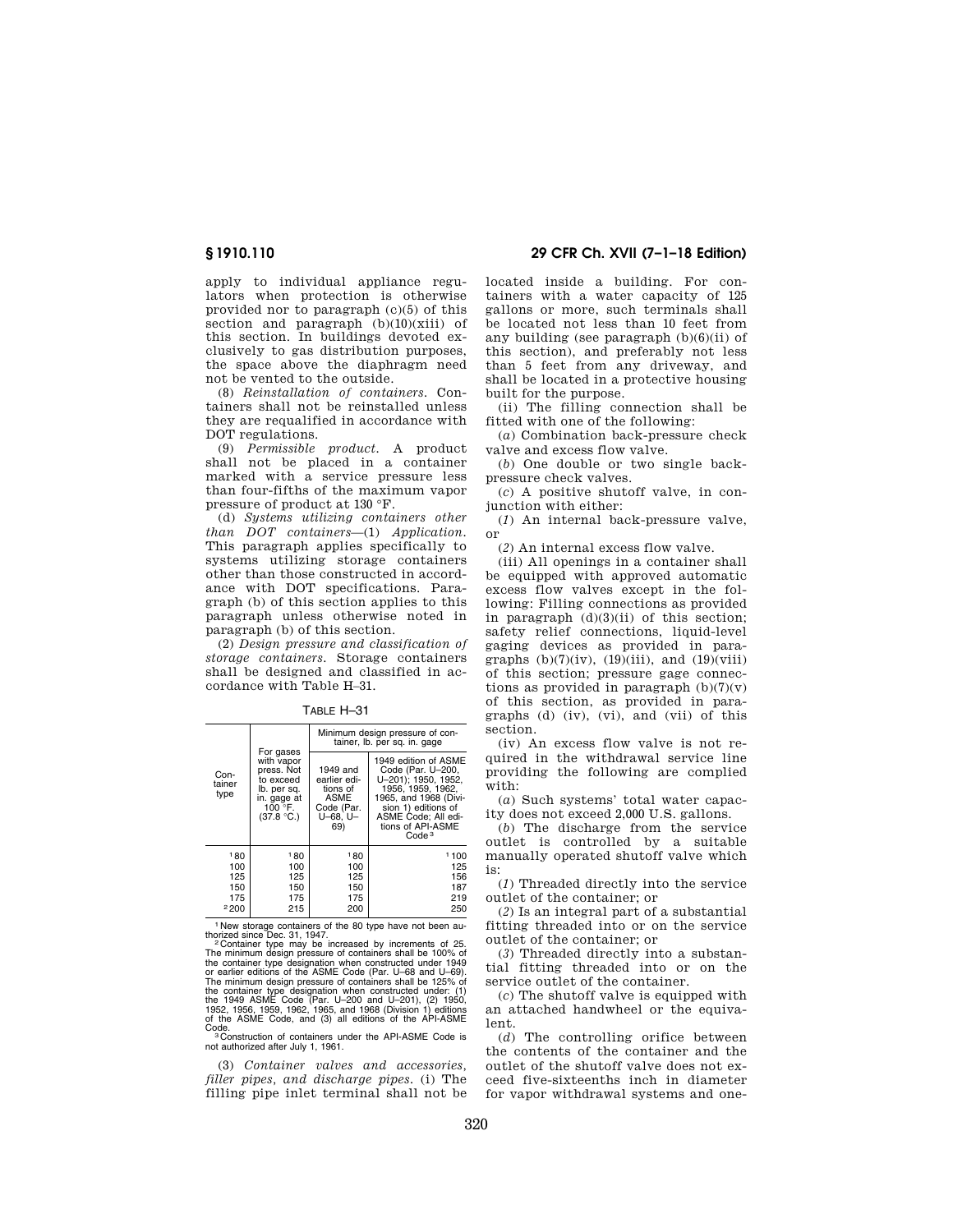eighth inch in diameter for liquid withdrawal systems.

(*e*) An approved pressure-reducing regulator is directly attached to the outlet of the shutoff valve and is rigidly supported, or that an approved pressure-reducing regulator is attached to the outlet of the shutoff valve by means of a suitable flexible connection, provided the regulator is adequately supported and properly protected on or at the tank.

(v) All inlet and outlet connections except safety relief valves, liquid level gaging devices and pressure gages on containers of 2,000 gallons water capacity, or more, and on any container used to supply fuel directly to an internal combustion engine, shall be labeled to designate whether they communicate with vapor or liquid space. Labels may be on valves.

(vi) In lieu of an excess flow valve openings may be fitted with a quickclosing internal valve which, except during operating periods shall remain closed. The internal mechanism for such valves may be provided with a secondary control which shall be equipped with a fusible plug (not over 220 °F. melting point) which will cause the internal valve to close automatically in case of fire.

(vii) Not more than two plugged openings shall be permitted on a container of 2,000 gallons or less water capacity.

(viii) Containers of 125 gallons water capacity or more manufactured after July 1, 1961, shall be provided with an approved device for liquid evacuation, the size of which shall be three-fourths inch National Pipe Thread minimum. A plugged opening will not satisfy this requirement.

(4) *Safety devices.* (i) All safety devices shall comply with the following:

(*a*) All container safety relief devices shall be located on the containers and shall have direct communication with the vapor of space of the container.

(*b*) In industrial and gas manufacturing plants, discharge pipe from safety relief valves on pipe lines within a building shall discharge vertically upward and shall be piped to a point outside a building.

(*c*) Safety relief device discharge terminals shall be so located as to provide protection against physical damage and such discharge pipes shall be fitted with loose raincaps. Return bends and restrictive pipefittings shall not be permitted.

(*d*) If desired, discharge lines from two or more safety relief devices located on the same unit, or similar lines from two or more different units, may be run into a common discharge header, provided that the cross-sectional area of such header be at least equal to the sum of the cross-sectional area of the individual discharge lines, and that the setting of safety relief valves are the same.

(*e*) Each storage container of over 2,000 gallons water capacity shall be provided with a suitable pressure gage.

(*f*) A final stage regulator of an LP-Gas system (excluding any appliance regulator) shall be equipped on the lowpressure side with a relief valve which is set to start to discharge within the limits specified in Table H–30.

(*g*) When a regulator or pressure relief valve is installed inside a building, the relief valve and the space above the regulator and relief valve diaphragms shall be vented to the outside air with the discharge outlet located not less than 3 feet horizontally away from any opening into the building which is below such discharge. (These provisions do not apply to individual appliance regulators when protection is otherwise provided. In buildings devoted exclusively to gas distribution purposes, the space above the diaphragm need not be vented to the outside.)

(ii) Safety devices for aboveground containers shall be provided as follows:

(*a*) Containers of 1,200 gallons water capacity or less which may contain liquid fuel when installed above ground shall have the rate of discharge required by paragraph  $(b)(10)(ii)$  of this section provided by a spring-loaded relief valve or valves. In addition to the required spring-loaded relief valve(s), suitable fuse plug(s) may be used provided the total discharge area of the fuse plug(s) for each container does not exceed 0.25 square inch.

(*b*) The fusible metal of the fuse plugs shall have a yield temperature of 208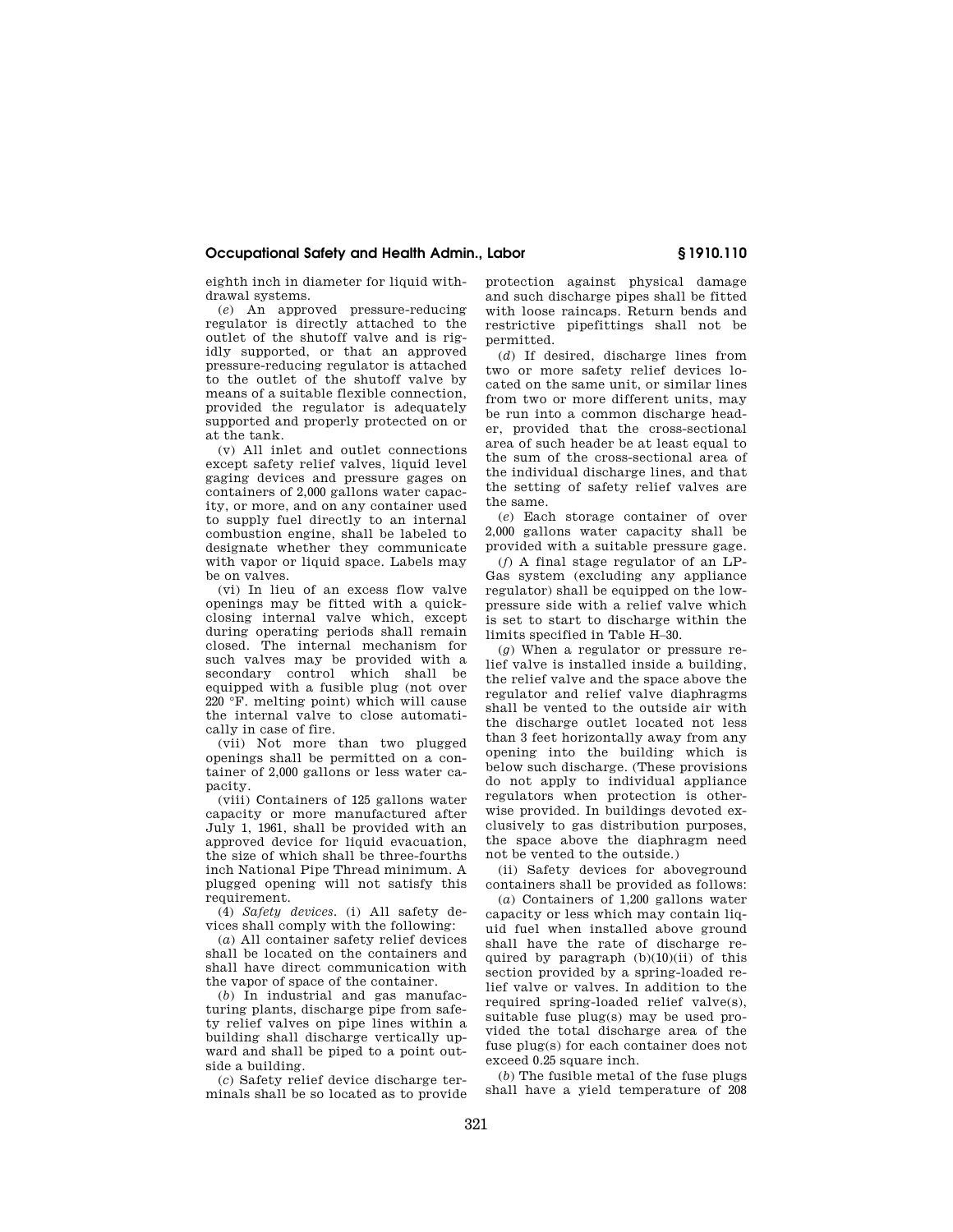°F. minimum and 220 °F. maximum. Relief valves and fuse plugs shall have direct communication with the vapor space of the container.

(*c*) On a container having a water capacity greater than 125 gallons, but not over 2,000 gallons, the discharge from the safety relief valves shall be vented away from the container vertically upwards and unobstructed to the open air in such a manner as to prevent any impingement of escaping gas upon the container; loose-fitting rain caps shall be used. Suitable provision shall be made for draining condensate which may accumulate in the relief valve or its discharge pipe.

(*d*) On containers of 125 gallons water capacity or less, the discharge from safety relief devices shall be located not less than 5 feet horizontally away from any opening into the building below the level of such discharge.

(*e*) On a container having a water capacity greater than 2,000 gallons, the discharge from the safety relief valves shall be vented away from the container vertically upwards to a point at least 7 feet above the container, and unobstructed to the open air in such a manner as to prevent any impingement of escaping gas upon the container; loose-fitting rain caps shall be used. Suitable provision shall be made so that any liquid or condensate that may accumulate inside of the safety relief valve or its discharge pipe will not render the valve inoperative. If a drain is used, a means shall be provided to protect the container, adjacent containers, piping, or equipment against impingement of flame resulting from ignition of product escaping from the drain.

(iii) On all containers which are installed underground and which contain no liquid fuel until buried and covered, the rate of discharge of the spring-loaded relief valve installed thereon may be reduced to a minimum of 30 percent of the rate of discharge specified in paragraph (b)(10)(ii) of this section. Containers so protected shall not be uncovered after installation until the liquid fuel has been removed therefrom. Containers which may contain liquid fuel before being installed under ground and before being completely covered with earth are to be considered aboveground

**§ 1910.110 29 CFR Ch. XVII (7–1–18 Edition)** 

containers when determining the rate of discharge requirement of the relief valves.

(iv) On underground containers of more than 2,000 gallons water capacity, the discharge from safety relief devices shall be piped vertically and directly upward to a point at least 7 feet above the ground.

Where there is a probability of the manhole or housing becoming flooded, the discharge from regulator vent lines shall be above the highest probable water level. All manholes or housings shall be provided with ventilated louvers or their equivalent, the area of such openings equaling or exceeding the combined discharge areas of the safety relief valves and other vent lines which discharge their content into the manhole housing.

(v) Safety devices for vaporizers shall be provided as follows:

(*a*) Vaporizers of less than 1 quart total capacity, heated by the ground or the surrounding air, need not be equipped with safety relief valves provided that adequate tests certified by any of the authorities referred to in paragraph (b)(2) of this section, demonstrate that the assembly is safe without safety relief valves.

(*b*) No vaporizer shall be equipped with fusible plugs.

(*c*) In industrial and gas manufacturing plants, safety relief valves on vaporizers within a building shall be piped to a point outside the building and be discharged upward.

(5) *Reinstallation of containers.* Containers may be reinstalled if they do not show any evidence of harmful external corrosion or other damage. Where containers are reinstalled underground, the corrosion resistant coating shall be put in good condition (see paragraph  $(c)(7)(vi)$  of this section). Where containers are reinstalled above ground, the safety devices and gaging devices shall comply with paragraph (c)(4) of this section and paragraph (b)(19) of this section respectively for aboveground containers.

(6) *Capacity of containers.* A storage container shall not exceed 90,000 gallons water capacity.

(7) *Installation of storage containers.* (i) Containers installed above ground, except as provided in paragraph  $(c)(7)(vi)$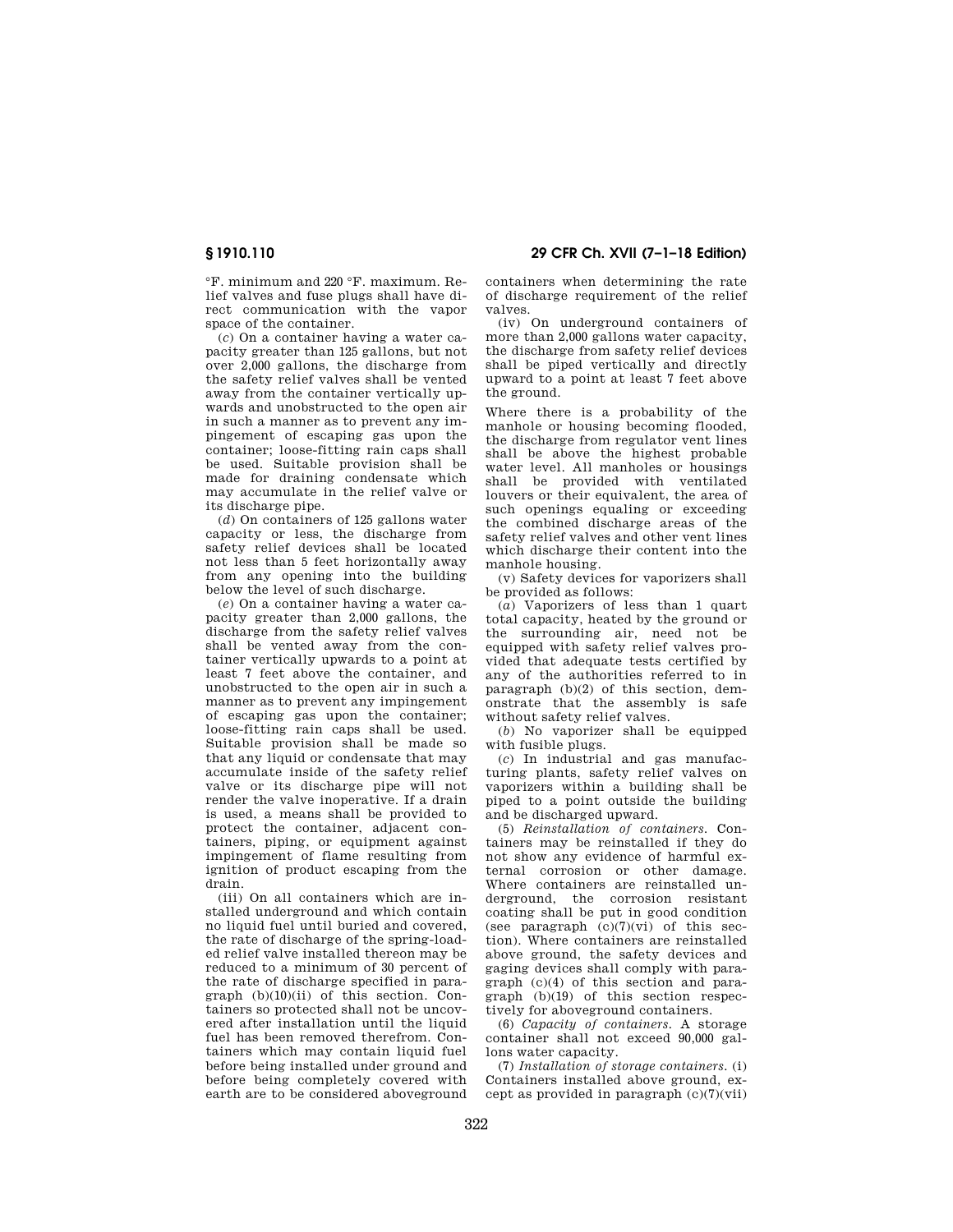of this section, shall be provided with substantial masonry or noncombustible structural supports on firm masonry foundation.

(ii) Aboveground containers shall be supported as follows:

(*a*) Horizontal containers shall be mounted on saddles in such a manner as to permit expansion and contraction. Structural metal supports may be employed when they are protected against fire in an approved manner. Suitable means of preventing corrosion shall be provided on that portion of the container in contact with the foundations or saddles.

(*b*) Containers of 2,000 gallons water capacity or less may be installed with nonfireproofed ferrous metal supports if mounted on concrete pads or footings, and if the distance from the outside bottom of the container shell to the concrete pad, footing, or the ground does not exceed 24 inches.

(iii) Any container may be installed with nonfireproofed ferrous metal supports if mounted on concrete pads or footings, and if the distance from the outside bottom of the container to the ground does not exceed 5 feet, provided the container is in an isolated location.

(iv) Containers may be partially buried providing the following requirements are met:

(*a*) The portion of the container below the surface and for a vertical distance not less than 3 inches above the surface of the ground is protected to resist corrosion, and the container is protected against settling and corrosion as required for fully buried containers.

(*b*) Spacing requirements shall be as specified for underground tanks in paragraph  $(b)(6)(ii)$  of this section.

(*c*) Relief valve capacity shall be as required for aboveground containers.

(*d*) Container is located so as not to be subject to vehicular damage, or is adequately protected against such damage.

(*e*) Filling densities shall be as required for above-ground containers.

(v) Containers buried underground shall be placed so that the top of the container is not less than 6 inches below grade. Where an underground container might be subject to abrasive action or physical damage due to vehicular traffic or other causes, then it shall be:

(*a*) Placed not less than 2 feet below grade, or

(*b*) Otherwise protected against such physical damage.

It will not be necessary to cover the portion of the container to which manhole and other connections are affixed; however, where necessary, protection shall be provided against vehicular damage. When necessary to prevent floating, containers shall be securely anchored or weighted.

 $(vi)(a)$  Containers shall be given a protective coating before being placed under ground. This coating shall be equivalent to hot-dip galvanizing or to two coatings of red lead followed by a heavy coating of coal tar or asphalt. In lowering the container into place, care shall be exercised to prevent damage to the coating. Any damage to the coating shall be repaired before backfilling.

(*b*) Containers shall be set on a firm foundation (firm earth may be used) and surrounded with earth or sand firmly tamped in place.

(vii) Containers with foundations attached (portable or semiportable containers with suitable steel ''runners'' or ''skids'' and popularly known in the industry as ''skid tanks'') shall be designed, installed, and used in accordance with these rules subject to the following provisions:

(*a*) If they are to be used at a given general location for a temporary period not to exceed 6 months they need not have fire-resisting foundations or saddles but shall have adequate ferrous metal supports.

(*b*) They shall not be located with the outside bottom of the container shell more than 5 feet above the surface of the ground unless fire-resisting supports are provided.

(*c*) The bottom of the skids shall not be less than 2 inches or more than 12 inches below the outside bottom of the container shell.

(*d*) Flanges, nozzles, valves, fittings, and the like, having communication with the interior of the container, shall be protected against physical damage.

(*e*) When not permanently located on fire-resisting foundations, piping connections shall be sufficiently flexible to minimize the possibility of breakage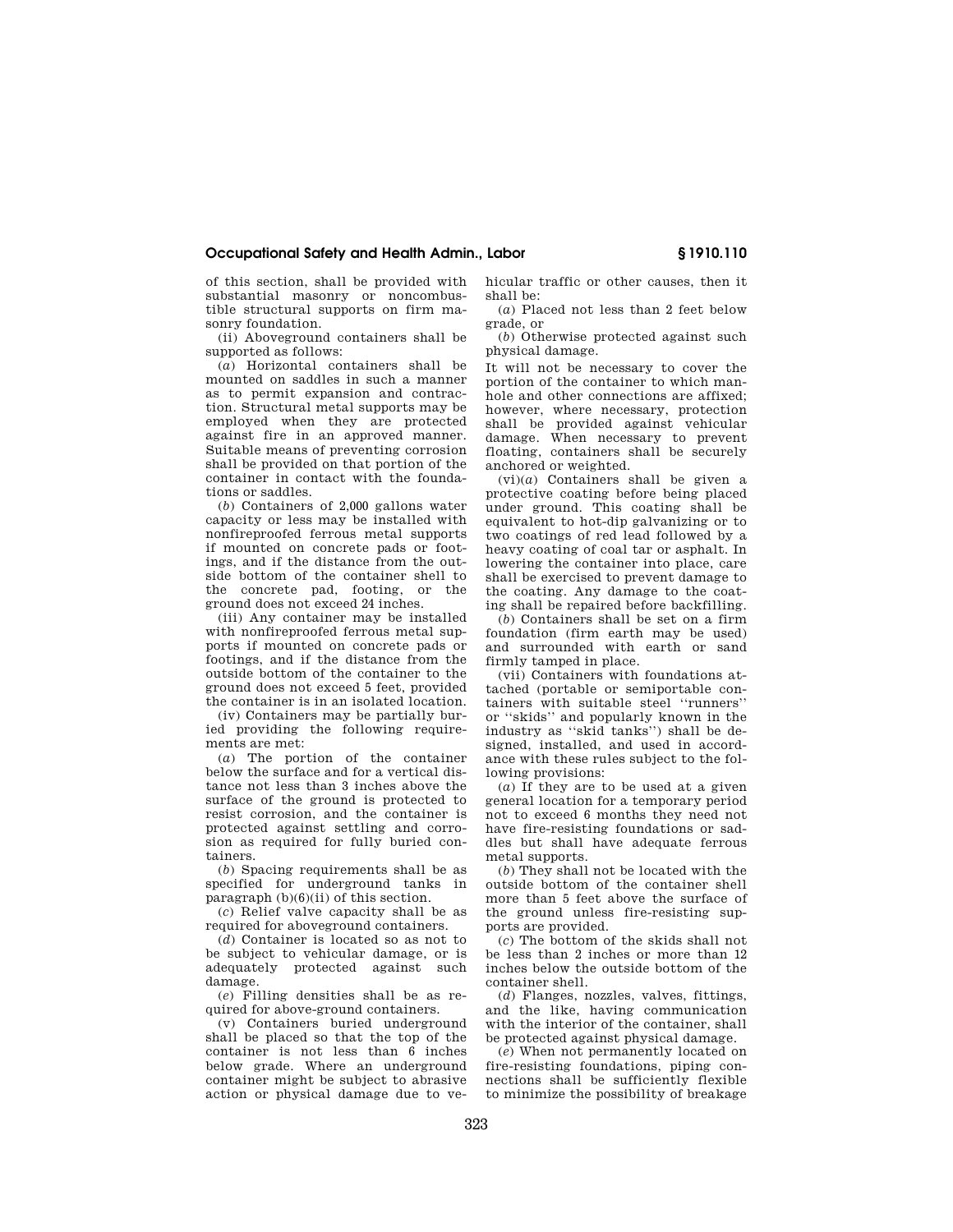or leakage of connections if the container settles, moves, or is otherwise displaced.

(*f*) Skids, or lugs for attachment of skids, shall be secured to the container in accordance with the code or rules under which the container is designed and built (with a minimum factor of safety of four) to withstand loading in any direction equal to four times the weight of the container and attachments when filled to the maximum permissible loaded weight.

(viii) Field welding where necessary shall be made only on saddle plates or brackets which were applied by the manufacturer of the tank.

(ix) For aboveground containers, secure anchorage or adequate pier height shall be provided against possible container flotation wherever sufficiently high floodwater might occur.

(x) When permanently installed containers are interconnected, provision shall be made to compensate for expansion, contraction, vibration, and settling of containers, and interconnecting piping. Where flexible connections are used, they shall be of an approved type and shall be designed for a bursting pressure of not less than five times the vapor pressure of the product at 100 °F. The use of nonmetallic hose is prohibited for permanently interconnecting such containers.

(xi) Container assemblies listed for interchangeable installation above ground or under ground shall conform to the requirements for aboveground installations with respect to safety relief capacity and filling density. For installation above ground all other requirements for aboveground installations shall apply. For installation under ground all other requirements for underground installations shall apply.

(8) *Protection of container accessories.*  (i) Valves, regulating, gaging, and other container accessory equipment shall be protected against tampering and physical damage. Such accessories shall also be so protected during the transit of containers intended for installation underground.

(ii) On underground or combination aboveground-underground containers, the service valve handwheel, the terminal for connecting the hose, and the

**§ 1910.110 29 CFR Ch. XVII (7–1–18 Edition)** 

opening through which there can be a flow from safety relief valves shall be at least 4 inches above the container and this opening shall be located in the dome or housing. Underground systems shall be so installed that all the above openings, including the regulator vent, are located above the normal maximum water table.

(iii) All connections to underground containers shall be located within a substantial dome, housing, or manhole and with access thereto protected by a substantial cover.

(9) *Drips for condensed gas.* Where vaporized gas on the low-pressure side of the system may condense to a liquid at normal operating temperatures and pressures, suitable means shall be provided for revaporization of the condensate.

(10) *Damage from vehicles.* When damage to LP-Gas systems from vehicular traffic is a possibility, precautions against such damage shall be taken.

(11) *Drains.* No drains or blowoff lines shall be directed into or in proximity to sewer systems used for other purposes.

(12) *General provisions applicable to systems in industrial plants (of 2,000 gallons water capacity and more) and to bulk filling plants.* (i) When standard watch service is provided, it shall be extended to the LP-Gas installation and personnel properly trained.

(ii) If loading and unloading are normally done during other than daylight hours, adequate lights shall be provided to illuminate storage containers, control valves, and other equipment.

(iii) Suitable roadways or means of access for extinguishing equipment such as wheeled extinguishers or fire department apparatus shall be provided.

(iv) To minimize trespassing or tampering, the area which includes container appurtenances, pumping equipment, loading and unloading facilities, and cylinder-filling facilities shall be enclosed with at least a 6-foot-high industrial type fence unless otherwise adequately protected. There shall be at least two means of emergency access.

(13) *Container-charging plants.* (i) The container-charging room shall be located not less than: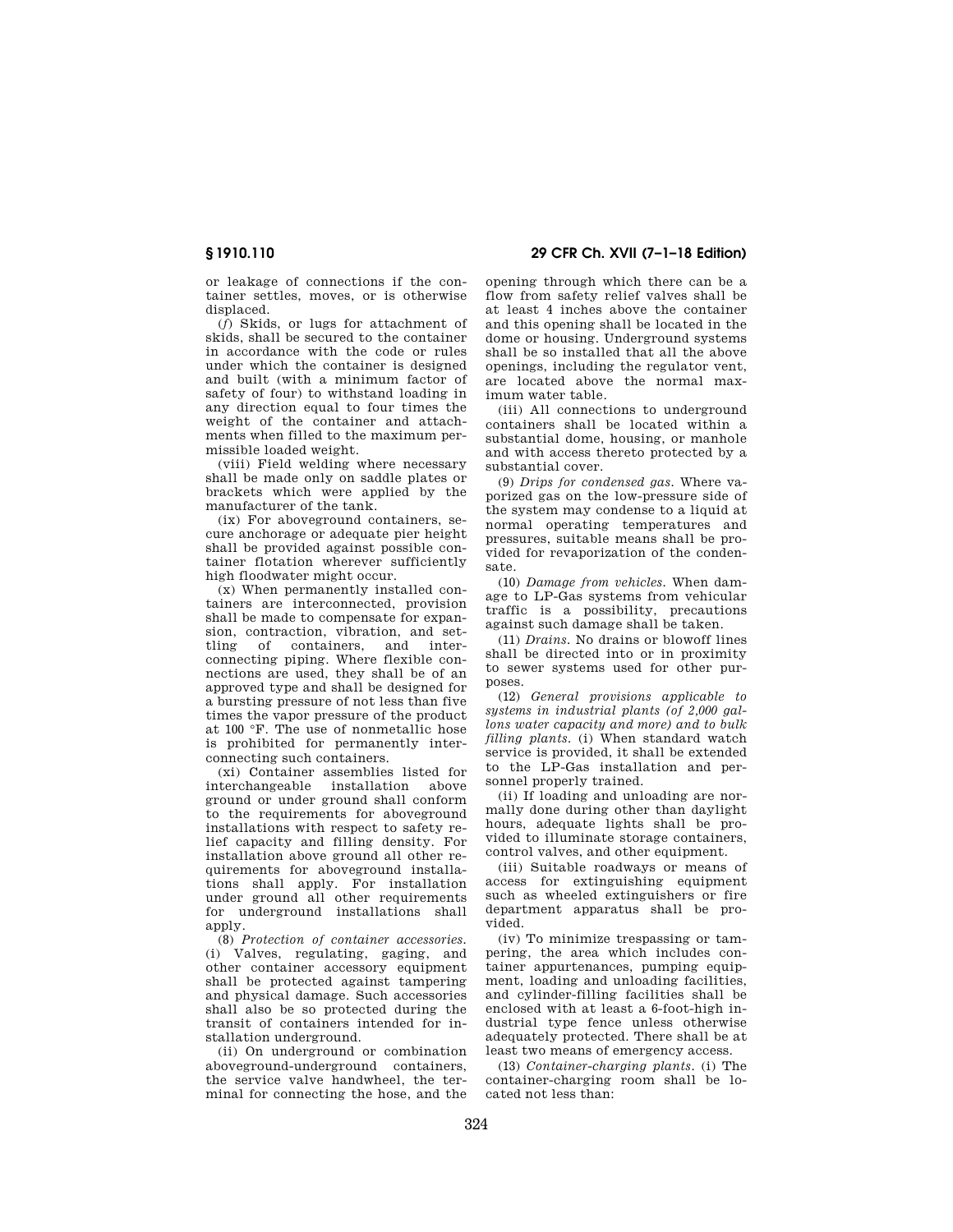(*a*) Ten feet from bulk storage containers.

(*b*) [Reserved]

(ii) Tank truck filling station outlets shall be located not less than:

(*a*) [Reserved]

(*b*) Ten feet from pumps and compressors if housed in one or more separate buildings.

(iii) The pumps or compressors may be located in the container-charging room or building, in a separate building, or outside of buildings. When housed in a separate building, such building (a small noncombustible weather cover is not to be construed as a building) shall be located not less than:

(*a*) Ten feet from bulk storage tanks. (*b*) [Reserved]

(*c*) Twenty-five feet from sources of ignition.

(iv) When a part of the containercharging building is to be used for a boiler room or where open flames or similar sources of ignition exist or are employed, the space to be so occupied shall be separated from container charging room by a partition wall or walls of fire-resistant construction continuous from floor to roof or ceiling. Such separation walls shall be without openings and shall be joined to the floor, other walls, and ceiling or roof in a manner to effect a permanent gas-tight joint.

 $(v)$  Electrical equipment and installations shall conform with paragraphs (b) (17) and (18) of this section.

(14) *Fire protection.* (i) Each bulk plant shall be provided with at least one approved portable fire extinguisher having a minimum rating of 12–B, C.

(ii) In industrial installations involving containers of 150,000 gallons aggregate water capacity or more, provision shall be made for an adequate supply of water at the container site for fire protection in the container area, unless other adequate means for fire control are provided. Water hydrants shall be readily accessible and so spaced as to provide water protection for all containers. Sufficient lengths of firehose shall be provided at each hydrant location on a hose cart, or other means provided to facilitate easy movement of the hose in the container area. It is desirable to equip the outlet of each hose line with a combination fog nozzle. A shelter shall be provided to protect the hose and its conveyor from the weather.

(15) [Reserved]

(16) *Lighting.* Electrical equipment and installations shall conform to paragraphs (b) (17) and (18) of this section.

(17) *Vaporizers for internal combustion engines.* The provisions of paragraph (e)(8) of this section shall apply.

(18) *Gas regulating and mixing equipment for internal combustion engines.* The provisions of paragraph  $(e)(9)$  of this section shall apply.

(e) *Liquefied petroleum gas as a motor fuel*—(1) *Application.* (i) This paragraph applies to internal combustion engines, fuel containers, and pertinent equipment for the use of liquefied petroleum gases as a motor fuel on easily movable, readily portable units including self-propelled vehicles.

(ii) Fuel containers and pertinent equipment for internal combustion engines using liquefied petroleum gas where installation is of the stationary type are covered by paragraph (d) of this section. This paragraph does not apply to containers for transportation of liquefied petroleum gases nor to marine fuel use. All requirements of paragraph (b) of this section apply to this paragraph, unless otherwise noted in paragraph (b) of this section.

(2) *General.* (i) Fuel may be used from the cargo tank of a truck while in transit, but not from cargo tanks on trailers or semitrailers. The use of fuel from the cargo tanks to operate stationary engines is permitted providing wheels are securely blocked.

(ii) Passenger-carrying vehicles shall not be fueled while passengers are on board.

(iii) Industrial trucks (including lift trucks) equipped with permanently mounted fuel containers shall be charged outdoors. Charging equipment shall comply with the provisions of paragraph (h) of this section.

(iv) LP-Gas fueled industrial trucks shall comply with the Standard for Type Designations, Areas of Use, Maintenance and Operation of Powered Industrial Trucks, NFPA 505–1969, which is incorporated by reference as specified in §1910.6.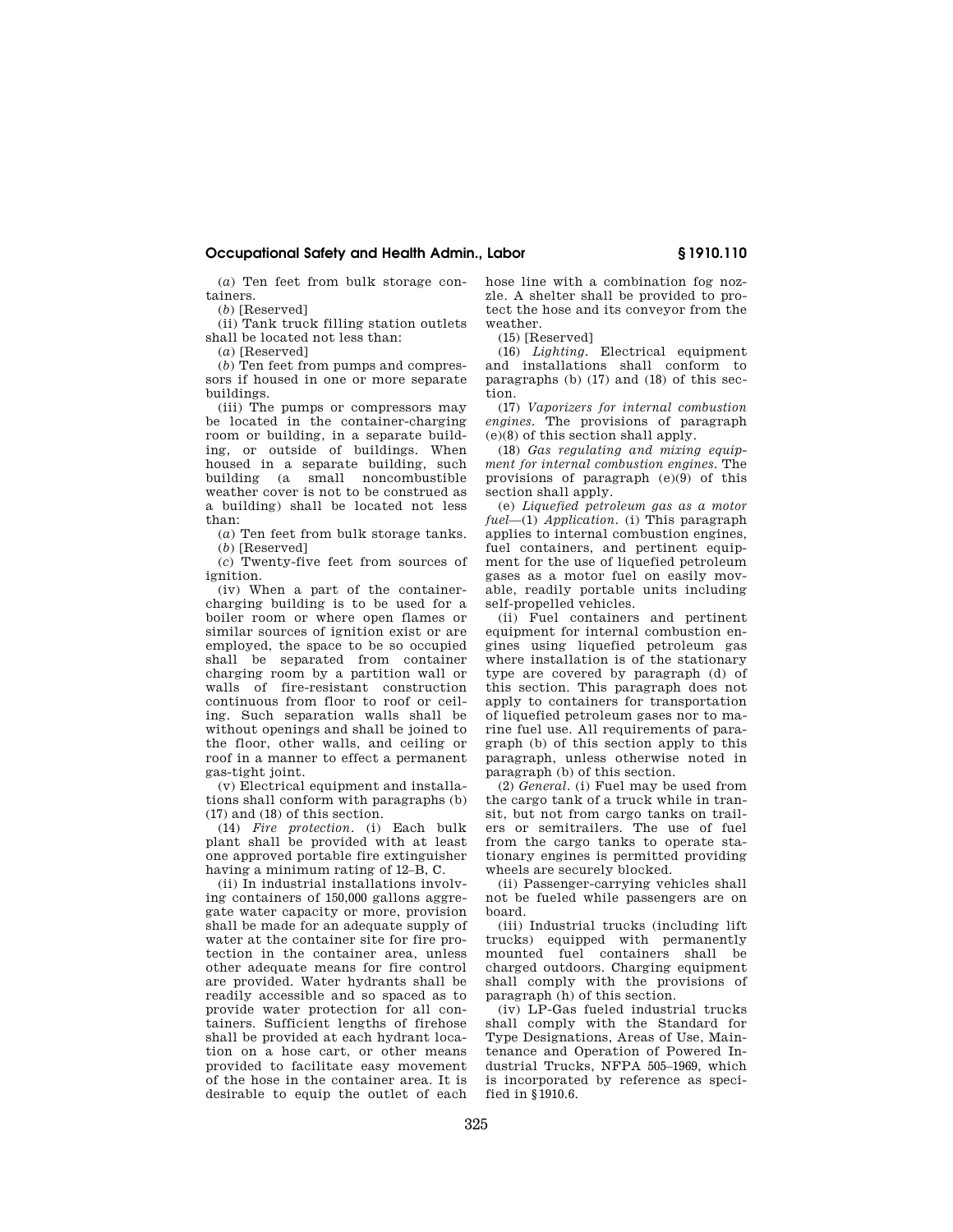(v) Engines on vehicles shall be shut down while fueling if the fueling operation involves venting to the atmosphere.

(3) *Design pressure and classification of fuel containers.* (i) Except as covered in paragraphs  $(e)(3)$  (ii) and (iii) of this section, containers shall be in accordance with Table H–32.

(ii) Fuel containers for use in industrial trucks (including lift trucks) shall be either DOT containers authorized for LP-Gas service having a minimum service pressure of 240 p.s.i.g. or minimum Container Type 250. Under 1950 and later ASME codes, this means a 312.5–p.s.i.g. design pressure container.

TABLE H–32

|                        |                                                                                                           | Minimum design pressure of con-<br>tainer, lb. per sq. in. gage               |                                                                                                                                                                                                        |  |
|------------------------|-----------------------------------------------------------------------------------------------------------|-------------------------------------------------------------------------------|--------------------------------------------------------------------------------------------------------------------------------------------------------------------------------------------------------|--|
| Con-<br>tainer<br>type | For gases<br>with vapor<br>press, Not<br>to exceed<br>lb. per sq.<br>in. gage at<br>100 °F.<br>(37.8 °C.) | 1949 and<br>earlier edi-<br>tions of<br>ASME<br>Code (Par.<br>U-68, U-<br>69) | 1949 edition of ASME<br>Code (Par. U-200,<br>U-201); 1950, 1952,<br>1956, 1959, 1962,<br>1965, and 1968 (Divi-<br>sion 1) editions of<br>ASME Code; All edi-<br>tions of API-ASME<br>Code <sup>2</sup> |  |
| 1200                   | 215Z                                                                                                      | 200                                                                           | 25                                                                                                                                                                                                     |  |

1 Container type may be increased by increments of 25. The minimum design pressure of containers shall be 100% of the container type designation when constructed under 1949 or earlier editions of the ASME Code (Par. U–68 and U–69). The minimum design pressure of containers shall be 125% of the container type designation when constructed under: (1)<br>the 1949 ASME Code (Par. U–200 and U–201), (2) 1950,<br>1952, 1956, 1959, 1962, 1965, and 1968 (Division 1) editions<br>of the ASME Code, and (3) all editions of the API

Code.<br><sup>2</sup> <sup>2</sup> Construction of containers under the API-ASME Code is<br>not authorized after July 1, 1961.

(iii) Containers manufactured and maintained under DOT specifications and regulations may be used as fuel containers. When so used they shall conform to all requirements of this paragraph.

(iv) All container inlets and outlets except safety relief valves and gaging devices shall be labeled to designate whether they communicate with vapor or liquid space. Labels may be on valves.

(4) *Installation of fuel containers.* (i) Containers shall be located in a place and in a manner to minimize the possibility of damage to the container. Containers located in the rear of trucks and buses, when protected by substantial bumpers, will be considered in conformance with this requirement. Fuel

# **§ 1910.110 29 CFR Ch. XVII (7–1–18 Edition)**

containers on passenger-carrying vehicles shall be installed as far from the engine as is practicable, and the passenger space and any space containing radio equipment shall be sealed from the container space to prevent direct seepage of gas to these spaces. The container compartment shall be vented to the outside. In case the fuel container is mounted near the engine or the exhaust system, the container shall be shielded against direct heat radiation.

(ii) Containers shall be installed with as much clearance as practicable but never less than the minimum road clearance of the vehicle under maximum spring deflection. This minimum clearance shall be to the bottom of the container or to the lowest fitting on the container or housing, whichever is lower.

(iii) Permanent and removable fuel containers shall be securely mounted to prevent jarring loose, slipping, or rotating, and the fastenings shall be designed and constructed to withstand static loading in any direction equal to twice the weight of the tank and attachments when filled with fuel using a safety factor of not less than four based on the ultimate strength of the material to be used. Field welding, when necessary, shall be made only on saddle plates, lugs or brackets, originally attached to the container by the tank manufacturer.

(iv) Fuel containers on buses shall be permanently installed.

(v) Containers from which vapor only is to be withdrawn shall be installed and equipped with suitable connections to minimize the accidental withdrawal of liquid.

(5) *Valves and accessories.* (i) Container valves and accessories shall have a rated working pressure of at least 250 p.s.i.g., and shall be of a type suitable for liquefied petroleum gas service.

(ii) The filling connection shall be fitted with an approved double backpressure check valve, or a positive shutoff in conjunction with an internal back-pressure check valve. On a removable container the filler valve may be a hand operated shutoff valve with an internal excess flow valve. Main shutoff valves on the container on liquid and vapor lines must be readily accessible.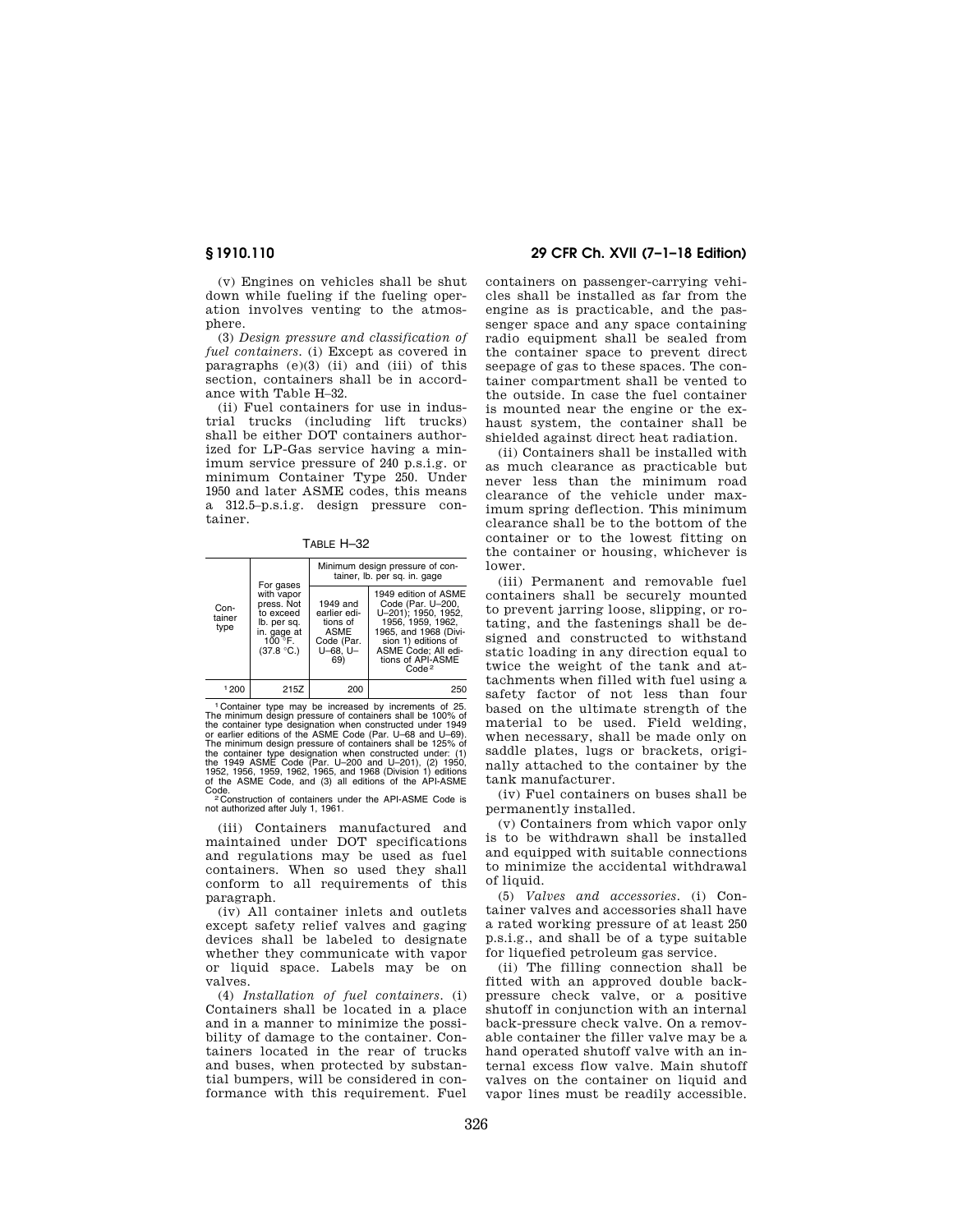(iii) With the exceptions of paragraph  $(e)(5)(iv)(c)$  of this section, filling connections equipped with approved automatic back-pressure check valves, and safety relief valves, all connections to containers having openings for the flow of gas in excess of a No. 54 drill size shall be equipped with approved automatic excess flow valves to prevent discharge of content in case connections are broken.

(iv) Liquid-level gaging devices:

(*a*) Variable liquid-level gages which require the venting of fuel to the atmosphere shall not be used on fuel containers of industrial trucks (including lift trucks).

(*b*) On portable containers that may be filled in the vertical and/or horizontal position, the fixed liquid-level gage must indicate maximum permitted filling level for both vertical and horizontal filling with the container oriented to place the safety relief valve in communication with the vapor space.

(*c*) In the case of containers used solely in farm tractor service, and charged at a point at least 50 feet from any important building, the fixed liquid-level gaging device may be so constructed that the outward flow of container content exceeds that passed by a No. 54 drill size opening, but in no case shall the flow exceed that passed by a No. 31 drill-size opening. An excess flow valve is not required. Fittings equipped with such restricted drill size opening and container on which they are used shall be marked to indicate the size of the opening.

(*d*) All valves and connections on containers shall be adequately protected to prevent damage due to accidental contact with stationary objects or from loose objects thrown up from the road, and all valves shall be safeguarded against damage due to collision, overturning or other accident. For farm tractors where parts of the vehicle provide such protection to valves and fittings, the foregoing requirements shall be considered fulfilled. However, on removable type containers the protection for the fittings shall be permanently attached to the container.

(*e*) When removable fuel containers are used, means shall be provided in the fuel system to minimize the escape of fuel when the containers are exchanged. This may be accomplished by either of the following methods:

(*1*) Using an approved automatic quick-closing coupling (a type closing in both directions when uncoupled) in the fuel line, or

(*2*) Closing the valve at the fuel container and allowing the engine to run until the fuel in the line is consumed.

(6) *Piping—including pipe, tubing, and fittings.* (i) Pipe from fuel container to first-stage regulator shall be not less than schedule 80 wrought iron or steel (black or galvanized), brass or copper; or seamless copper, brass, or steel tubing. Steel tubing shall have a minimum wall thickness of 0.049 inch. Steel pipe or tubing shall be adequately protected against exterior corrosion. Copper tubing shall be types K or L or equivalent having a minimum wall thickness of 0.032 inch. Approved flexible connections may be used between container and regulator or between regulator and gas-air mixer within the limits of approval. The use of aluminum pipe or tubing is prohibited. In the case of removable containers an approved flexible connection shall be used between the container and the fuel line.

(ii) All piping shall be installed, braced, and supported so as to reduce to a minimum the possibility of vibration strains or wear.

(7) *Safety devices.* (i) Spring-loaded internal type safety relief valves shall be used on all motor fuel containers.

(ii) The discharge outlet from safety relief valves shall be located on the outside of enclosed spaces and as far as practicable from possible sources of ignition, and vented upward within 45 degrees of the vertical in such a manner as to prevent impingement of escaping gas upon containers, or parts of vehicles, or on vehicles in adjacent lines of traffic. A rain cap or other protector shall be used to keep water and dirt from collecting in the valve.

(iii) When a discharge line from the container safety relief valve is used, the line shall be metallic, other than aluminum, and shall be sized, located, and maintained so as not to restrict the required flow of gas from the safety relief valve. Such discharge line shall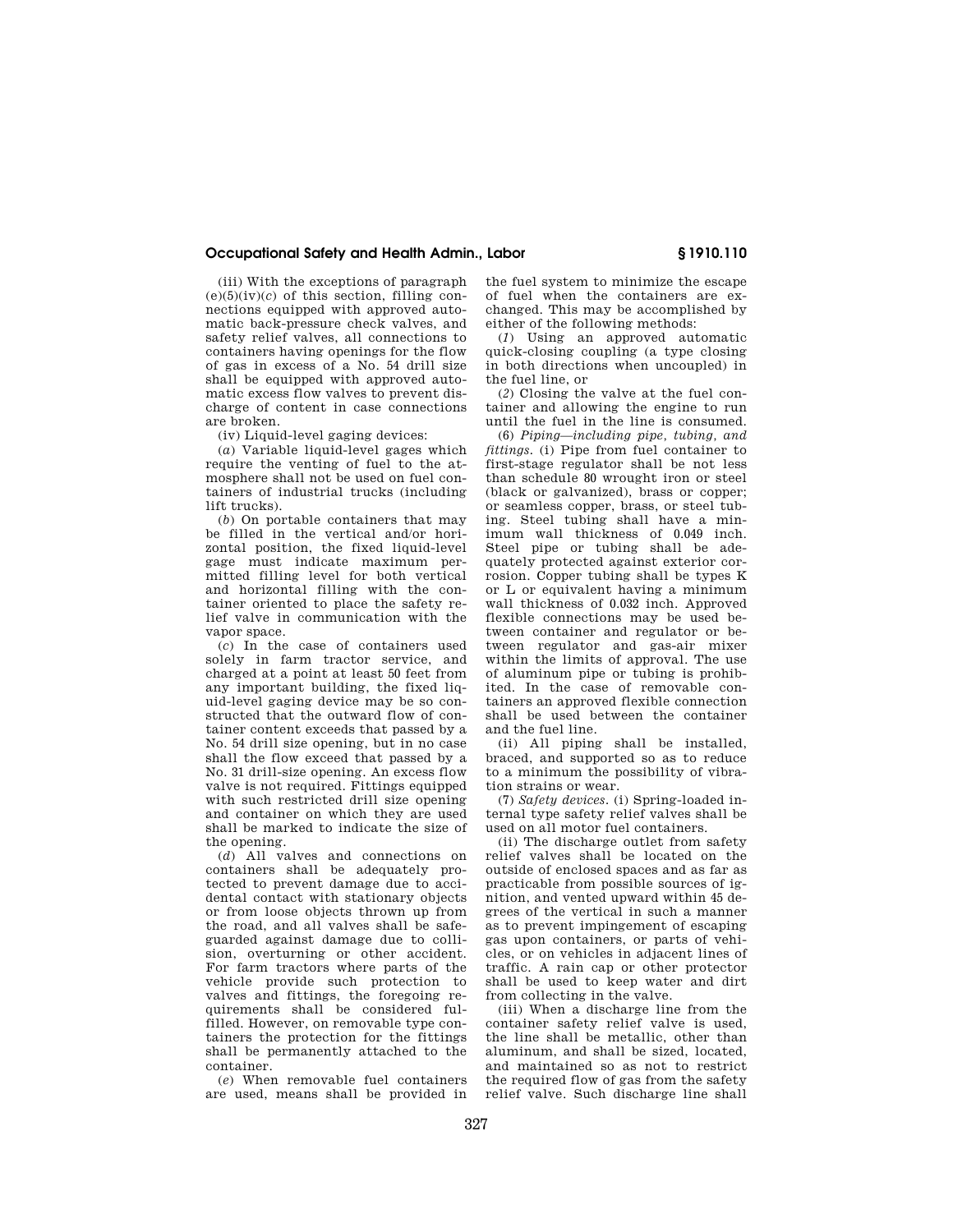be able to withstand the pressure resulting from the discharge of vapor when the safety relief valve is in the full open position. When flexibility is necessary, flexible metal hose or tubing shall be used.

(iv) Portable containers equipped for volumetric filling may be filled in either the vertical or horizontal position only when oriented to place the safety relief valve in communication with the vapor space.

 $(v)$  Paragraph  $(b)(10)(xii)$  of this section for hydrostatic relief valves shall apply.

(8) *Vaporizers.* (i) Vaporizers and any part thereof and other devices that may be subjected to container pressure shall have a design pressure of at least  $250 \text{ n s i.}$ g.

(ii) Each vaporizer shall have a valve or suitable plug which will permit substantially complete draining of the vaporizer. It shall be located at or near the lowest portion of the section occupied by the water or other heating medium.

(iii) Vaporizers shall be securely fastened so as to minimize the possibility of becoming loosened.

(iv) Each vaporizer shall be permanently marked at a visible point as follows:

(*a*) With the design pressure of the fuel-containing portion in p.s.i.g.

(*b*) With the water capacity of the fuel-containing portion of the vaporizer in pounds.

(v) Devices to supply heat directly to a fuel container shall be equipped with an automatic device to cut off the supply of heat before the pressure inside the fuel container reaches 80 percent of the start to discharge pressure setting of the safety relief device on the fuel container.

(vi) Engine exhaust gases may be used as a direct source of heat supply for the vaporization of fuel if the materials of construction of those parts of the vaporizer in contact with exhaust gases are resistant to the corrosive action of exhaust gases and the vaporizer system is designed to prevent excessive pressures.

(vii) Vaporizers shall not be equipped with fusible plugs.

(9) *Gas regulating and mixing equipment.* (i) Approved automatic pressure

**§ 1910.110 29 CFR Ch. XVII (7–1–18 Edition)** 

reducing equipment shall be installed in a secure manner between the fuel supply container and gas-air mixer for the purpose of reducing the pressure of the fuel delivered to the gas-air mixer.

(ii) An approved automatic shutoff valve shall be provided in the fuel system at some point ahead of the inlet of the gas-air mixer, designed to prevent flow of fuel to the mixer when the ignition is off and the engine is not running. In the case of industrial trucks and engines operating in buildings other than those used exclusively to house engines, the automatic shutoff valve shall be designed to operate if the engine should stop. Atmospheric type regulators (zero governors) shall be considered adequate as an automatic shutoff valve only in cases of outdoor operation such as farm tractors, construction equipment, irrigation pump engines, and other outdoor stationary engine installations.

(iii) The source of the air for combustion shall be completely isolated from the passenger compartment, ventilating system, or air-conditioning system.

(10) [Reserved]

(11) *Stationary engines in buildings.*  Stationary engines and gas turbines installed in buildings, including portable engines used instead of or to supplement stationary engines, shall comply with the Standard for the Institution and Use of Stationary Combustion Engines and Gas Turbines, NFPA 37–1970, and the appropriate provisions of paragraphs (b), (c), and (d) of this section.

(12) *Portable engines in buildings.* (i) Portable engines may be used in buildings only for emergency use, except as provided by subparagraph (11) of this paragraph.

(ii) Exhaust gases shall be discharged to outside the building or to an area where they will not constitute a hazard.

(iii) Provision shall be made to supply sufficient air for combustion and cooling.

(iv) An approved automatic shutoff valve shall be provided in the fuel system ahead of the engine, designed to prevent flow of fuel to the engine when the ignition is off or if the engine should stop.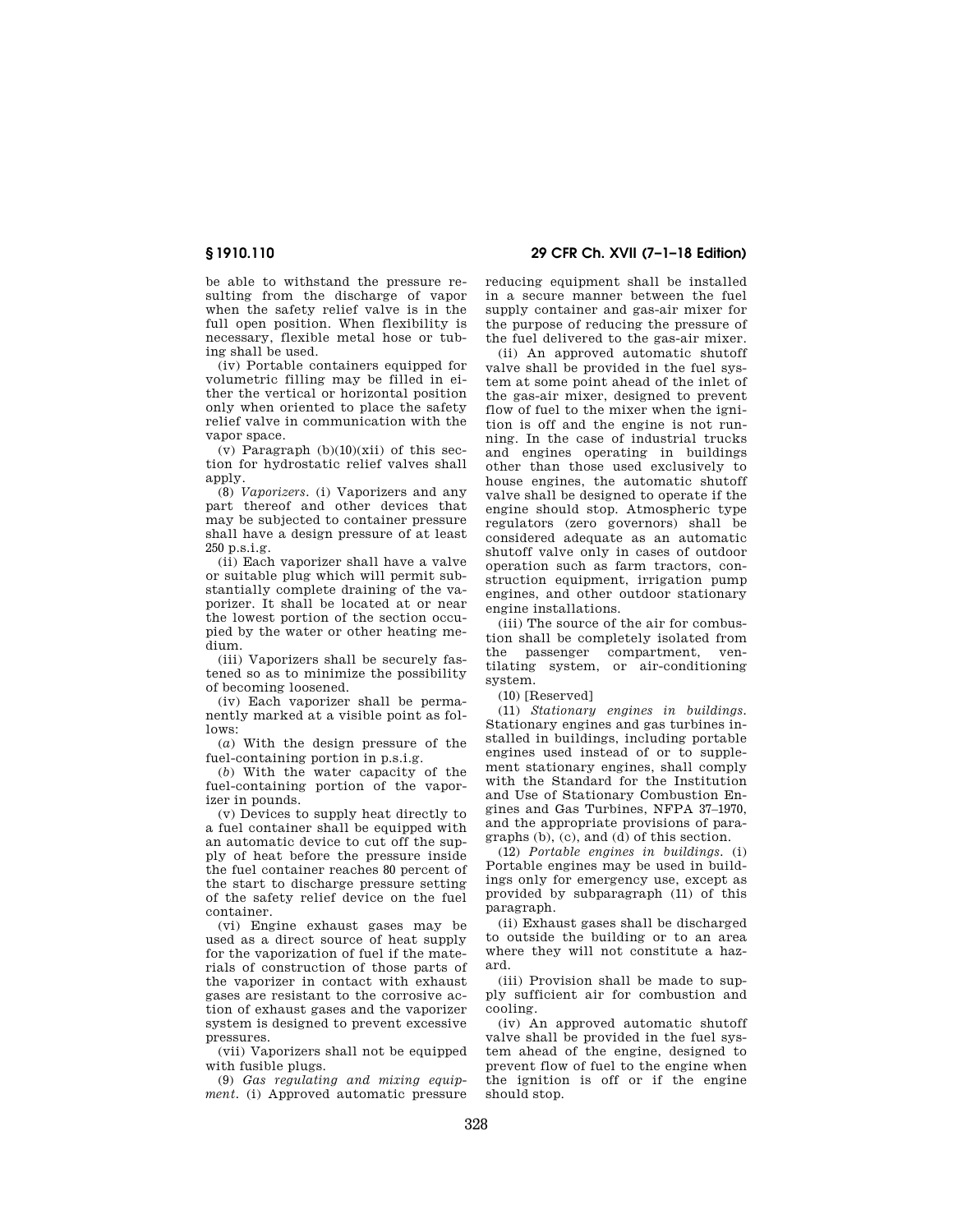(v) The capacity of LP-Gas containers used with such engines shall comply with the applicable occupancy provision of paragraph (c)(5) of this section.

(13) *Industrial trucks inside buildings.*  (i) LP-Gas-fueled industrial trucks are permitted to be used in buildings and structures.

(ii) No more than two LP-Gas containers shall be used on an industrial truck for motor fuel purposes.

(iii)–(iv) [Reserved]

(v) Industrial trucks shall not be parked and left unattended in areas of possible excessive heat or sources of ignition.

(14) *Garaging LP-Gas-fueled vehicles.*  (i) LP-Gas-fueled vehicles may be stored or serviced inside garages provided there are no leaks in the fuel system and the fuel tanks are not filled beyond the maximum filling capacity specified in paragraph  $(b)(12)(i)$  of this section.

(ii) LP-Gas-fueled vehicles being repaired in garages shall have the container shutoff valve closed except when fuel is required for engine operation.

(iii) Such vehicles shall not be parked near sources of heat, open flames, or similar sources of ignition or near open pits unless such pits are adequately ventilated.

(f) *Storage of containers awaiting use or resale*—(1) *Application.* This paragraph shall apply to the storage of portable containers not in excess of 1,000 pounds water capacity, filled or partially filled, at user location but not connected for use, or in storage for resale by dealers or resellers. This paragraph shall not apply to containers stored at charging plants or at plants devoted primarily to the storage and distribution of LP-Gas or other petroleum products.

(2) *General.* (i) Containers in storage shall be located so as to minimize exposure to excessive temperature rise, physical damage, or tampering by unauthorized persons.

(ii) Containers when stored inside shall not be located near exits, stairways, or in areas normally used or intended for the safe exit of people.

(iii) Container valves shall be protected while in storage as follows:

(*a*) By setting into recess of container to prevent the possibility of their being struck if the container is dropped upon a flat surface, or

(*b*) By ventilated cap or collar, fastened to container capable of withstanding blow from any direction equivalent to that of a 30-pound weight dropped 4 feet. Construction must be such that a blow will not be transmitted to a valve or other connection.

(iv) The outlet valves of containers in storage shall be closed.

(v) Empty containers which have been in LP-Gas service when stored inside, shall be considered as full containers for the purpose of determining the maximum quantity of LP-Gas permitted by this paragraph.

(3) [Reserved]

(4) *Storage within buildings not frequented by the public (such as industrial buildings).* (i) The quantity of LP-Gas stored shall not exceed 300 pounds (approximately 2,550 cubic feet in vapor form) except as provided in subparagraph (5) of this paragraph.

(ii) Containers carried as a part of service equipment on highway mobile vehicles are not to be considered in the total storage capacity in subdivision (i) of this subparagraph provided such vehicles are stored in private garages, and are limited to one container per vehicle with an LP-Gas capacity of not more than 100 pounds. All container valves shall be closed.

(5) *Storage within special buildings or rooms.* (i) The quantity of LP-Gas stored in special buildings or rooms shall not exceed 10,000 pounds.

(ii) The walls, floors, and ceilings of container storage rooms that are within or adjacent to other parts of the building shall be constructed of material having at least a 2-hour fire resistance rating.

(iii) A portion of the exterior walls or roof having an area not less than 10 percent of that of the combined area of the enclosing walls and roof shall be of explosion relieving construction.

(iv) Each opening from such storage rooms to other parts of the building shall be protected by a  $1\frac{1}{2}$  hour (B) fire door listed by a nationally recognized testing laboratory. Refer to §1910.7 for definition of nationally recognized testing laboratory.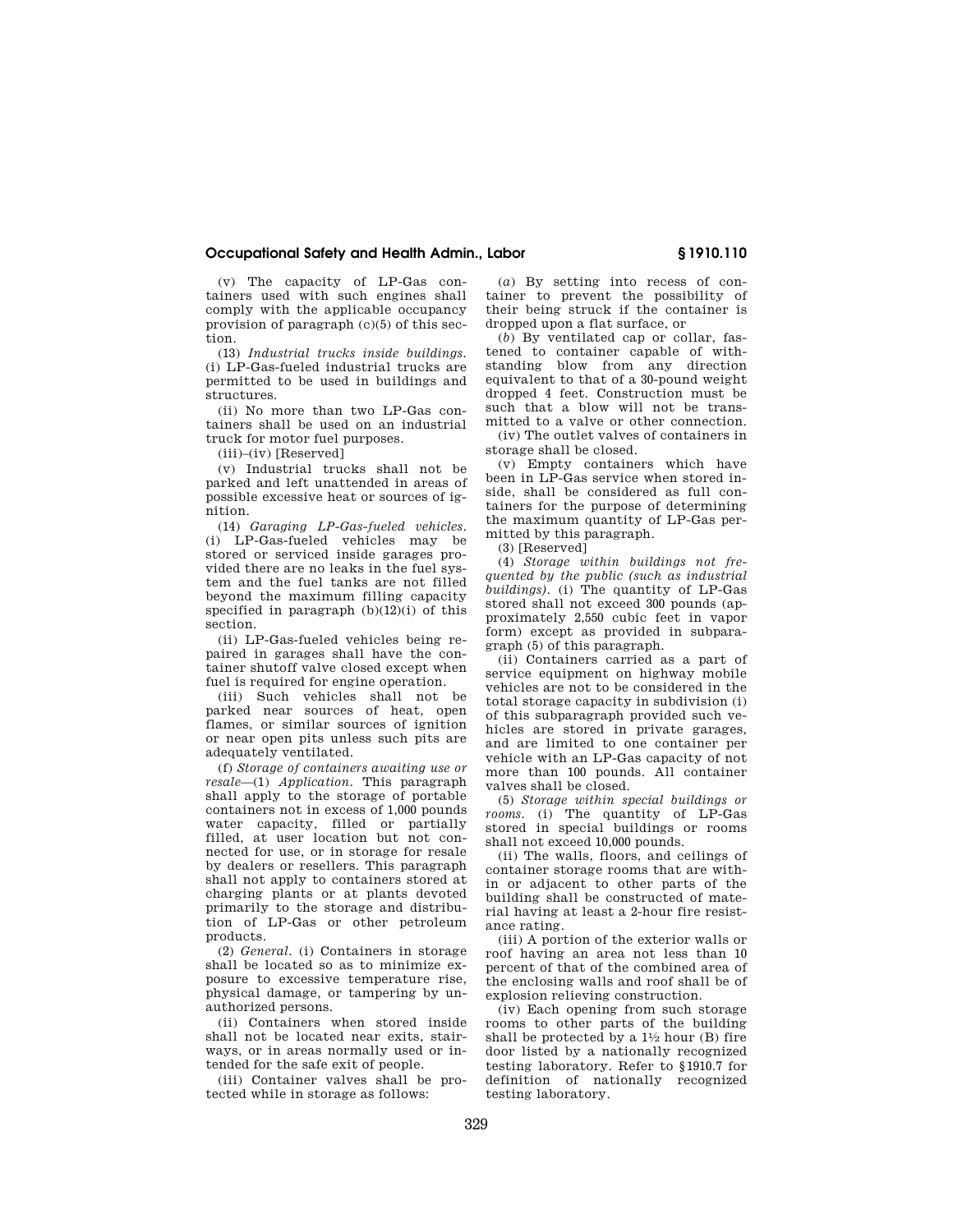(v) Such rooms shall have no open flames for heating or lighting.

(vi) Such rooms shall be adequately ventilated both top and bottom to the outside only. The openings from such vents shall be at least 5 feet away from any other opening into any building.

(vii) The floors of such rooms shall not be below ground level. Any space below the floor shall be of solid fill or properly ventilated to the open air.

(viii) Such storage rooms shall not be located adjoining the line of property occupied by schools, churches, hospitals, athletic fields or other points of public gathering.

(ix) Fixed electrical equipment shall be installed in accordance with paragraph (b)(18) of this section.

(6) *Storage outside of buildings.* (i) Storage outside of buildings, for containers awaiting use or resale, shall be located in accordance with Table H–33 with respect to:

(*a*) The nearest important building or group of buildings;

(*b*) [Reserved]

(*c*) Busy thoroughfares;

TABLE H–33

| Quantity of LP-Gas Stored | <b>Distance</b>                                 |
|---------------------------|-------------------------------------------------|
|                           | 1 <sub>0</sub><br>10 feet<br>20 feet<br>25 feet |

<sup>1</sup> Container or containers shall be at least 10 feet from any building on adjoining property, any sidewalk, or any of the ex-posures described in § 1910.110(f)(6)(i) (*c*) or (*d*) of this paragraph.

(ii) Containers shall be in a suitable enclosure or otherwise protected against tampering.

(7) *Fire protection.* Storage locations other than supply depots separated and located apart from dealer, reseller, or user establishments shall be provided with at least one approved portable fire extinguisher having a minimum rating of 8–B, C.

(g) [Reserved]

(h) *Liquefied petroleum gas service stations*—(1) *Application.* This paragraph applies to storage containers, and dispensing devices, and pertinent equipment in service stations where LP-Gas is stored and is dispensed into fuel tanks of motor vehicles. See paragraph (e) of this section for requirements covering use of LP-Gas as a motor fuel. All

**§ 1910.110 29 CFR Ch. XVII (7–1–18 Edition)** 

requirements of paragraph (b) of this section apply to this paragraph unless otherwise noted.

(2) *Design pressure and classification of storage containers.* Storage containers shall be designed and classified in accordance with Table H–34.

TABLE H–34

|                        |                                                                                                           | Minimum design pressure of con-<br>tainer, lb. per sq. in. gage               |                                                                                                                                                                                                        |
|------------------------|-----------------------------------------------------------------------------------------------------------|-------------------------------------------------------------------------------|--------------------------------------------------------------------------------------------------------------------------------------------------------------------------------------------------------|
| Con-<br>tainer<br>type | For gases<br>with vapor<br>press. Not<br>to exceed<br>lb. per sq.<br>in. gage at<br>100 °F.<br>(37.8 °C.) | 1949 and<br>earlier edi-<br>tions of<br>ASME<br>Code (Par.<br>U-68, U-<br>69) | 1949 edition of ASME<br>Code (Par. U-200,<br>U-201); 1950, 1952,<br>1956, 1959, 1962,<br>1965, and 1968 (Divi-<br>sion 1) editions of<br>ASME Code; All edi-<br>tions of API-ASME<br>Code <sup>2</sup> |
| 1200                   | 215                                                                                                       | 200                                                                           | 250                                                                                                                                                                                                    |

<sup>1</sup> Container type may be increased by increments of 25.<br>The minimum design pressure of containers shall be 100 per-<br>cent of the container type designation when constructed<br>under 1949 or earlier editions of the ASME Code ( and U–69). The minimum design pressure of containers shall<br>be 125 percent of the container type designation when con-<br>structed under: (1) The 1949 ASME Code (Paragraphs U–200<br>and U–201), (2) 1950, 1952, 1956, 1959, 1962, 1

not authorized after July 1, 1961.

(3) *Container valves and accessories.* (i) A filling connection on the container shall be fitted with one of the following:

(*a*) A combination back-pressure check and excess flow valve.

(*b*) One double or two single backpressure valves.

(*c*) A positive shutoff valve, in conjunction with either,

(*1*) An internal back-pressure valve, or

(*2*) On internal excess flow valve.

In lieu of an excess flow valve, filling connections may be fitted with a quick-closing internal valve, which shall remain closed except during operating periods. The mechanism for such valves may be provided with a secondary control which will cause it to close automatically in case of fire. When a fusible plug is used its melting point shall not exceed 220 °F.

(ii) A filling pipe inlet terminal not on the container shall be fitted with a positive shutoff valve in conjunction with either;

(*a*) A black pressure check valve, or

(*b*) An excess flow check valve.

(iii) All openings in the container except those listed below shall be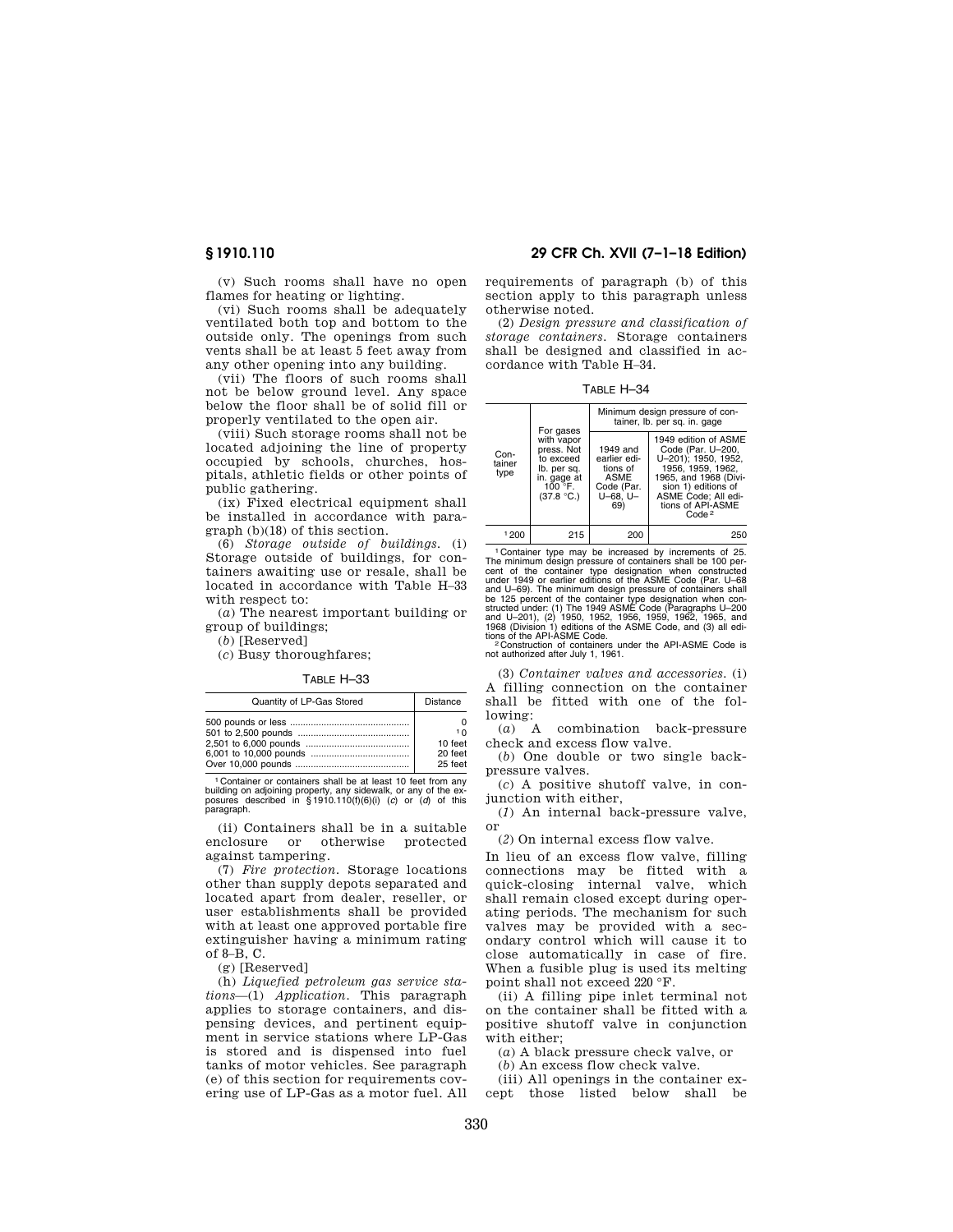equipped with approved excess flow check valves:

(*a*) Filling connections as provided in subdivision (i) of this subparagraph.

(*b*) Safety relief connections as provided in paragraph (b)(7)(ii) of this section.

(*c*) Liquid-level gaging devices as provided in paragraphs (b)(7)(iv) and (19)(iv) of this section.

(*d*) Pressure gage connections as provided in paragraph  $(b)(7)(v)$  of this section.

(iv) All container inlets and outlets except those listed below shall be labeled to designate whether they connect with vapor or liquid (labels may be on valves):

(*a*) Safety relief valves.

(*b*) Liquid-level gaging devices.

(*c*) Pressure gages.

(v) Each storage container shall be provided with a suitable pressure gage.

(4) *Safety-relief valves.* (i) All safetyrelief devices shall be installed as follows:

(*a*) On the container and directly connected with the vapor space.

(*b*) Safety-relief valves and discharge piping shall be protected against physical damage. The outlet shall be provided with loose-fitting rain caps. There shall be no return bends or restrictions in the discharge piping.

(*c*) The discharge from two or more safety relief valves having the same pressure settings may be run into a common discharge header. The crosssectional area of such header shall be at least equal to the sum of the crosssectional areas of the individual discharges.

(*d*) Discharge from any safety relief device shall not terminate in any building nor beneath any building.

(ii) Aboveground containers shall be provided with safety relief valves as follows:

(*a*) The rate of discharge, which may be provided by one or more valves, shall be not less than that specified in paragraph  $(b)(10)(ii)$  of this section.

(*b*) The discharge from safety relief valves shall be vented to the open air unobstructed and vertically upwards in such a manner as to prevent any impingement of escaping gas upon the container; loose-fitting rain caps shall be used. On a container having a water

capacity greater than 2,000 gallons, the discharge from the safety relief valves shall be vented away from the container vertically upwards to a point at least 7 feet above the container. Suitable provisions shall be made so that any liquid or condensate that may accumulate inside of the relief valve or its discharge pipe will not render the valve inoperative. If a drain is used, a means shall be provided to protect the container, adjacent containers, piping, or equipment against impingement of flame resulting from ignition of the product escaping from the drain.

(iii) Underground containers shall be provided with safety relief valves as follows:

(*a*) The discharge from safety-relief valves shall be piped vertically upward to a point at least 10 feet above the ground. The discharge lines or pipes shall be adequately supported and protected against physical damage.

(*b*) [Reserved]

(*c*) If no liquid is put into a container until after it is buried and covered, the rate of discharge of the relief valves may be reduced to not less than 30 percent of the rate shown in paragraph  $(b)(10)(ii)$  of this section. If liquid fuel is present during installation of containers, the rate of discharge shall be the same as for aboveground containers. Such containers shall not be uncovered until emptied of liquid fuel.

(5) *Capacity of liquid containers.* Individual liquid storage containers shall not exceed 30,000 gallons water capacity.

(6) *Installation of storage containers.*   $(i)(a)$  Each storage container used exclusively in service station operation shall comply with the following table which specifies minimum distances to a building and groups of buildings.

| Water capacity per container (gal-<br>lons) | Minimum distances                                  |                                                            |
|---------------------------------------------|----------------------------------------------------|------------------------------------------------------------|
|                                             | Above-<br>ground<br>and under-<br>ground<br>(feet) | <b>Between</b><br>above-<br>ground<br>containers<br>(feet) |
| Over 2,000                                  | 25<br>50                                           | з<br>5                                                     |

NOTE: The above distances may be reduced to not less than 10 feet for service station buildings of other than wood frame construction.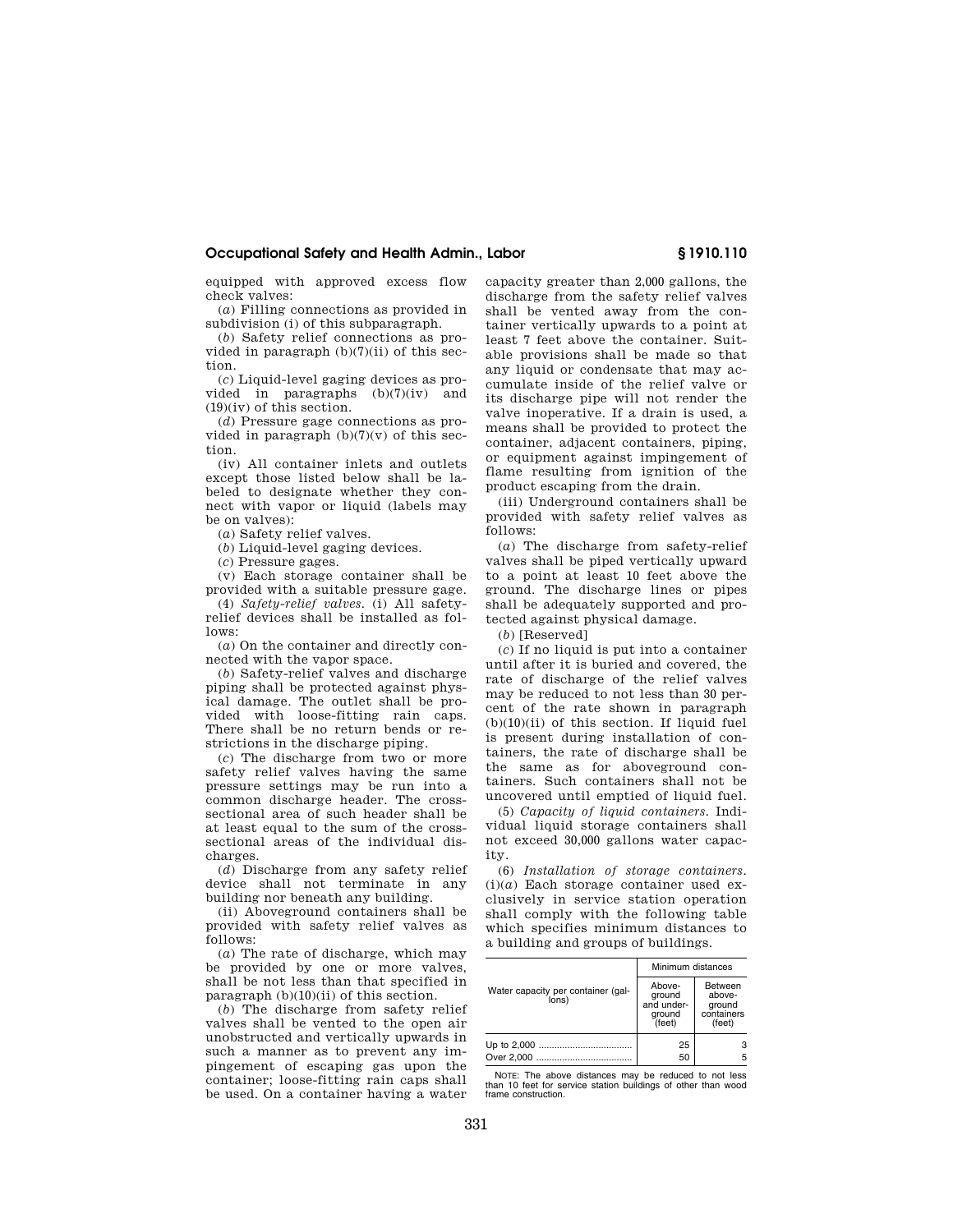(*b*) Readily ignitible material including weeds and long dry grass, shall be removed within 10 feet of containers.

(*c*) The minimum separation between LP-Gas containers and flammable liquid tanks shall be 20 feet and the minimum separation between a container and the centerline of the dike shall be 10 feet.

(*d*) LP-Gas containers located near flammable liquid containers shall be protected against the flow or accumulation of flammable liquids by diking, diversion curbs, or grading.

(*e*) LP-Gas containers shall not be located within diked areas for flammable liquid containers.

(*f*) Field welding is permitted only on saddle plates or brackets which were applied by the container manufacturer.

(*g*) When permanently installed containers are interconnected, provision shall be made to compensate for expansion, contraction, vibration, and settling of containers and interconnecting piping. Where flexible connections are used, they shall be of an approved type and shall be designed for a bursting pressure of not less than five times the vapor pressure of the product at 100 °F. The use of nonmetallic hose is prohibited for interconnecting such containers.

(*h*) Where high water table or flood conditions may be encountered protection against container flotation shall be provided.

(ii) Aboveground containers shall be installed in accordance with this subdivision.

(*a*) Containers may be installed horizontally or vertically.

(*b*) Containers shall be protected by crash rails or guards to prevent physical damage unless they are so protected by virtue of their location. Vehicles shall not be serviced within 10 feet of containers.

(*c*) Container foundations shall be of substantial masonry or other noncombustible material. Containers shall be mounted on saddles which shall permit expansion and contraction, and shall provide against the excessive concentration of stresses. Corrosion protection shall be provided for tankmounting areas. Structural metal container supports shall be protected against fire. This protection is not re-

**§ 1910.110 29 CFR Ch. XVII (7–1–18 Edition)** 

quired on prefabricated storage and pump assemblies, mounted on a common base, with container bottom not more than 24 inches above ground and whose water capacity is 2,000 gallons or less if the piping connected to the storage and pump assembly is sufficiently flexible to minimize the possibility of breakage or leakage in the event of failure of the container supports.

(iii) Underground containers shall be installed in accordance with this subdivision.

(*a*) Containers shall be given a protective coating before being placed under ground. This coating shall be equivalent to hot-dip galvanizing or to two coatings of red lead followed by a heavy coating of coal tar or asphalt. In lowering the container into place, care shall be exercised to minimize abrasion or other damage to the coating. Damage to the coating shall be repaired before back-filling.

(*b*) Containers shall be set on a firm foundation (firm earth may be used) and surrounded with earth or sand firmly tamped in place. Backfill should be free of rocks or other abrasive materials.

(*c*) A minimum of 2 feet of earth cover shall be provided. Where ground conditions make compliance with this requirement impractical, equivalent protection against physical damage shall be provided. The portion of the container to which manhole and other connections are attached need not be covered. If the location is subjected to vehicular traffic, containers shall be protected by a concrete slab or other cover adequate to prevent the weight of a loaded vehicle imposing concentrated direct loads on the container shell.

(7) *Protection of container fittings.*  Valves, regulators, gages, and other container fittings shall be protected against tampering and physical damage.

(8) *Transport truck unloading point.* (i) During unloading, the transport truck shall not be parked on public thoroughfares and shall be at least 5 feet from storage containers, and shall be positioned so that shutoff valves are readily accessible.

(ii) The filling pipe inlet terminal shall not be located within a building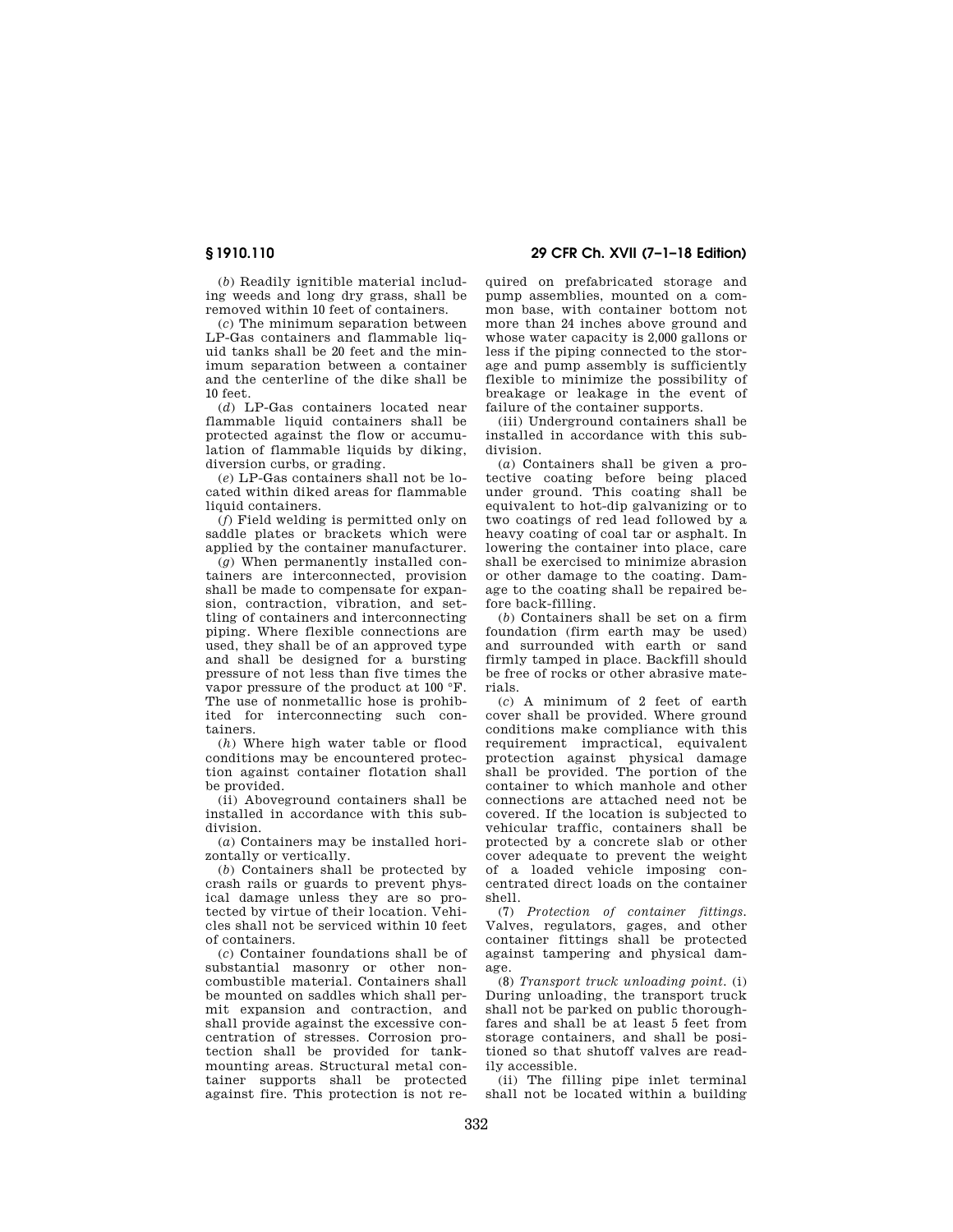nor within 10 feet of any building or driveway. It shall be protected against physical damage.

(9) *Piping, valves, and fittings.* (i) Piping may be underground, above ground, or a combination of both. It shall be well supported and protected against physical damage and corrosion.

(ii) Piping laid beneath driveways shall be installed to prevent physical damage by vehicles.

(iii) Piping shall be wrought iron or steel (black or galvanized), brass or copper pipe; or seamless copper, brass, or steel tubing and shall be suitable for a minimum pressure of 250 p.s.i.g. Pipe joints may be screwed, flanged, brazed, or welded. The use of aluminum alloy piping or tubing is prohibited.

 $(iv)$  All shutoff valves (liquid or gas) shall be suitable for liquefied petroleum gas service and designed for not less than the maximum pressure to which they may be subjected. Valves which may be subjected to container pressure shall have a rated working pressure of at least 250 p.s.i.g.

(v) All materials used for valve seats, packing, gaskets, diaphragms, etc., shall be resistant to the action of LP-Gas.

(vi) Fittings shall be steel, malleable iron, or brass having a minimum working pressure of 250 p.s.i.g. Cast iron pipe fittings, such as ells, tees, and unions shall not be used.

(vii) All piping shall be tested after assembly and proved free from leaks at not less than normal operating pressures.

(viii) Provision shall be made for expansion, contraction, jarring, and vibration, and for settling. This may be accomplished by flexible connections.

(10) *Pumps and accessories.* All pumps and accessory equipment shall be suitable for LP-Gas service, and designed for not less than the maximum pressure to which they may be subjected. Accessories shall have a minimum rated working pressure of 250 p.s.i.g. Positive displacement pumps shall be equipped with suitable pressure actuated bypass valves permitting flow from pump discharge to storage container or pump suction.

(11) *Dispensing devices.* (i) Meters, vapor separators, valves, and fittings in the dispenser shall be suitable for LP-Gas service and shall be designed for a minimum working pressure of 250 p.s.i.g.

(ii) Provisions shall be made for venting LP-Gas contained in a dispensing device to a safe location.

(iii) Pumps used to transfer LP-Gas shall be equipped to allow control of the flow and to prevent leakage or accidental discharge. Means shall be provided outside the dispensing device to readily shut off the power in the event of fire or accident.

(iv) A manual shutoff valve and an excess flow check valve shall be installed downstream of the pump and ahead of the dispenser inlet.

 $(v)(a)$  Dispensing hose shall be resistant to the action of LP-Gas in the liquid phase and designed for a minimum bursting pressure of 1,250 p.s.i.g.

(*b*) An excess flow check valve or automatic shutoff valve shall be installed at the terminus of the liquid line at the point of attachment of the dispensing hose.

 $(vi)(a)$  LP-Gas dispensing devices shall be located not less than 10 feet from aboveground storage containers greater than 2,000 gallons water capacity. The dispensing devices shall not be less than 20 feet from any building (not including canopies), basement, cellar, pit, or line of adjoining property which may be built upon and not less than 10 feet from sidewalks, streets, or thoroughfares. No drains or blowoff lines shall be directed into or in proximity to the sewer systems used for other purposes.

(*b*) LP-Gas dispensing devices shall be installed on a concrete foundation or as part of a complete storage and dispensing assembly mounted on a common base, and shall be adequately protected from physical damage.

(*c*) LP-Gas dispensing devices shall not be installed within a building except that they may be located under a weather shelter or canopy provided this area is not enclosed on more than two sides. If the enclosing sides are adjacent to each other, the area shall be properly ventilated.

(vii) The dispensing of LP-Gas into the fuel container of a vehicle shall be performed by a competent attendant